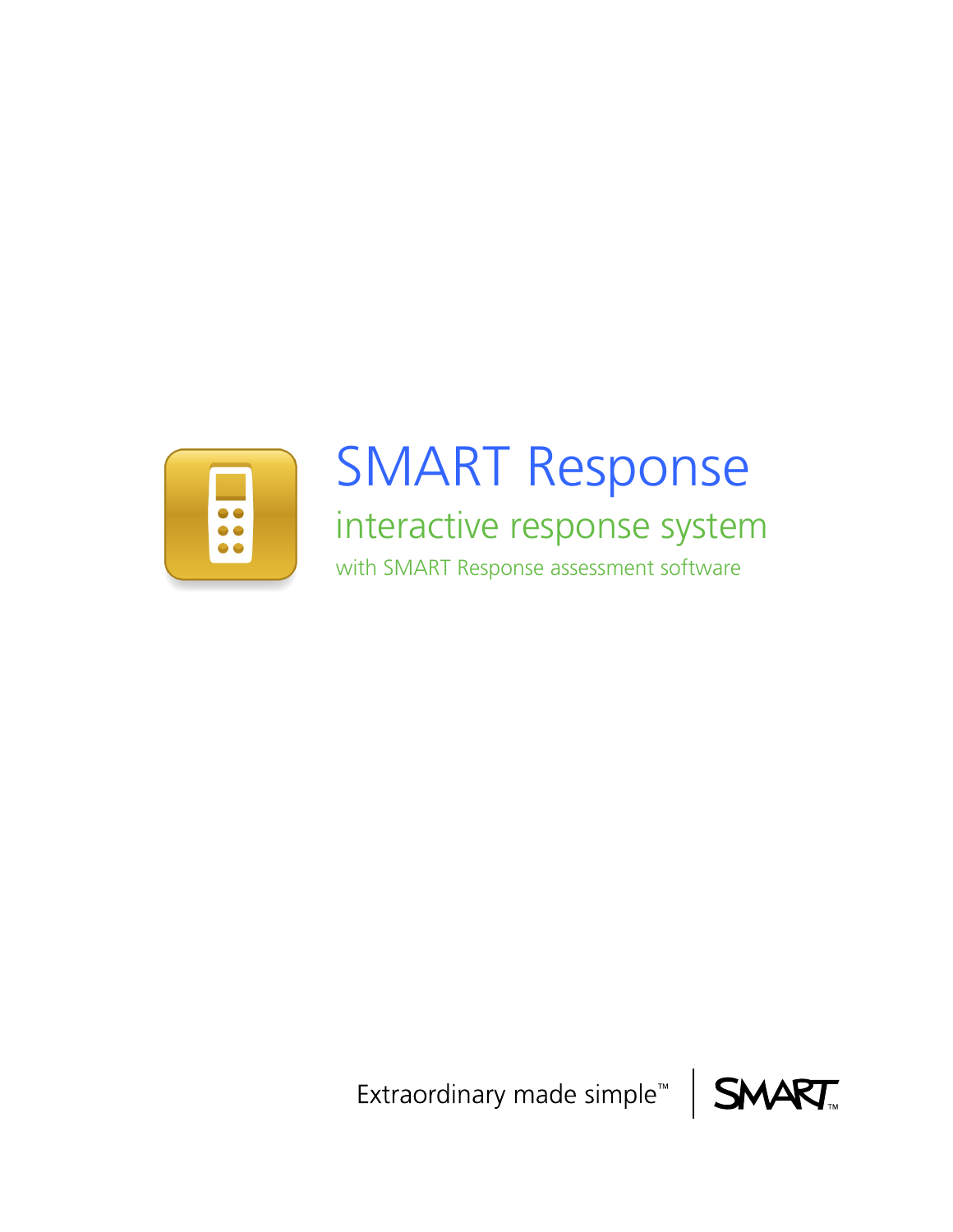# Product Registration

If you register your SMART product, we'll notify you of new features and software upgrades.

Register online at www.smarttech.com/registration.

Keep the following information available in case you need to contact SMART Technical Support.

Serial Number:

Date of Purchase:

#### **Trademark Notice**

SMART Board, the SMART logo and smarttech are trademarks or registered trademarks of SMART Technologies ULC in the U.S. and/or other countries. Microsoft, Windows, Windows Vista, Internet Explorer and Excel are either registered trademarks or trademarks of Microsoft Corporation in the U.S. and/or other countries. Mac is a registered trademark of Apple Computer, Inc., registered in the U.S. and other countries. Adobe, Flash and Acrobat Reader are either registered trademarks or trademarks of Adobe Systems Incorporated in the U.S. and other countries. Intel, Core Duo, Pentium and Itanium are trademarks or registered trademarks of Intel Corporation or its subsidiaries in the U.S. and other countries. All other third-party product and company names may be trademarks of their respective owners.

#### **Copyright Notice**

©2007–2009 SMART Technologies ULC. All rights reserved. The use and copying of SMART Response assessment<br>software is subject to a license agreement. Any other use is prohibited. No part of this publication may be reproduce transmitted, transcribed, stored in a retrieval system or translated into any language in any form by any means without the prior written consent of SMART Technologies ULC. Information in this manual is subject to change without notice and does not represent a commitment on the part of SMART.

05/2009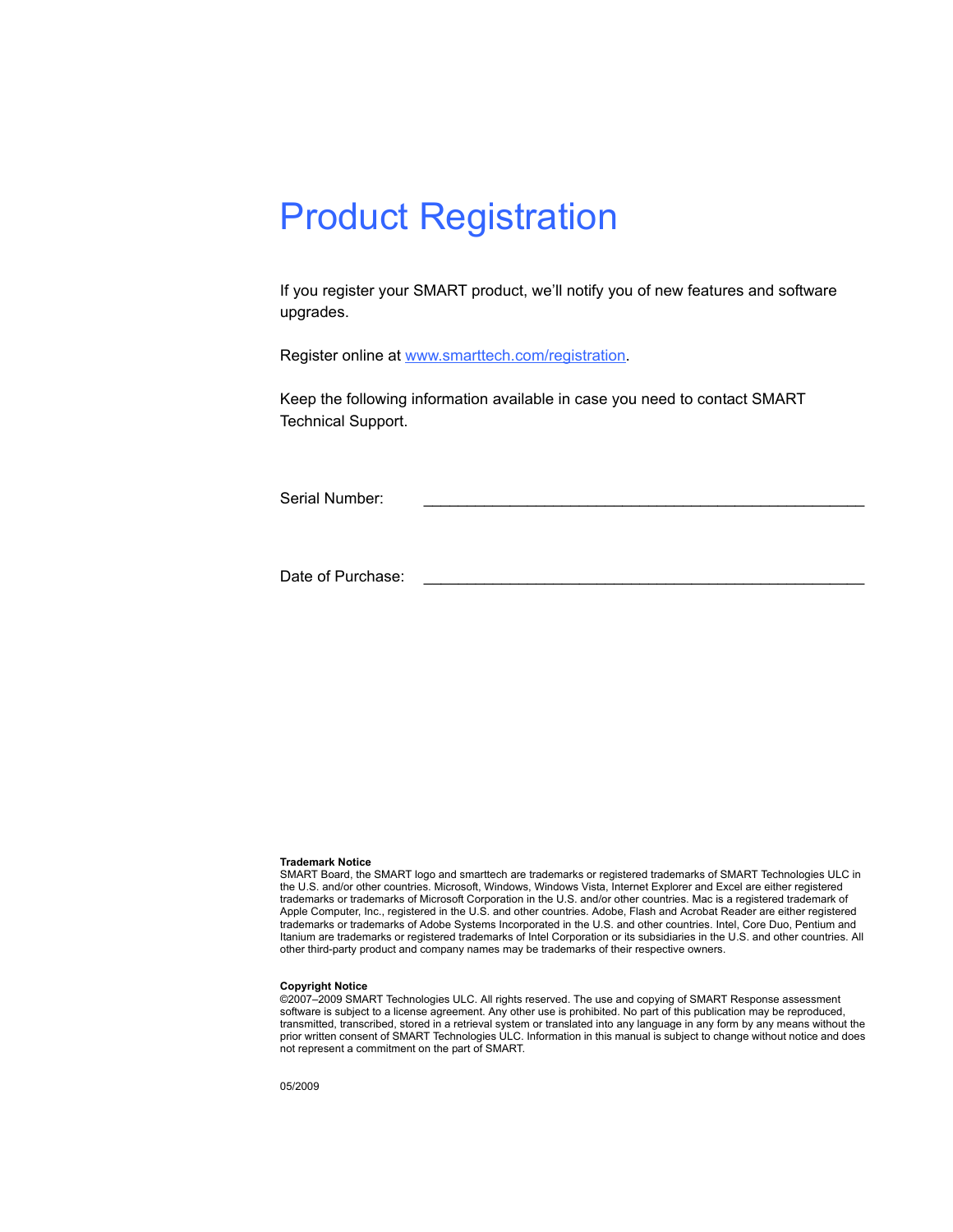# <span id="page-2-0"></span>Important Information

Before you use the SMART Response interactive response system, please read and understand the safety warnings and precautions described in this guide. These safety warnings and precautions instruct you in the safe and correct operation of the system and its accessories so you can prevent injuries to yourself, others or damage to the equipment. You must always ensure that the SMART Response interactive response system is being used correctly.

#### **NOTE**

If you own a SMART product other than a SMART Response interactive response system, refer to the user's guide that came with your product for relevant warnings and maintenance instructions.

### <span id="page-2-1"></span>Safety Information

#### **M** WARNING

- Failure to follow the installation instructions that ship with the SMART product could result in personal injury or damage to the product.
- When using the SMART Response interactive response system with a SMART Board™ interactive whiteboard and projector, do not stare into the beam of light created by the projector. Instruct children not to look in the direction of, or stare at, this beam of light.
- Ensure that any cables extending across the floor to your SMART product are properly bundled and marked to avoid a trip hazard.
- To reduce the risk of fire or electric shock, do not expose the components to rain or moisture.

#### **R** CAUTION

- Use only the batteries provided or equivalent replacements. Do not attempt to recharge the batteries.
- Do not install batteries with the polarity (+/–) reversed.
- Do not dispose of batteries in a fire or incinerator.

Dispose of batteries according to the laws and regulations of your region. If you don't know the applicable rules for your region, consult the battery manufacturer.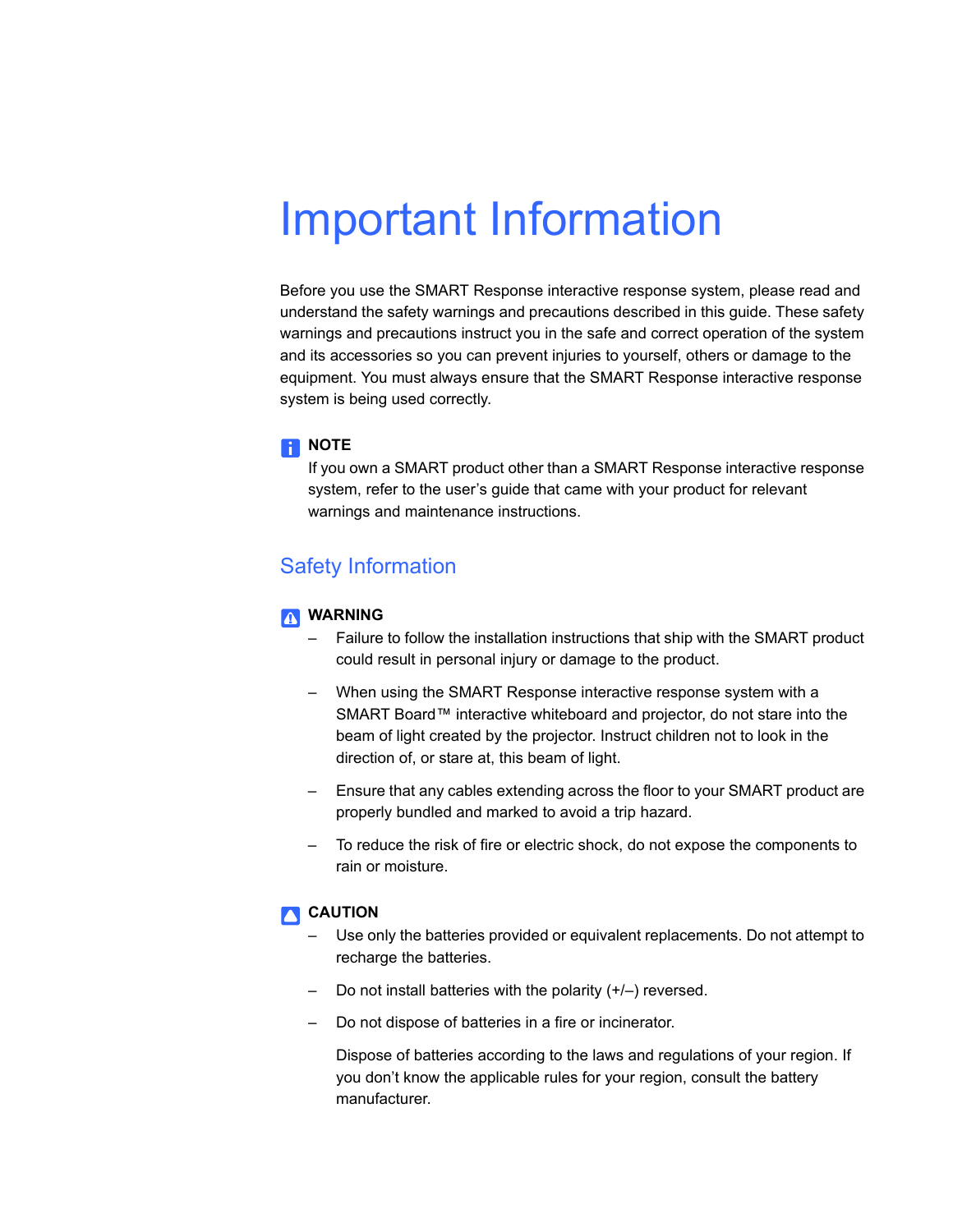- Never use abrasive erasers or harsh chemicals when cleaning SMART Response interactive response system hardware.
- Do not open the receiver or clicker units to attempt repairs. Refer all service to authorized SMART service personnel.

#### **P**IMPORTANT

- You must connect the USB cable that came with your SMART product to a computer that has a USB compliant interface and that bears the USB logo. In addition, the USB source computer must be compliant with CSA/UL/EN 60950 and bear the CE mark and CSA and/or UL Mark(s) for CAS/UL 60950. This is for operating safety and to avoid damage to the SMART product.
- If your SMART product requires replacement parts, make sure the service technician uses replacement parts specified by SMART Technologies or parts with the same characteristics as the original.

### <span id="page-3-0"></span>**Compliance**

This device complies with Part 15 of the FCC rules. Operation is subject to the following two conditions:

- 1. This device may not cause harmful interference, and
- 2. This device must accept any interference received, including interference that may cause undesired operation.

Changes or modifications to this equipment not expressly approved by SMART Technologies may void the user's authority to operate this equipment.

#### **NOTE**

This equipment has been tested and found to comply with the limits for a Class B digital device, pursuant to Part 15 of the FCC Rules. These limits are designed to provide reasonable protection against harmful interference in a residential installation.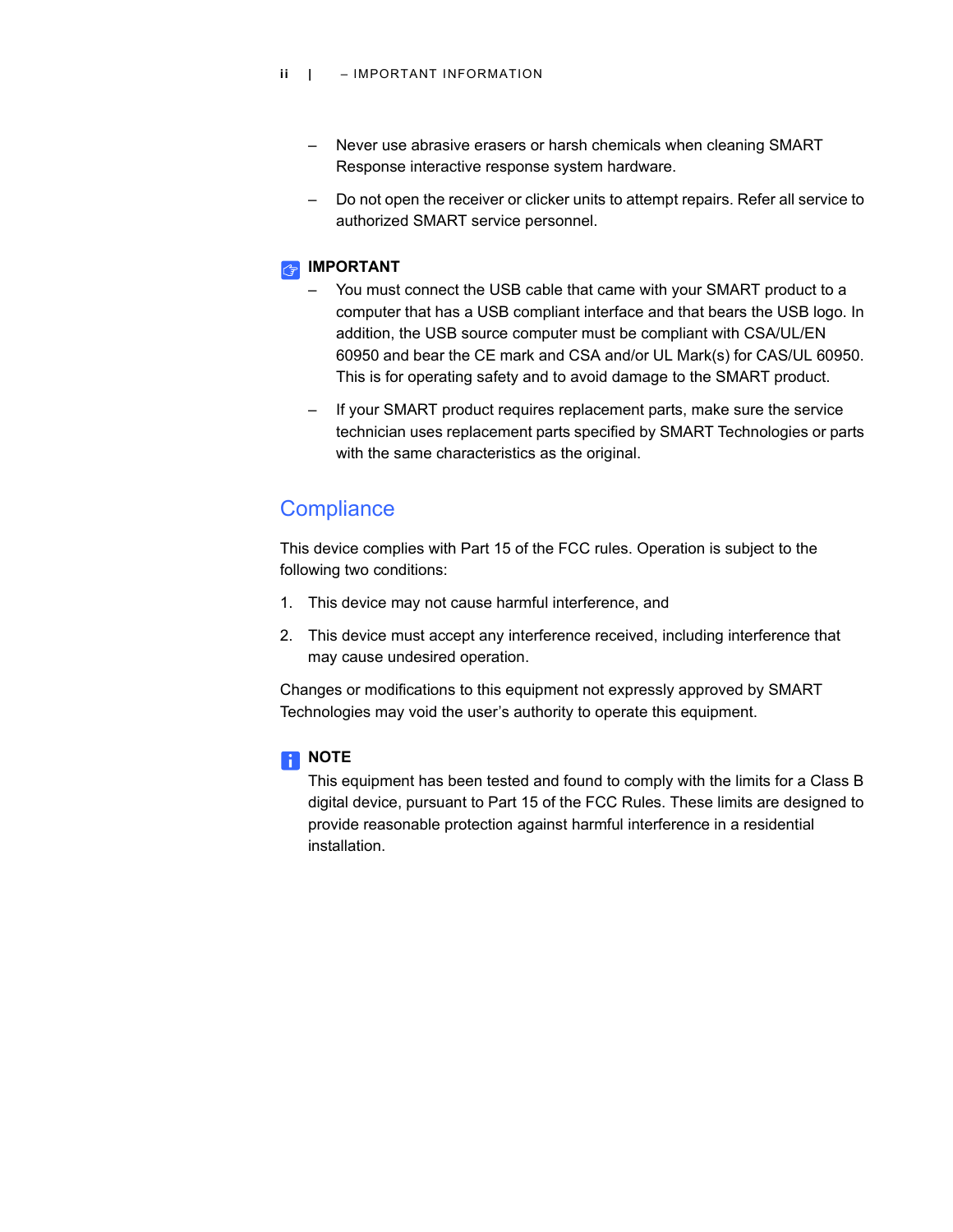This equipment generates, uses, and can radiate radio frequency energy and, if not installed and used in accordance with the instructions, may cause harmful interference to radio communications. However, there is no guarantee that interference will not occur in a particular installation. If this equipment does cause harmful interference to radio or television reception, which can be determined by turning the equipment off and on, the user is encouraged to try to correct the interference by one or more of the following measures:

- Reorient or relocate the receiver or clicker units.
- Increase the separation between the equipment and the product.
- Connect the affected equipment into an outlet on a circuit different from that to which the receiver's computer is connected.
- Consult your SMART service representative or an experienced radio/TV technician for help.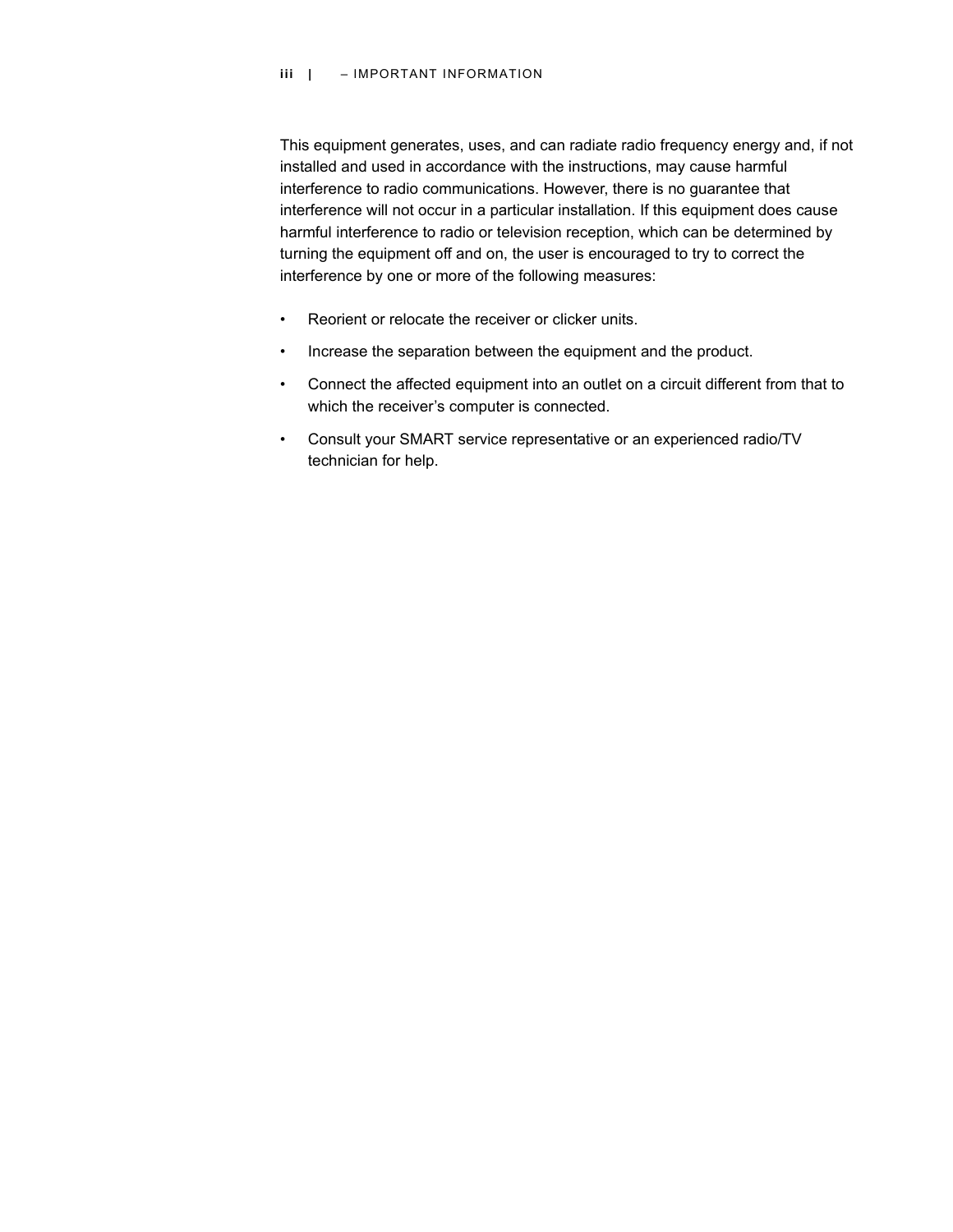#### **iv |** – IMPORTANT INFORMATION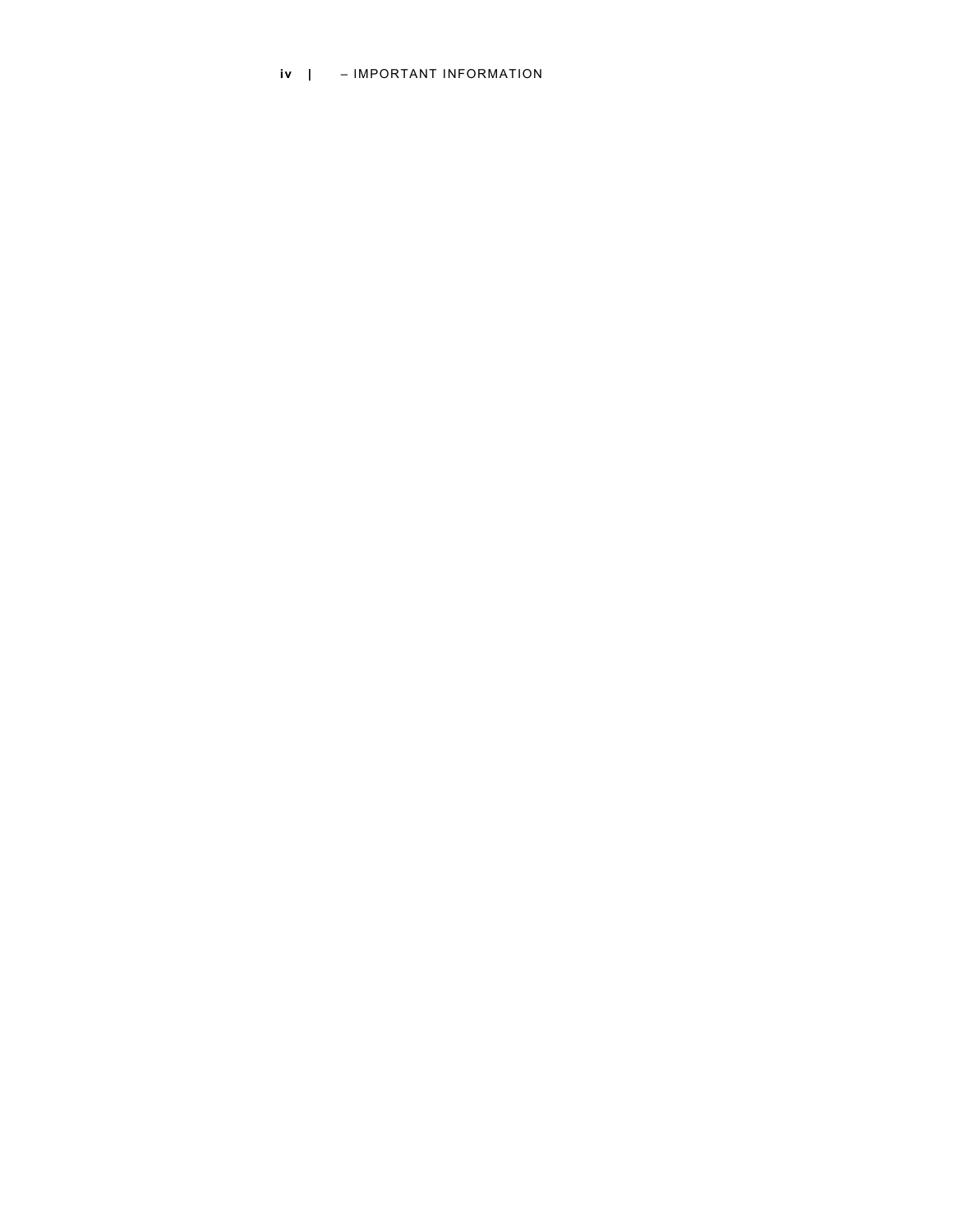# **Contents**

| 1            |                                                   |
|--------------|---------------------------------------------------|
|              |                                                   |
|              |                                                   |
|              |                                                   |
|              |                                                   |
| $\mathbf{2}$ |                                                   |
|              |                                                   |
|              |                                                   |
|              |                                                   |
|              |                                                   |
|              |                                                   |
|              |                                                   |
|              |                                                   |
|              |                                                   |
|              |                                                   |
|              |                                                   |
|              | SMART Response Assessment Software Components  11 |
|              |                                                   |
|              |                                                   |
|              |                                                   |
|              |                                                   |
|              |                                                   |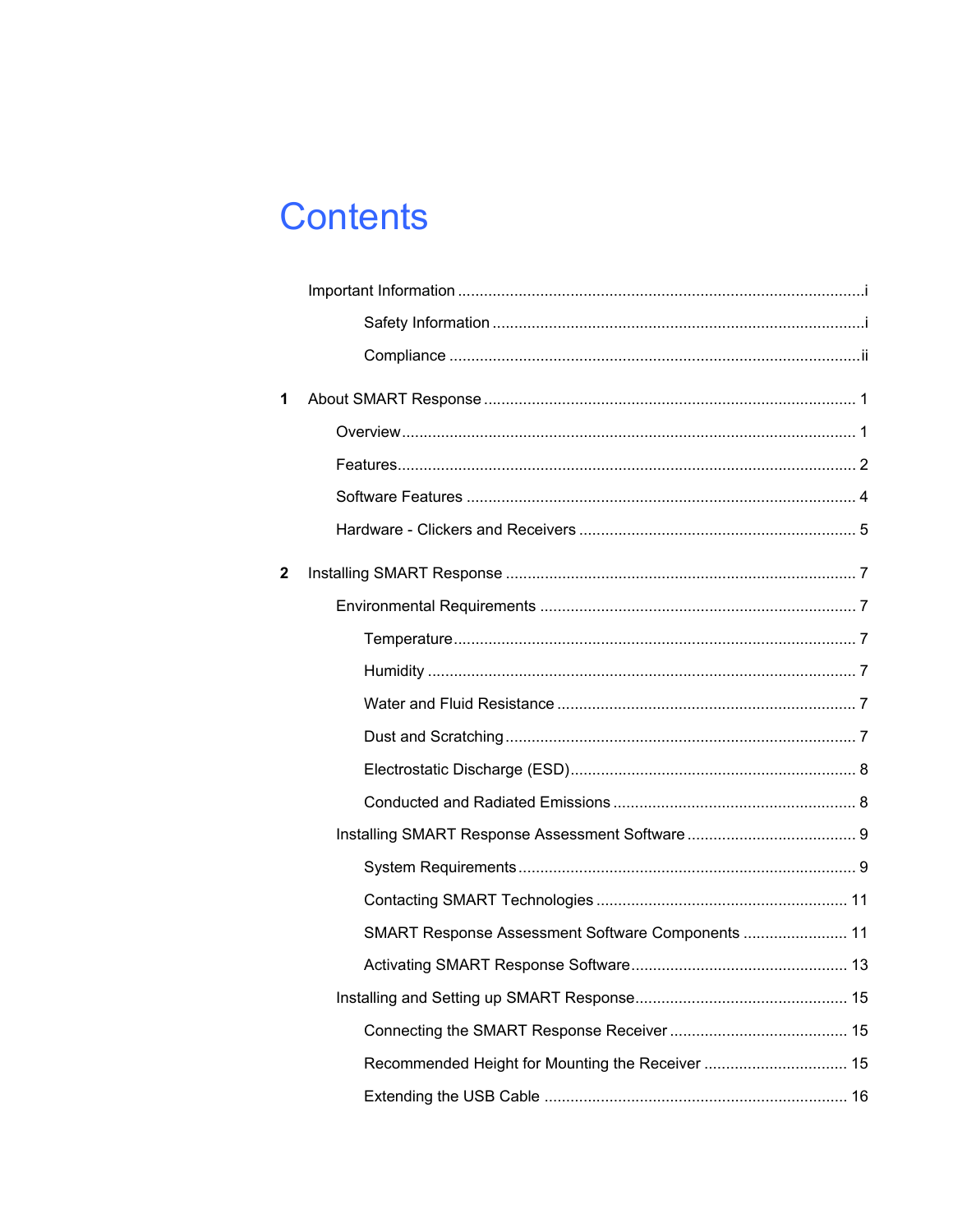| 3 |                                                            |  |
|---|------------------------------------------------------------|--|
|   |                                                            |  |
|   |                                                            |  |
|   |                                                            |  |
|   |                                                            |  |
|   |                                                            |  |
|   |                                                            |  |
| 4 |                                                            |  |
|   |                                                            |  |
|   | Importing Class Lists from Microsoft Excel® Software       |  |
|   |                                                            |  |
|   | Tips for Formatting CSV Files for Importing Class Lists 28 |  |
|   |                                                            |  |
| 5 |                                                            |  |
|   |                                                            |  |
|   |                                                            |  |
|   |                                                            |  |
|   |                                                            |  |
|   |                                                            |  |
| 6 |                                                            |  |
|   |                                                            |  |
|   | <b>SMART Notebook Software with SMART Response</b>         |  |
|   |                                                            |  |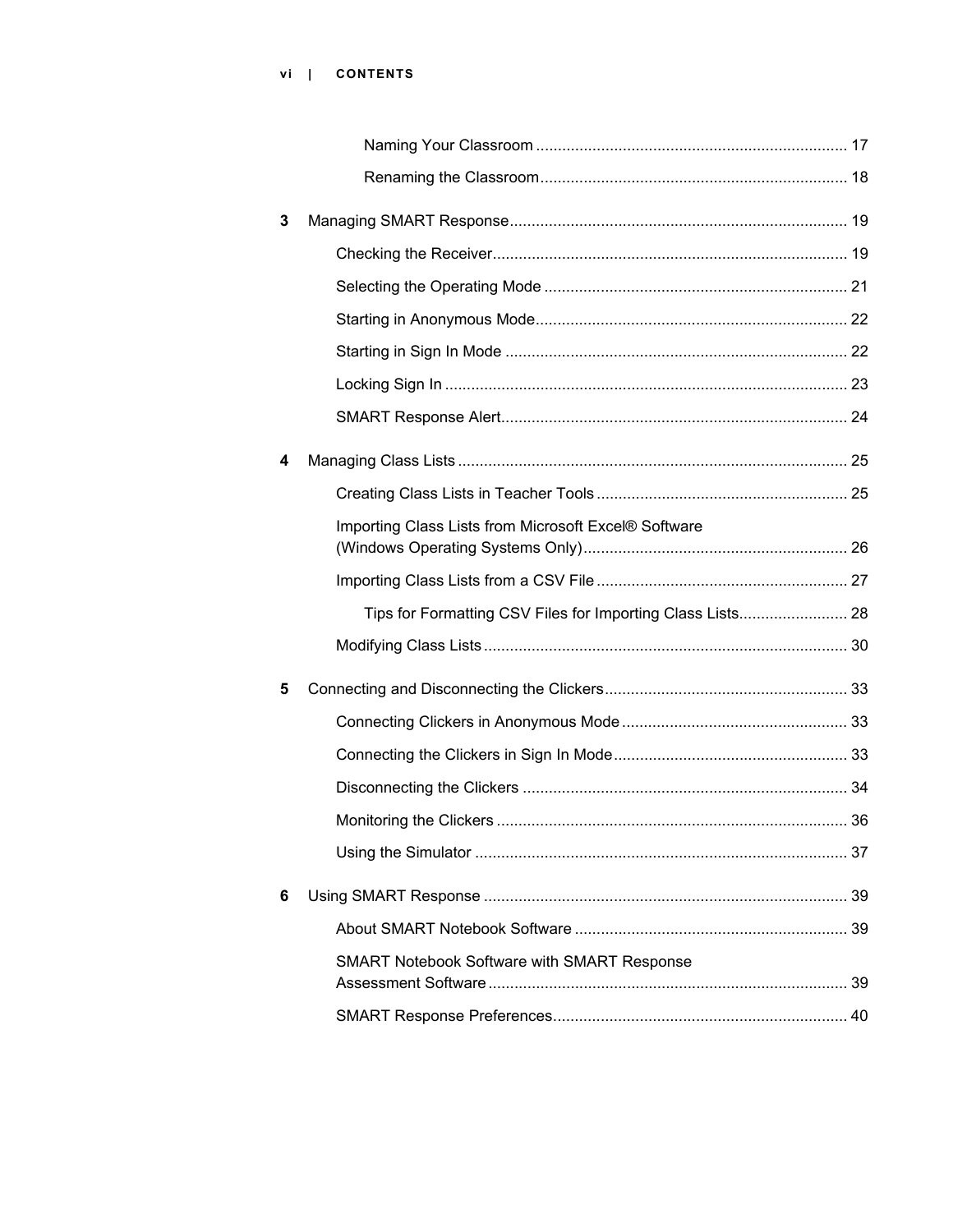| 7 | Using SMART Notebook to Ask Questions and Create Assessments 41 |  |
|---|-----------------------------------------------------------------|--|
|   |                                                                 |  |
|   |                                                                 |  |
|   |                                                                 |  |
|   |                                                                 |  |
|   |                                                                 |  |
|   |                                                                 |  |
|   |                                                                 |  |
|   | Importing Questions from a Microsoft Word Document 49           |  |
|   |                                                                 |  |
|   |                                                                 |  |
|   | Printing from SMART Notebook Software's Response Menu  54       |  |
|   |                                                                 |  |
| 8 |                                                                 |  |
|   |                                                                 |  |
|   |                                                                 |  |
|   |                                                                 |  |
|   |                                                                 |  |
|   |                                                                 |  |
|   |                                                                 |  |
|   |                                                                 |  |
|   |                                                                 |  |
|   |                                                                 |  |
|   |                                                                 |  |
| 9 |                                                                 |  |
|   |                                                                 |  |
|   |                                                                 |  |
|   |                                                                 |  |
|   |                                                                 |  |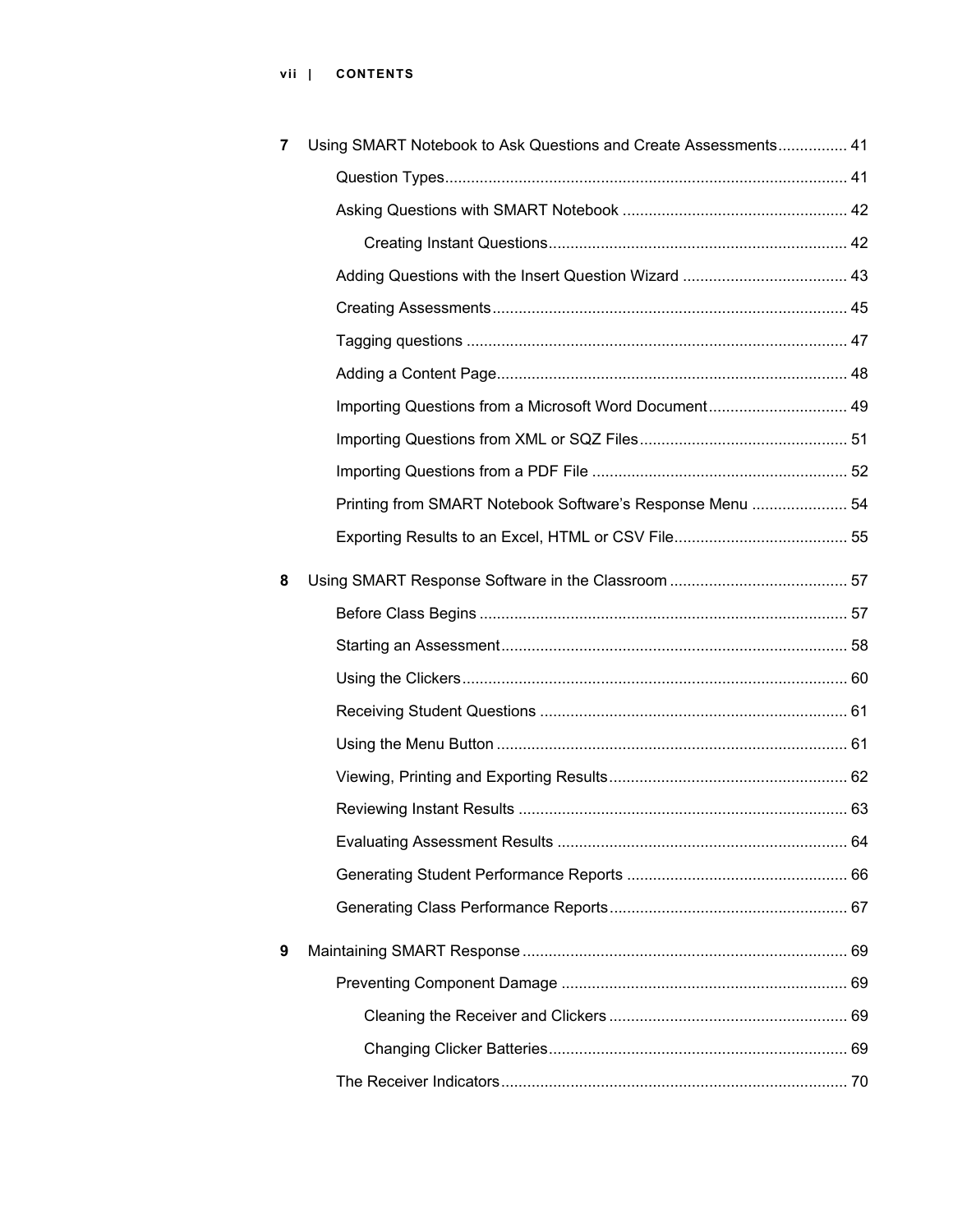| A |                                                                 |  |
|---|-----------------------------------------------------------------|--|
|   | Waste Electrical and Electronic Equipment Regulations           |  |
|   |                                                                 |  |
|   | Restriction of Certain Hazardous Substances (RoHS Directive) 73 |  |
|   |                                                                 |  |
|   |                                                                 |  |
|   |                                                                 |  |
|   |                                                                 |  |
|   |                                                                 |  |
| в |                                                                 |  |
|   |                                                                 |  |
|   |                                                                 |  |
|   |                                                                 |  |
|   |                                                                 |  |
|   |                                                                 |  |
|   |                                                                 |  |
|   |                                                                 |  |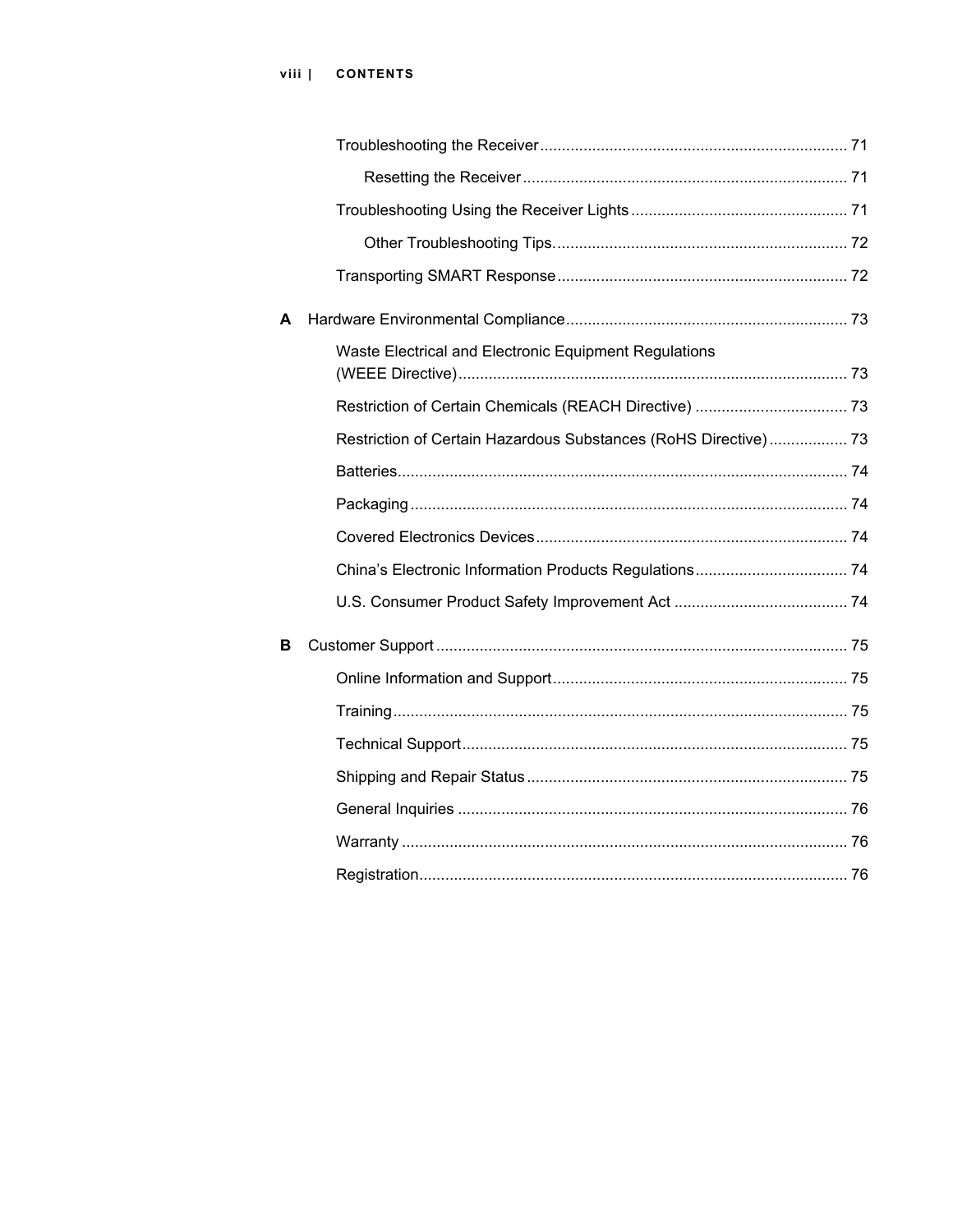# <span id="page-10-1"></span><span id="page-10-0"></span>Chapter 1 About SMART Response

## <span id="page-10-2"></span>**Overview**

The SMART Response interactive response system is an assessment tool that enhances learning. It facilitates summative and formative assessment by allowing you to pose a question before, during or after a lesson to find out if students are on track. You can use the feedback to help shape the rest of your lesson.

Once you've finished the lesson, create a question set with SMART Response assessment software to evaluate learning more formally. You can feel confident that the students have answered the way they intended, because they can verify and change their self-paced responses directly on the clicker.

Teachers can easily add creativity to questions by combining text with images to make questions more dynamic. SMART Response comes with SMART Notebook collaborative learning software, and offers 6,000 learning objects that you can easily add to quizzes.

SMART Response also increases one-to-one interaction by allowing teachers to survey and engage students and collect responses.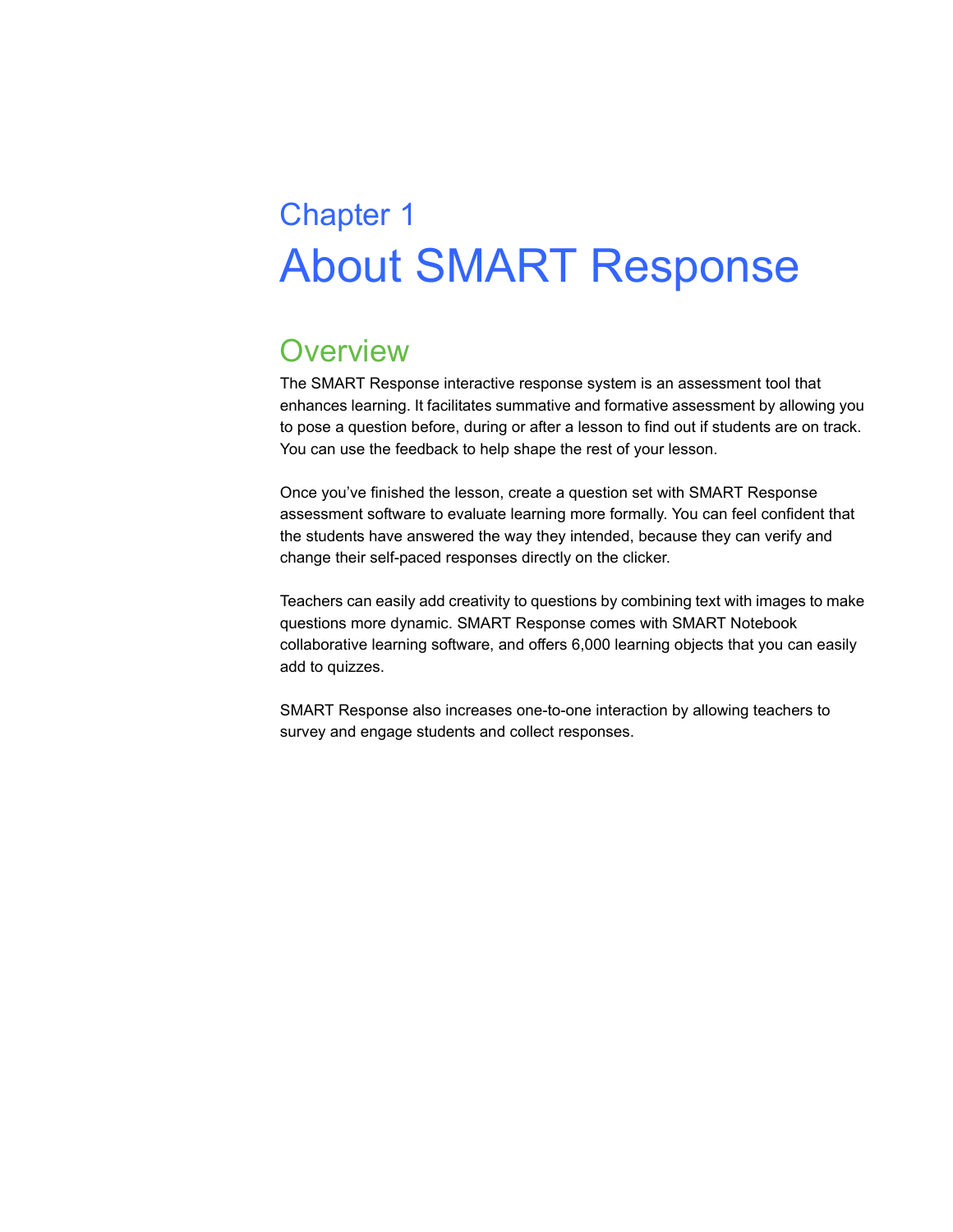# <span id="page-11-0"></span>Features

| <b>Teacher Tools</b>                          | Access, view and manage all assessment data in<br>one location. This powerful tool allows you to create<br>class lists, and set up, conduct and manage tests<br>and quizzes.                                                                                                         |
|-----------------------------------------------|--------------------------------------------------------------------------------------------------------------------------------------------------------------------------------------------------------------------------------------------------------------------------------------|
|                                               | You can also monitor each student's progress<br>during a test and instantly view their results.                                                                                                                                                                                      |
| Smooth integration                            | SMART Response software integrates with SMART<br>Notebook.                                                                                                                                                                                                                           |
| New user interface                            | With its simple interface, SMART Response's<br>intuitive software allows teachers to create pages<br>that have clear, contextual and concise information<br>for both novice and expert users.                                                                                        |
| <b>Integrated Gradebook</b>                   | Through Gradebook, teachers can build<br>comprehensive reports based on their students'<br>grades, and they can sort, organize and monitor<br>their students' progress.                                                                                                              |
|                                               | Reports can be as simple or as detailed as you<br>need. Create high-level comparisons of class<br>performance, specific reports based on tagged<br>characteristics such as demographics or curriculum<br>standards, or personalized reports on how<br>individual students are doing. |
| Integration with third-party<br>question bank | Third-party questions can be easily integrated into<br><b>SMART Notebook.</b>                                                                                                                                                                                                        |
| Tagging                                       | Teachers can tag students and questions, and<br>automatically generate reports with comprehensive<br>student and class performance breakdowns.                                                                                                                                       |
|                                               | They can also tag keywords to describe various<br>characteristics, correlate questions to curriculum<br>standards and break down performance into a<br>printable chart.                                                                                                              |
|                                               | Teacher Tools makes it easy to keep everything<br>organized. The easy-to-use management tool<br>automatically files test results in the built-in<br>Gradebook. It also lets you view performance<br>reports and test scores, and manage your class<br>lists, all from one location.  |
| Ability to assign partial<br>marks to answers | With this feature, teachers can assign partial marks<br>for individual questions.                                                                                                                                                                                                    |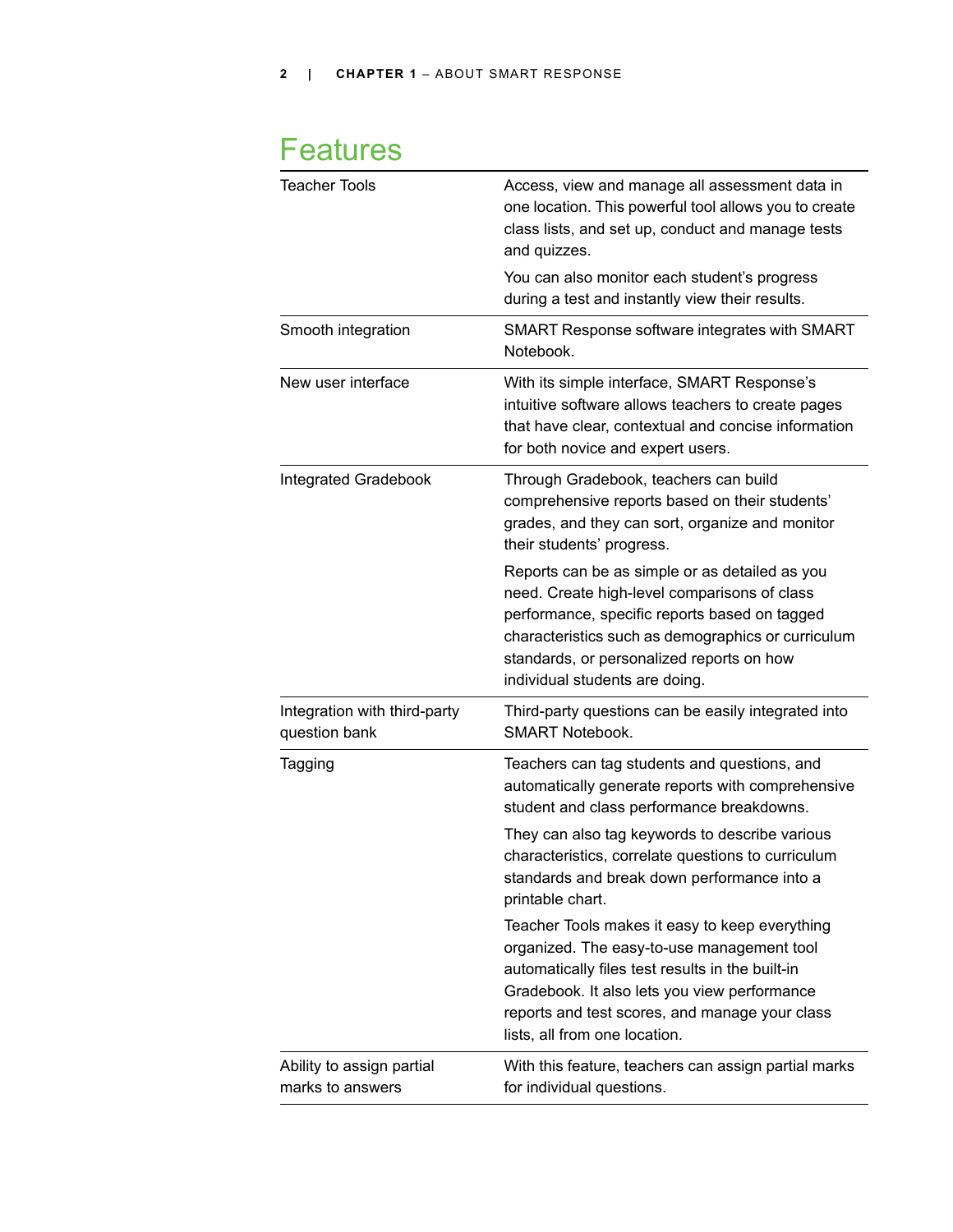| Content pages let you insert<br>material between questions                             | Teachers can use SMART Notebook page groups<br>to present a story on a content page, and then<br>follow it up with relevant questions.                                                                                                                                           |
|----------------------------------------------------------------------------------------|----------------------------------------------------------------------------------------------------------------------------------------------------------------------------------------------------------------------------------------------------------------------------------|
| One window in control of<br>classrooms and assessments                                 | Teacher Tools adds powerful grading and reporting<br>functionality. It brings teacher's class lists and<br>assessment scores into one place, and assessment<br>results automatically file into Gradebook. Files save<br>to a single .teacher file for easier data<br>management. |
| Monitoring students during and<br>after the test through the quiz<br>introduction page | Teachers can monitor how much time is remaining<br>for a quiz through the introduction page. Grades are<br>immediately calculated after the test and displayed<br>in graphical charts and numeric tables.                                                                        |
| Monitoring time per response<br>per student                                            | SMART Response's interface can determine which<br>student answered first, and who answered what.                                                                                                                                                                                 |
| One click instant reporting<br>through Gradebook                                       | Create one-click instant reports that display a<br>student's, or class's, performance and progress.<br>Gradebook gives you quick access to test results,<br>making it easy to prepare reports and conduct<br>analysis.                                                           |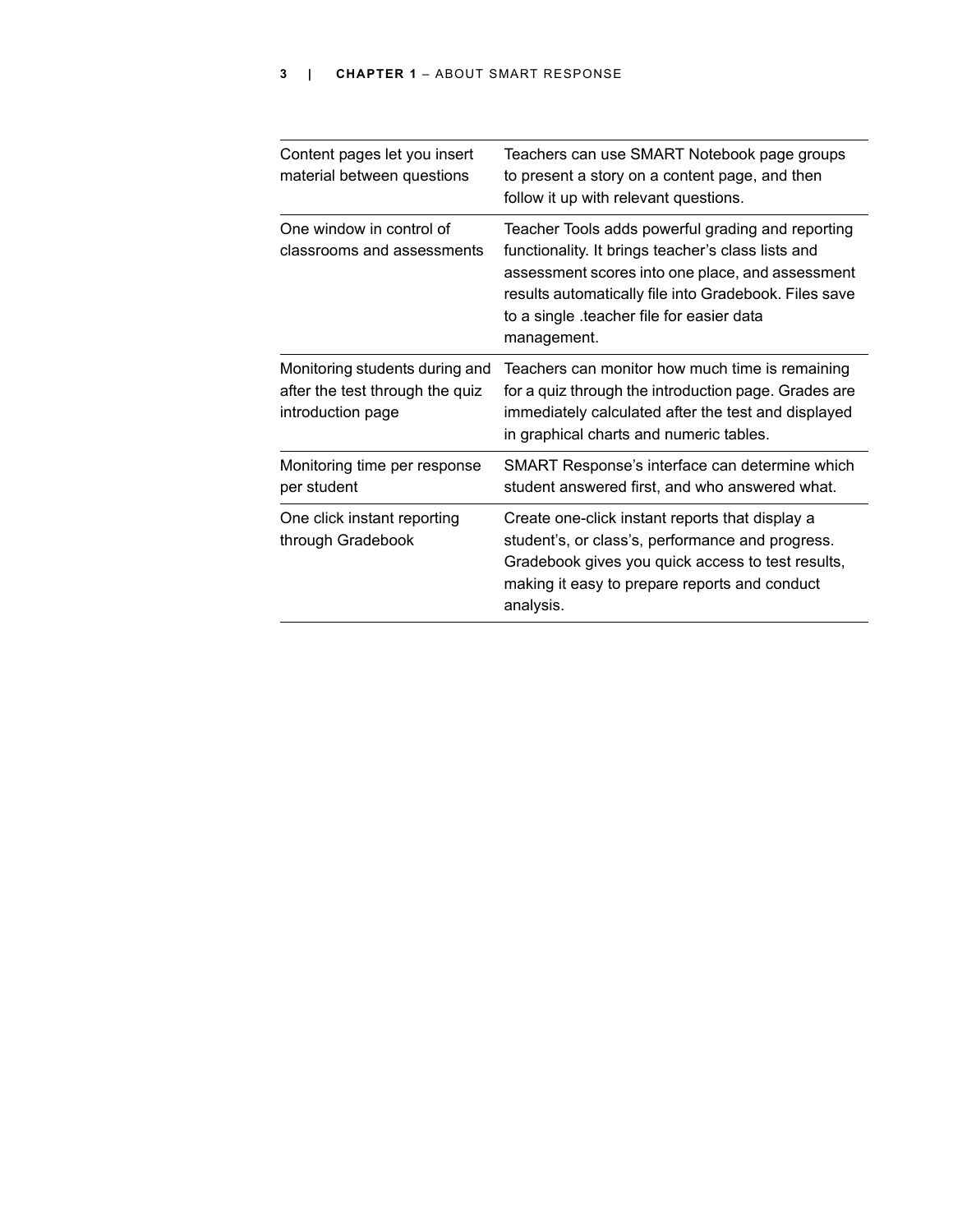# <span id="page-13-0"></span>Software Features

| Flexible assessment              | This feature gives teachers frequent opportunities to<br>ask questions and obtain feedback, which can engage<br>students more actively in the material being studied.                                                                                                                                               |  |
|----------------------------------|---------------------------------------------------------------------------------------------------------------------------------------------------------------------------------------------------------------------------------------------------------------------------------------------------------------------|--|
|                                  | You can display feedback in a bar or pie chart. All<br>feedback statistically summarizes student responses,<br>and helps teachers record and track each student's<br>progress.                                                                                                                                      |  |
| Anonymity                        | Students can send private responses through the<br>anonymity feature. With this feature, the system logs<br>each response according to an assigned number for<br>each student. Only the teacher knows which student<br>has which number, so students can answer questions<br>without feeling judged by their peers. |  |
| Dynamic content                  | Use SMART Notebook to create questions and<br>assessments with pictures, sound, video and Adobe®<br>Flash® files from the Gallery.                                                                                                                                                                                  |  |
|                                  | Instant, measurable results This feature allows teachers to instantly pose questions<br>and receive responses from within SMART Notebook.                                                                                                                                                                           |  |
| Question variety                 | Teachers can ask different types of questions, including<br>true or false, yes or no, multiple choice, numeric<br>response, and multiple answer.                                                                                                                                                                    |  |
| File import and export           | This feature allows teachers to export to their online<br>performance reporting systems, or a reporting system<br>of their choice.                                                                                                                                                                                  |  |
|                                  | Convenient monitoring options allow teachers to<br>monitor students during and after tests, see how much<br>time is left, who has completed the questions, who<br>answered first, and which questions were answered.                                                                                                |  |
|                                  | The comprehensive Gradebook allows teachers to<br>create new class lists, conduct SMART Notebook<br>assessments, and view class reports.                                                                                                                                                                            |  |
| Import and export<br>assessments | Teachers can export assessment results to other<br>gradebooking or database applications. They can also<br>import scores from other activities/quizzes to include in<br>SMART Response's Gradebook for complete reporting.                                                                                          |  |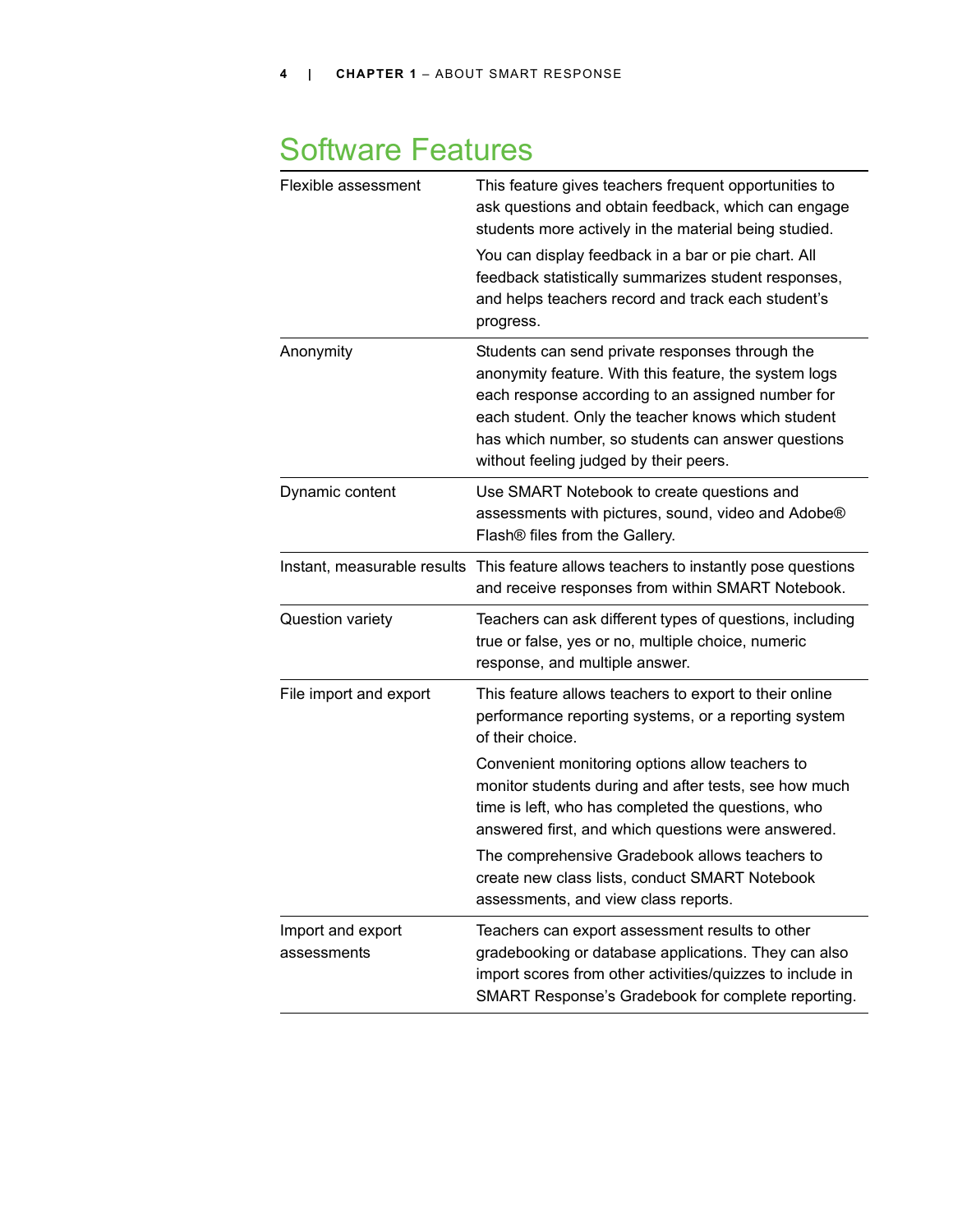# <span id="page-14-0"></span>Hardware - Clickers and Receivers

| Radio frequency (RF)<br>technology | Radio frequency (RF) technology provides a<br>reliable wireless connection between the student<br>clickers and the central receiver. You don't need a<br>line of sight to the clickers, and the range is<br>100' feet (30 m). |
|------------------------------------|-------------------------------------------------------------------------------------------------------------------------------------------------------------------------------------------------------------------------------|
|                                    | The receiver verifies receipt of every signal, and<br>messages are automatically resent if they weren't<br>received.                                                                                                          |
| Ergonomic design                   | Designed to fit comfortably in young hands or lie flat<br>on a desk, the SMART Response clicker has 21<br>input buttons that make responding to questions<br>quick and easy.                                                  |
|                                    | Even young students will find the handheld device<br>easy to use and comfortable to hold.                                                                                                                                     |
| <b>LCD</b> screen                  | The easy-to-read LCD screen has room to display<br>three lines of text. Students can see if responses<br>have been sent, and review the status of their<br>clicker's battery power and network connection.                    |
| Descriptive icons                  | Icons on an LCD screen allow students to monitor<br>battery power and the network status of<br>their clicker.                                                                                                                 |
| Extended battery life              | Each clicker uses two long-lasting AA batteries.                                                                                                                                                                              |
| Easy connection                    | The receiver connects via a USB cable to a<br>computer, and it doesn't require an additional power<br>adaptor.                                                                                                                |
| Flexible installation              | The receiver weighs just under 6 oz. (165 g),<br>measures 4 3/4" W x 7/8" H x 2 1/4" D (12 cm x<br>2.2 cm x 5.7 cm), and easily mounts onto walls,<br>desks or tables.                                                        |
| Status features                    | The LED lights indicate power status and whether<br>information is being sent or received.                                                                                                                                    |
| Compatibility                      | SMART Response is compatible with both the<br>Microsoft® Windows® and Mac OS operating<br>systems.                                                                                                                            |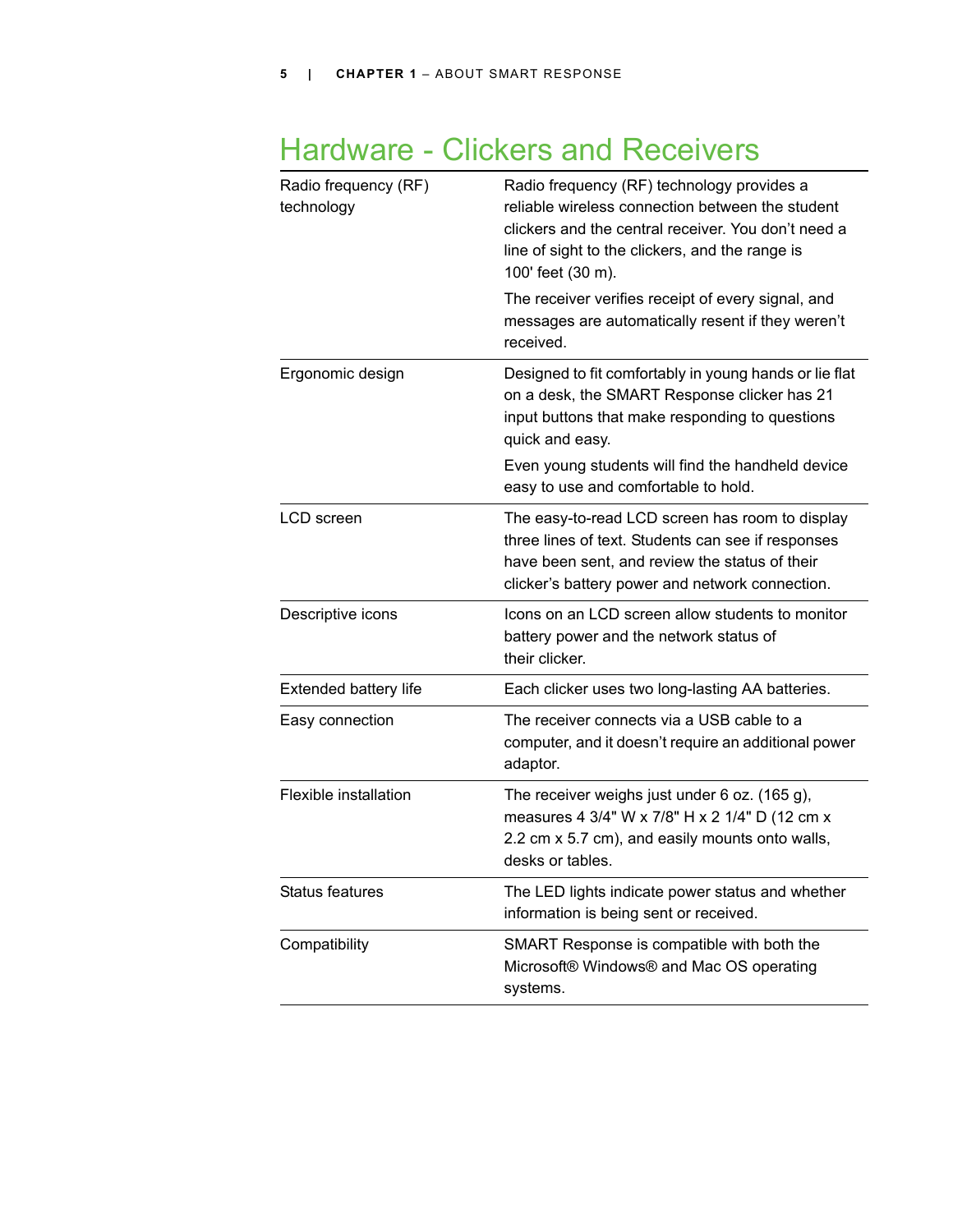#### **6 | CHAPTER 1** – ABOUT SMART RESPONSE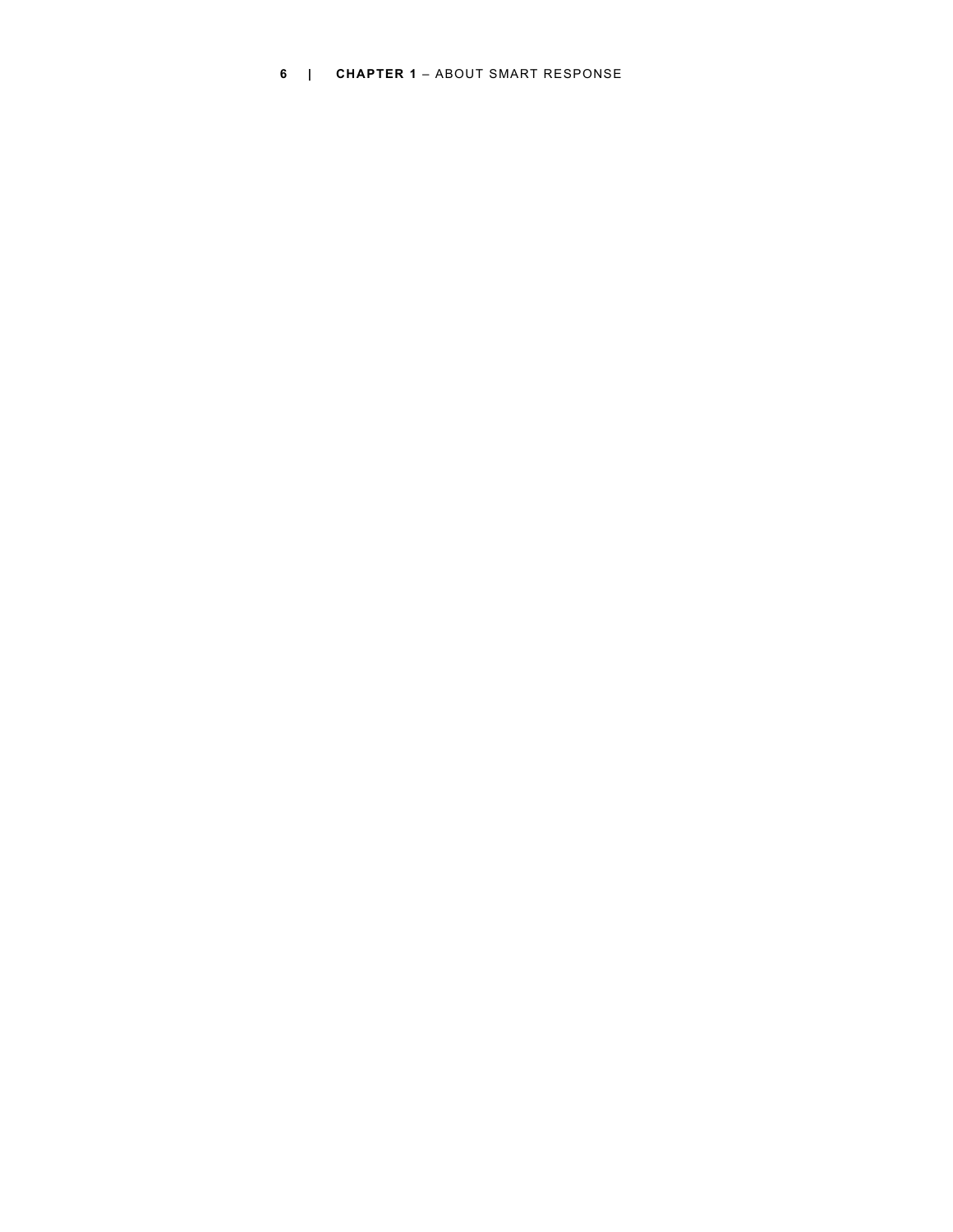# <span id="page-16-1"></span><span id="page-16-0"></span>Chapter 2 Installing SMART Response

## <span id="page-16-2"></span>Environmental Requirements

Before installing or using your SMART Response system, review the following environmental requirements and compliance statements.

### <span id="page-16-3"></span>**Temperature**

SMART Response's components can operate in the temperature range of 41°F to 95°F (5°C to 35°C). In addition, the product can withstand storage temperatures from -40°F to 120°F (-40°C to 50°C).

### <span id="page-16-4"></span>**Humidity**

SMART Response's system components can operate in up to 80% relative humidity non-condensing.

## <span id="page-16-5"></span>Water and Fluid Resistance

SMART Response's components are for indoor use only and don't meet any salt-spray or wateringress requirements. Don't pour or spray any liquids directly onto SMART Response components. These liquids might get into areas where they could damage sensitive electronic components.

## <span id="page-16-6"></span>Dust and Scratching

SMART Response components are for use in office and classroom environments, and aren't for industrial use where heavy dust and pollutants can cause malfunctions or impaired operation. They're designed for pollution degree 1 (P1) as per EN61558-1, which is defined as "No pollution or only dry non-conductive pollution."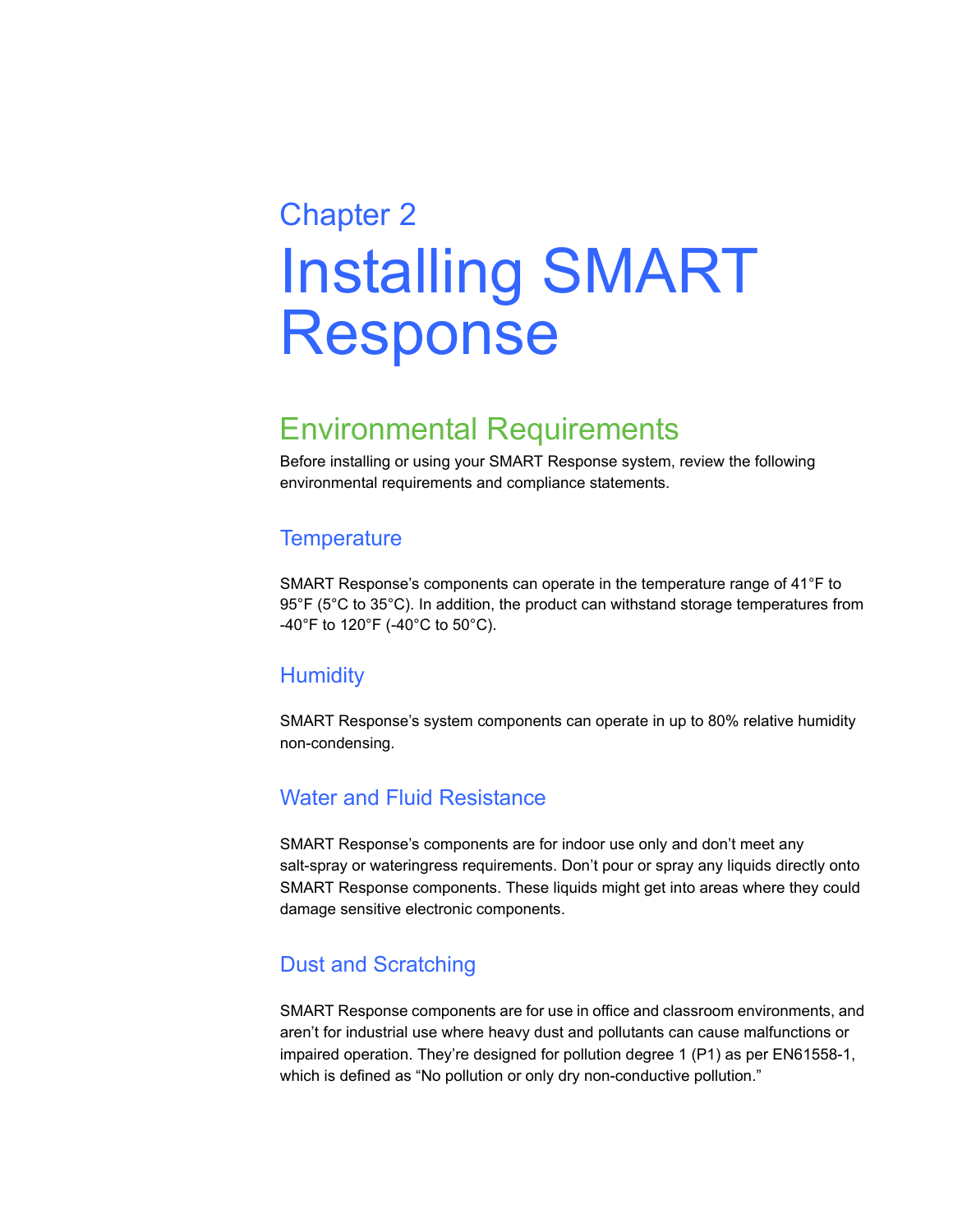### <span id="page-17-0"></span>Electrostatic Discharge (ESD)

SMART Response components meet the requirements of EN61000-4-2 severity level 4 for direct and indirect ESD. No malfunction or damage up to 15 kV (both polarities) with a 330 ohm, 150 pF probe (air discharge). Unmated connectors meet 8 kV for direct (contact) discharge.

### <span id="page-17-1"></span>Conducted and Radiated Emissions

SMART Response hardware's narrowband radiated electric field meets the limits for Class B performance, as defined in EN55022/CISPR 22.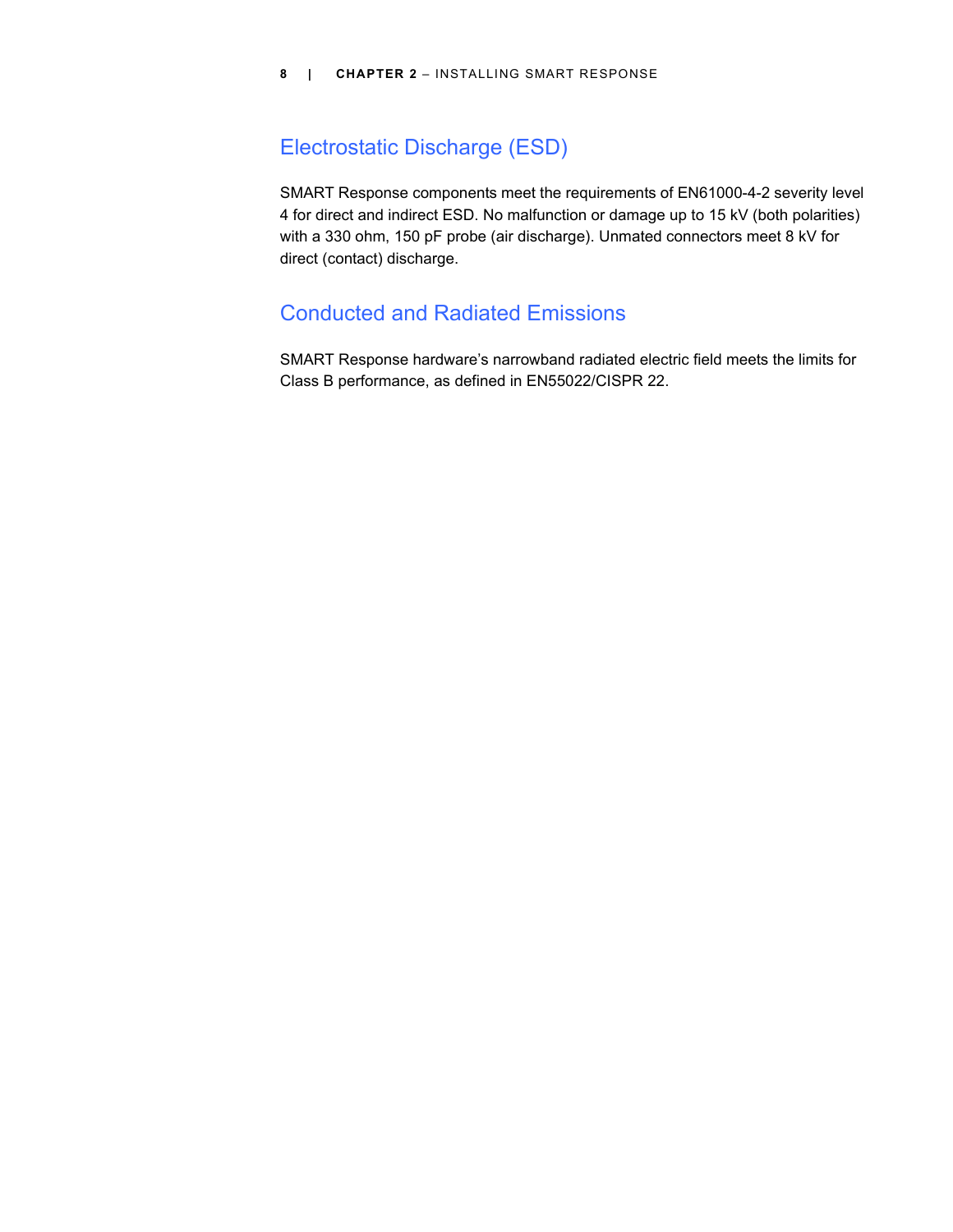# <span id="page-18-0"></span>Installing SMART Response Assessment Software

### <span id="page-18-1"></span>System Requirements

#### **Minimum Requirements – Windows XP SP2 or SP3**

Pentium® III 1.0 GHz processor with 512 MB of RAM 331 MB of free hard disk space for minimum installation Microsoft Internet Explorer® 6.0 or later Adobe® Flash® Player version 9 Adobe Reader version 8 or later

#### **Recommended Requirements – Windows XP SP2 or SP3**

Intel®-compatible 1.6 GHz processor with 512 MB of RAM 1.2 GB of free hard disk space for full installation with Gallery collections Microsoft Internet Explorer 6.0 or later Adobe Flash Player version 9 Adobe Reader version 8 or later

#### **Advanced Requirements – Windows Vista® SP1**

1.5 GHz Intel Core™ Duo processor with 1 GB of RAM 1.2 GB of free hard disk space for full installation with Gallery collections Microsoft Internet Explorer 7.0 or later Adobe Flash Player version 9 Adobe Reader version 8 or later

#### **Minimum Requirements – Mac OS X 10.4.11**

1 GHz Power PC G4 processor with 384 MB of RAM 480 MB of free hard disk space for minimum installation Adobe Flash Player version 9

#### **Recommended Requirements – Mac OS X 10.4.11**

1 GHz Power PC G5 or Intel processor with 512 MB of RAM 1.5 GB of free hard disk space for full installation with Gallery collections Adobe Flash Player version 9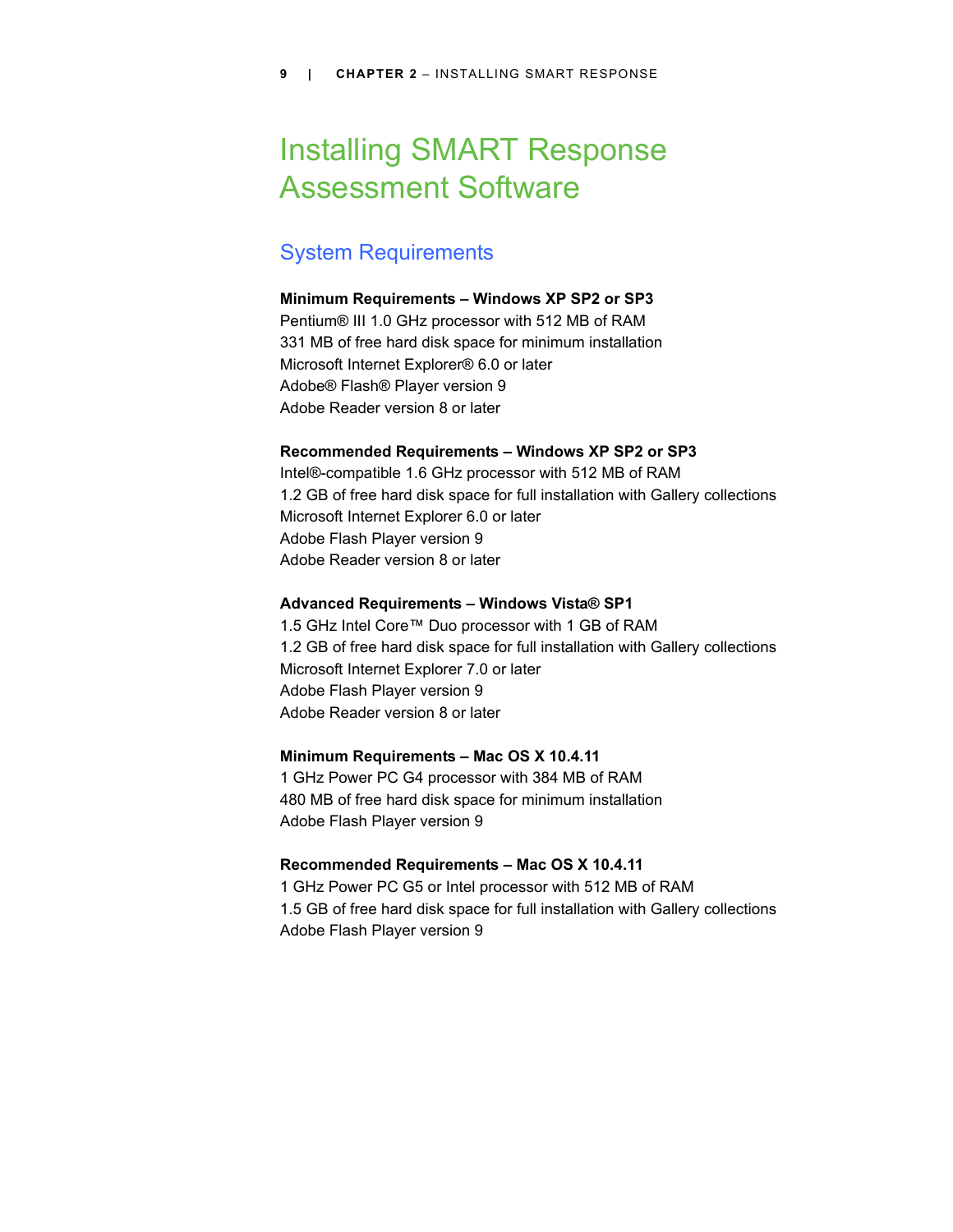#### **Advanced Requirements – Mac OS X 10.5.5**

1.5 GHz Intel Core Duo processor with 1 GB of RAM 1.5 GB of free hard disk space for full installation with Gallery collections Adobe Flash Player version 9

#### **NOTES**

- $1 \text{ MB} = 1024^2 \text{ bytes}$ ,  $1 \text{ GB} = 1024^3 \text{ bytes}$ .
- SMART Response assessment software runs on 32-bit operating systems only.
- You're unable to use SMART Response software on Windows computers with Intel Itanium® processors.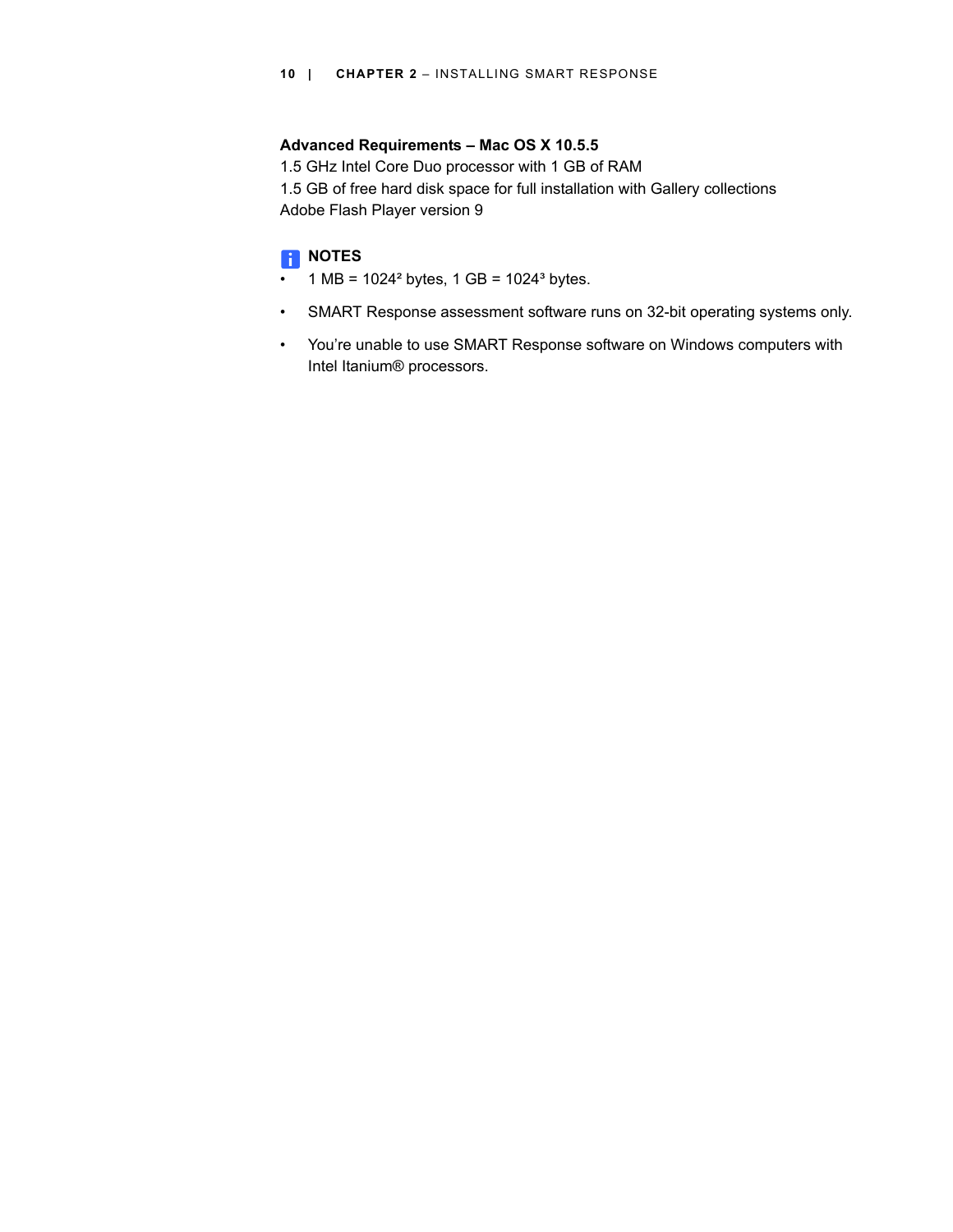### <span id="page-20-0"></span>Contacting SMART Technologies

Visit the SMART Support website at [www.smarttech.com/support](http://www2.smarttech.com/st/en-us/support) to check for software upgrades, including SMART Notebook software and SMART Response assessment software. You'll find installation and user's guides, how-to and troubleshooting articles, SMART product solutions, and answers to your questions. Use the SMART Support website to contact Technical Support.

### <span id="page-20-1"></span>SMART Response Assessment Software Components

In the following procedures, you'll install all of these software components:

- Teacher Tools
- Driver software for the receiver
- SMART Notebook, including the SMART Response assessment software menu

#### *<b>P* **IMPORTANT**

SMART Response includes SMART Notebook software. However, if you need to connect SMART Response to a SMART Board interactive whiteboard, you will need to visit the SMART Support website to download the appropriate drivers.

Windows [Click here to download the drivers.](http://www2.smarttech.com/st/en-US/Support/Downloads/SBS/Windows/NB10DriverOnly.htm)

Mac: [Click here to download the drivers.](http://www2.smarttech.com/st/en-US/Support/Downloads/Admin+tools/AdminToolsNBMac.htm)

**To install SMART Response on Windows computers**

The *Installation* Wizard appears. If the wizard doesn't start automatically, locate and double-click the **SMARTResponseSoftwareSetup.exe** file on the CD.

1. Insert the SMART Response assessment software CD into your computer's drive.

2. Click **Install SMART Response Software** to start the wizard, and then click **Next**.

The *Licence Agreement* dialog box appears.

- 3. Select the **I accept** option, and then click **Next**.
- 4. Click **Next** to install the software to the default folder.
- 5. Click **Install** to start the installation.
- 6. Click **Finish**.
- 7. Select the options to check for program updates and install SMART Essential for Educators as desired, click **Next**, and then click **Finish** to complete the installation.

If your computer is connected to the Internet, after a short delay, the *SMART Product Update* dialog box appears.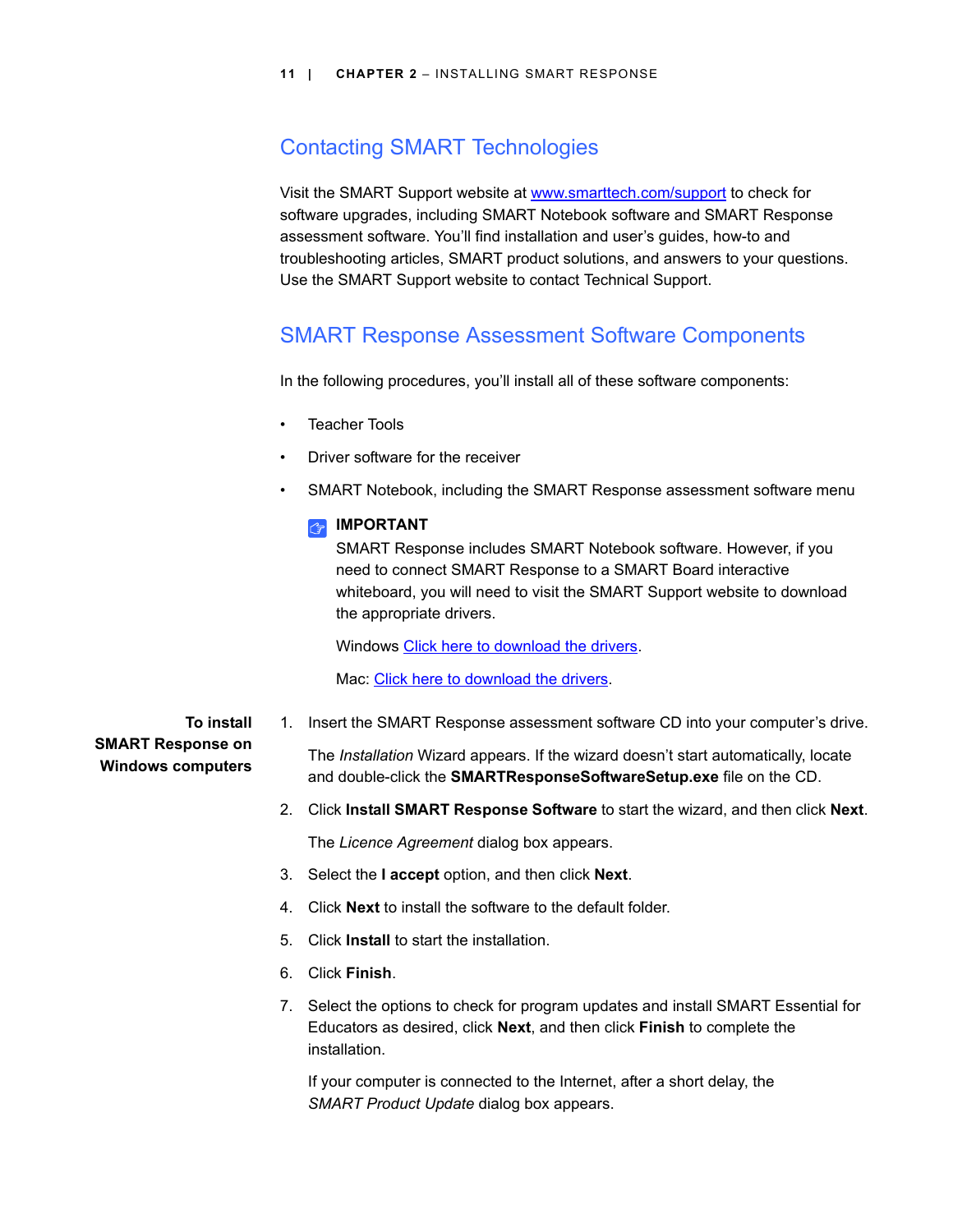**To install updates** 1. If updates are available, click **Update**, and then click **Close**.

A balloon message appears in the notification area.

2. Click the balloon message to create a classroom.

A dialog box appears.

3. Type a unique classroom name into the box, and then click **OK**.

#### **NOTE**

The **OK** button is disabled until you type a valid classroom name.

4. Click **Finish** to complete the installation.

**To install SMART Response on Mac computers**

1. Insert the SMART Response CD into your computer's drive.

A **SMART Response** CD icon appears on the desktop.

2. Double-click the **SMART Response** CD icon.

The *SMART Response* window appears.

3. Double-click the **SMART Response** box icon.

The *Install SMART Response* dialog box appears.

4. Click **Continue**, and then click **Continue** again.

The *Software License Agreement* page appears.

- 5. Click **Continue**, and then click **Agree** if you agree with the terms of the license agreement.
- 6. If there is more than one version, select the version that you want to install, and then click **Continue**.
- 7. Click **Install** to start the installation.

#### **NOTE**

If the installer asks you for a password, type your password, and then click **OK**.

8. Click **Continue Installation** to complete the installation.

If your computer is connected to the Internet, the SMART Essentials for Educators dialog box appears. Select the categories you want to install, and then click **Next**.

The *SMART Product Update* dialog box appears. If your computer is connected to the Internet, the dialog box displays the current versions of your SMART product software, and displays the latest updates available for download from SMART's website.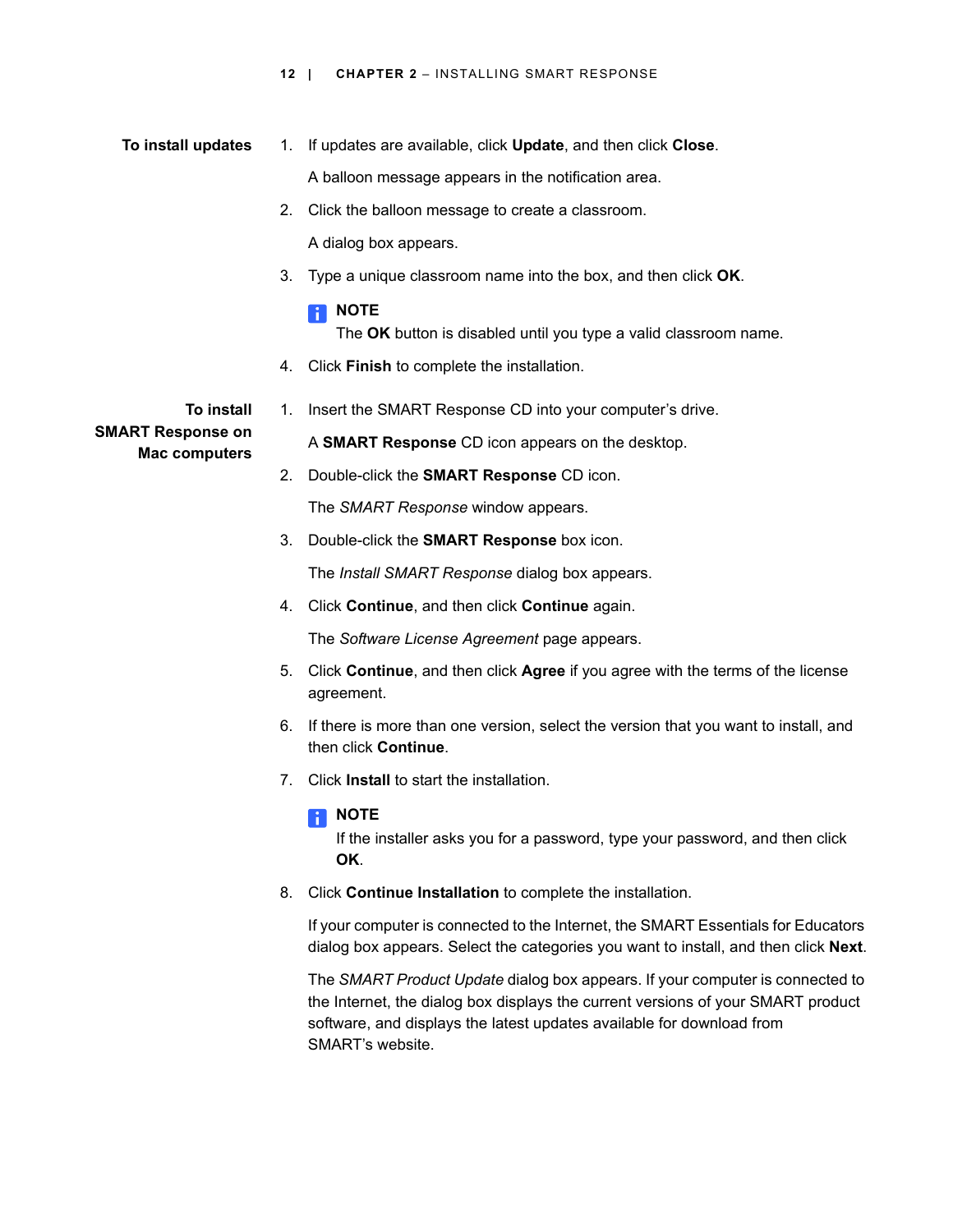9. If software updates are available, click **Update**.

OR

If software updates aren't available, or if you don't want to update your software, click **Close**.

After a short delay, a message appears asking you to restart your computer.

10. Click **Restart**.

### <span id="page-22-0"></span>Activating SMART Response Software

You must register SMART Response software within 30 days of installation to keep it active.

#### **P**IMPORTANT

SMART Response software automatically activates when you connect your SMART Response receiver. If the activation isn't successful, use the following procedure to find your license code and activate the software.

You must connect your computer to the Internet and connect the SMART Response receiver to your computer before searching for a license code. After you complete the following procedure to find your license code, use the code to activate the software on other computers, as outlined in the **License** tab in the *About SMART Response Assessment Software* dialog box.

#### **NOTE**

After you find your license code, you don't need to connect the SMART Response receiver to the other computers that you want to activate SMART Response software on.

**To find your license code and activate SMART Response**

1. Click the **SMART Response** icon in the Windows notification area or Mac menu bar, and then select **Activate SMART Response Assessment Software**.

The *Software Evaluation* dialog box appears displaying the time remaining in your software evaluation period.

#### **NOTE**

If your SMART Response assessment software is already activated, the Activate SMART Response Assessment Software command is replaced by Check for Updates. See the next procedure to find the license code in the activated software.

- 2. Click **Activate Now**.
- 3. If a dialog box appears requesting a password, type the administrator's password, and then click **OK**.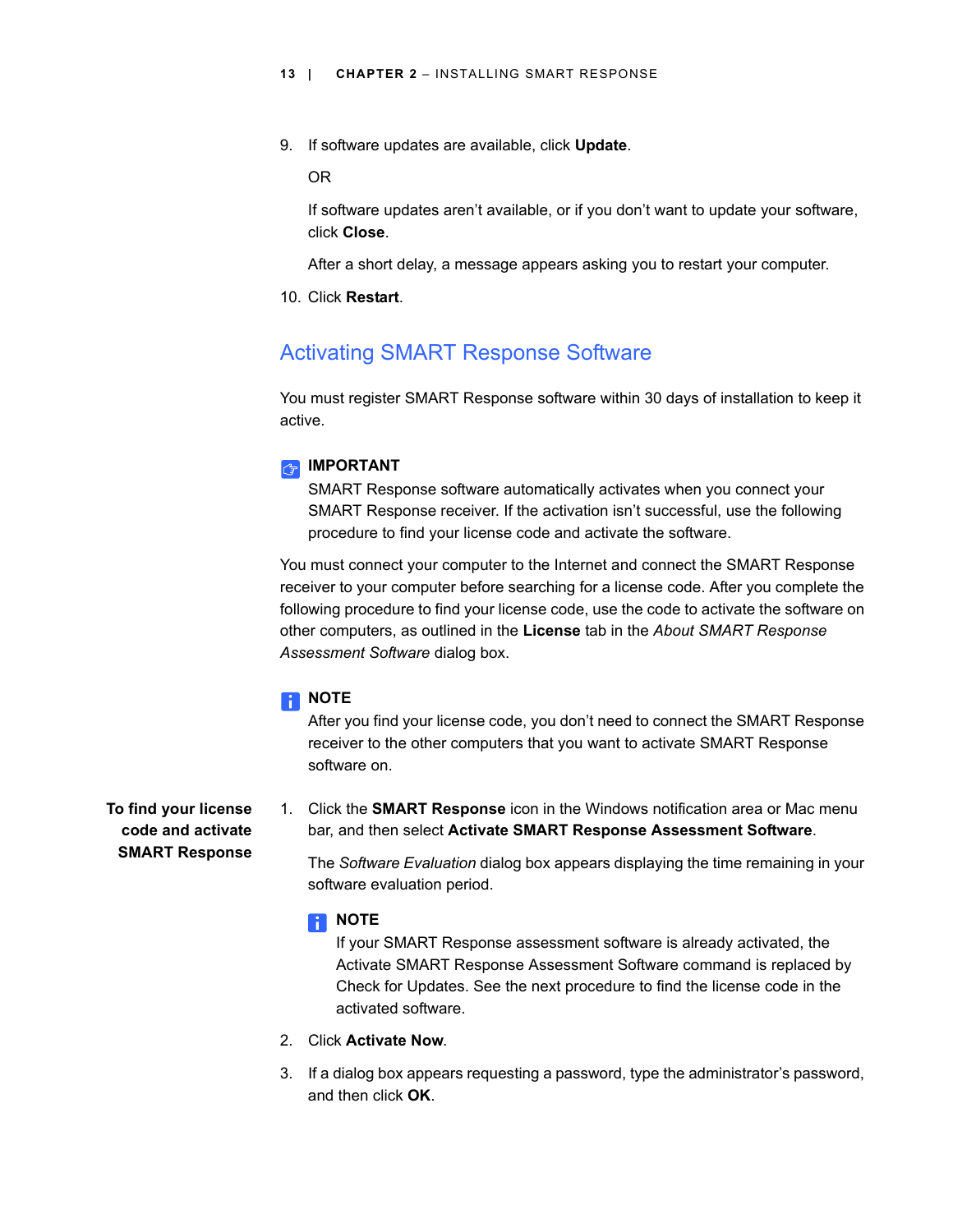#### **NOTE**

Contact your system administrator if you don't know your password.

4. Click **Find License Code**.

#### **NOTE**

You must connect your computer to the Internet, and connect the SMART Response receiver to your computer, before searching for a license code.

5. Click **Find License Code**.

The license code appears. The activation program automatically copies your license code into the **License Code** box.

#### **R** NOTE

If you didn't connect the receiver, a warning message appears. Click **OK** to close the dialog box.

- 6. Record the license code, and then click **Close**.
- 7. Type your e-mail address in the **License Code** box, and then click **Next**.

Your SMART Response software activates.

8. Click **Finish**.

Now that you have your license code, complete the steps below to activate SMART Response on other computers.

**To activate SMART Response on** 1. Click the **SMART Response** icon in the Windows notification area or Mac menu bar, and then select **Activate SMART Response Assessment Software**.

**other computers**

The **SMART Response Software Evaluation** dialog box appears and displays the time remaining in your software evaluation period.

2. Click **Activate Now**.

If a dialog box appears requesting a password, type the administrator's password.

- 3. Type your license code and e-mail address, and then click **Next**.
- 4. Click **Finish**.

Your SMART Response software activates.

#### **NOTE**

You don't need to connect your SMART Response receiver during this procedure.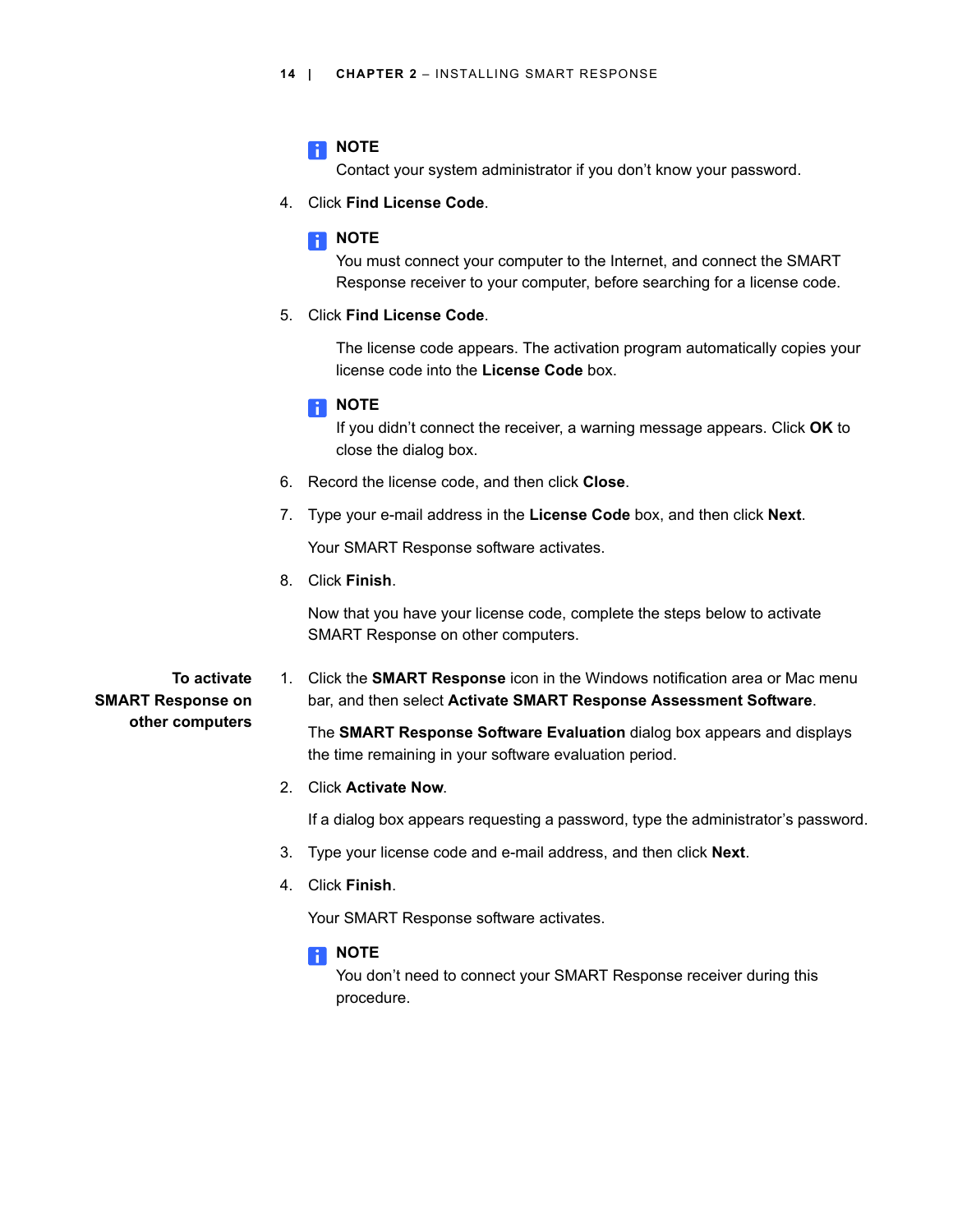**To find the license code after the software is activated**

- 1. Click the **SMART Response** icon in the Windows notification area or Mac menu bar, and then select A**bout SMART Response Assessment Software**.
- 2. Record the license code that appears on the **Description** tab.

# <span id="page-24-0"></span>Installing and Setting up SMART Response

### <span id="page-24-1"></span>Connecting the SMART Response Receiver

#### *<b>P* IMPORTANT

For operating safety and to avoid damage to the receiver, you must only connect the interactive whiteboard's USB connector to a computer that has a USB compliant interface and that bears the USB logo. In addition, the USB source computer must be compliant with CSA/UL/EN 60950 and bear the CE mark and CSA and/or UL mark (s) for CSA/UL 60950.

The receiver has a USB 2.0 full-speed peripheral interface that runs at speeds of up to 12 Mbps. The unit works with USB 2.0- and USB 1.1-compliant USB interfaces.

### <span id="page-24-2"></span>Recommended Height for Mounting the Receiver

Although SMART Response receivers don't require an unobstructed line-of-sight transmission path such as that required by infrared devices, you can operate SMART Response over larger distances if you minimize interference, signal reflections and the number and size of objects between the receiver and the clickers.

Choose a location for the receiver that's as high as possible, and in plain view of the students' clickers. For permanent installations, use a USB extender to mount the receiver high on a wall. To minimize interference from other radio-frequency equipment, position the receiver away from other wireless products, such as 2.4 GHz routers and cordless telephones.



To prevent product damage or personal injury, route the USB cable where it will not be stepped on or tripped over.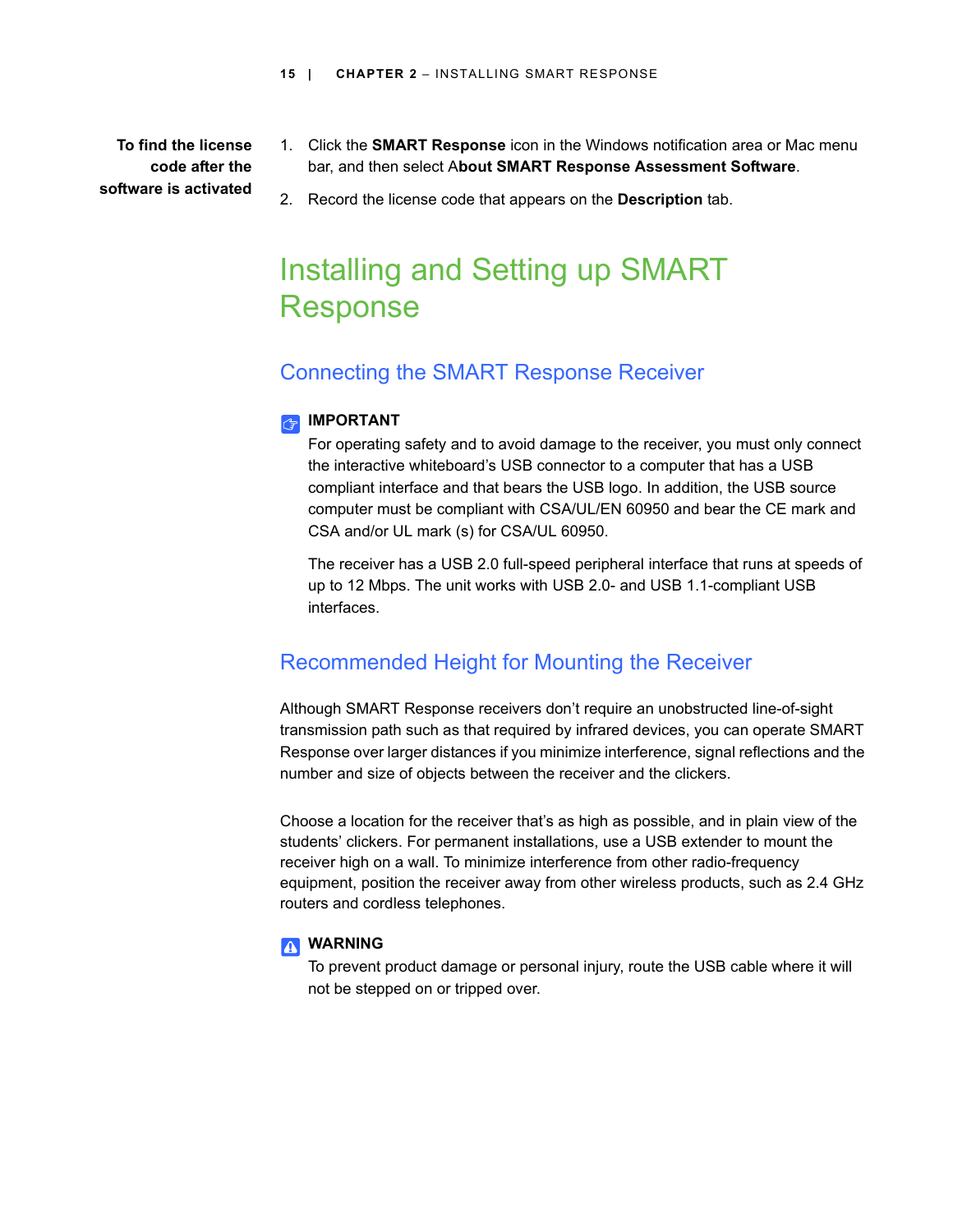- **To connect the receiver** 1. Position the receiver in an unobstructed location away from other wireless products, such as 2.4 GHz routers and cordless telephones.
	- For temporary installations, place the receiver on top of your desk.
	- For permanent installations, mount the receiver on a wall, or on the front of a piece of furniture using two screws (not provided).
	- 2. Orient the receiver with the long side or edge facing the class as shown.
		- Connect the receiver's captive USB cable connector to an available USB receptacle on your computer.



On Windows computers, a balloon message appears in the notification area indicating that new hardware has been detected.

– On Mac computers, a balloon message appears indicating that the hardware is ready to use. The top LED indicator on the receiver turns red to indicate that it's receiving power.

#### **IMPORTANT**

If the balloon message indicates that Windows is starting to try to locate a driver from the Microsoft website, stop the search. If Windows can't find the driver on your computer, you haven't installed the SMART Response software. Install the software and repeat the above procedure.

### <span id="page-25-0"></span>Extending the USB Cable

If the provided 6' (1.8 m) USB cable attached to the receiver isn't long enough, use active USB extender cables, USB extenders or hubs.

The illustration to the right shows the SMART active USB extension cable (Part No. USB-XT). In some cases, you may be able to use up to four cables to extend the length to about 80' (25 m), which is the limit of the USB specification. Passive USB extension cables aren't supported.

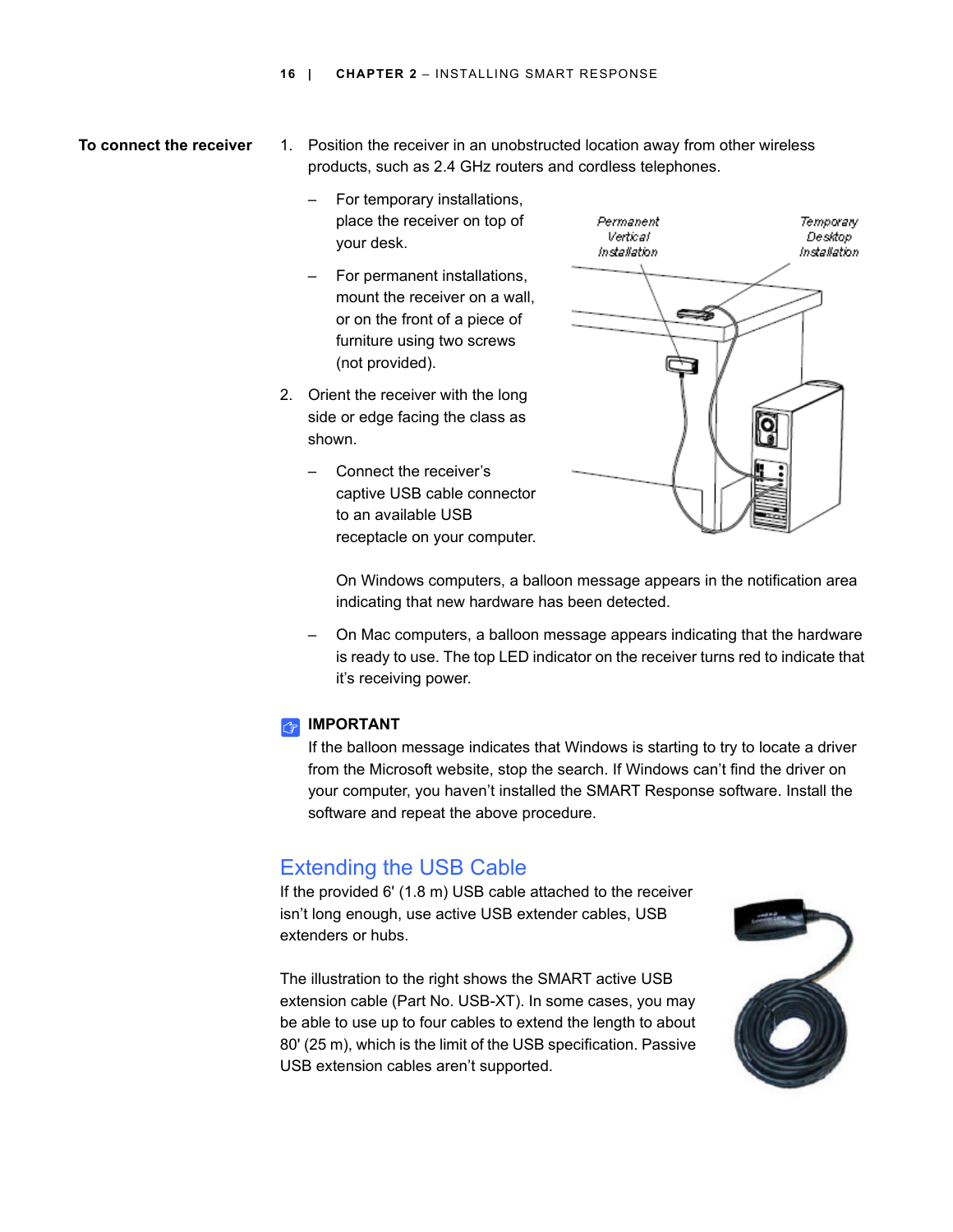#### **NOTE**

Some computers use internal active hubs to provide more USB receptacles. The computer's operating system may see these internal hubs as external devices, limiting the number of USB extenders you can use.

Alternately, USB extenders that use Cat 5 cabling can extend the range to approximately 325' (100 m), at a much higher cost. The more economical SMART USB extender pair (Part No. CAT5-XT) can extend the USB connection up to 12' (36.6 m) on Windows computers or 90' (27.5 m) on Mac computers using an RJ45 Cat 5 cable.



These units require that you use the provided 6' (1.8 m) cables or use cables and connectors that meet the same specifications. Impedance mismatches and poor connections can cause signal degradation and performance problems. USB hubs should also work with receivers. If you also use streaming audio through a shared USB hub, the receiver's performance might become intermittent or otherwise unacceptable.

USB extenders and hubs must be USB 1.1 or USB 2.0 compliant to work correctly. They must also provide at least 100 mA to the receiver.

### <span id="page-26-0"></span>Naming Your Classroom

#### **NOTE**

You're unable to assign a classroom name while installing SMART Response. You can create a classroom name only after SMART Response is installed, and Teacher Tools starts for the first time.

- **To name the classroom** 1. Click the **SMART Response** icon in the Windows notification area or menu bar, and then click **Teacher Tools**.
	- 2. Click **Next**.

The *Classroom Information* dialog box appears.

3. Type a classroom name between one and eight characters, and then click **Start**.

#### **NOTE**

The Start button enables only after you've typed in your classroom name.

A dialog box appears indicating that SMART Response is not ready, that there is no receiver plugged in, or that you can use SMART Response in Anonymous mode if the receiver is connected.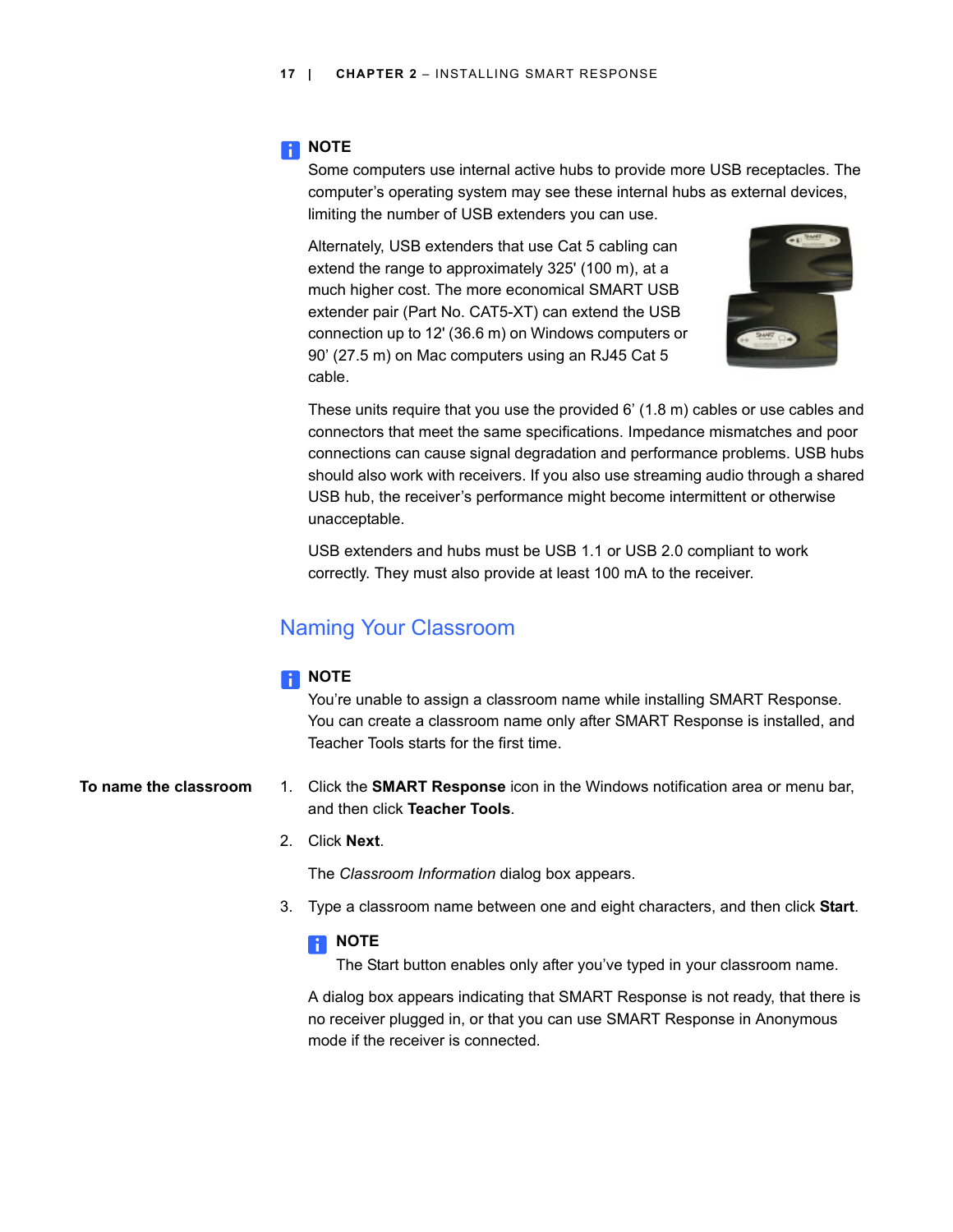#### **NOTE**

Before you start asking questions, you may want to **Lock Sign In to** your class and choose one of the following settings:

- restrict students from signing in before you are ready
- restrict late students from signing in

### <span id="page-27-0"></span>Renaming the Classroom

If you move the SMART Response hardware to another location, use the following steps to change the classroom name.

**To change the classroom name**

- 1. Click the **SMART Response** icon in the Windows notification area or Mac menu bar, and then select the icon below **Teacher Tools**.
- 2. If Teacher Tools opens to *Basic* view, click **...switch to Gradebook view**.

#### **NOTE**

If you want Teacher Tools to open to the *Gradebook* view when you start Teacher Tools, select the **Start here when you start Teacher Tools** option in the bottom-left corner of the window.

3. Click **Gradebook**.

The *Gradebook* window appears.

#### **NOTE**

You're unable to change the classroom name if a class is started and the receiver is on.

4. Click **Edit** (the blue underlined text beside the gradebook name).

The *Edit Gradebook Information* window appears.

5. In the **Classroom Name** box, type a new name of eight characters maximum, and then click **Done**.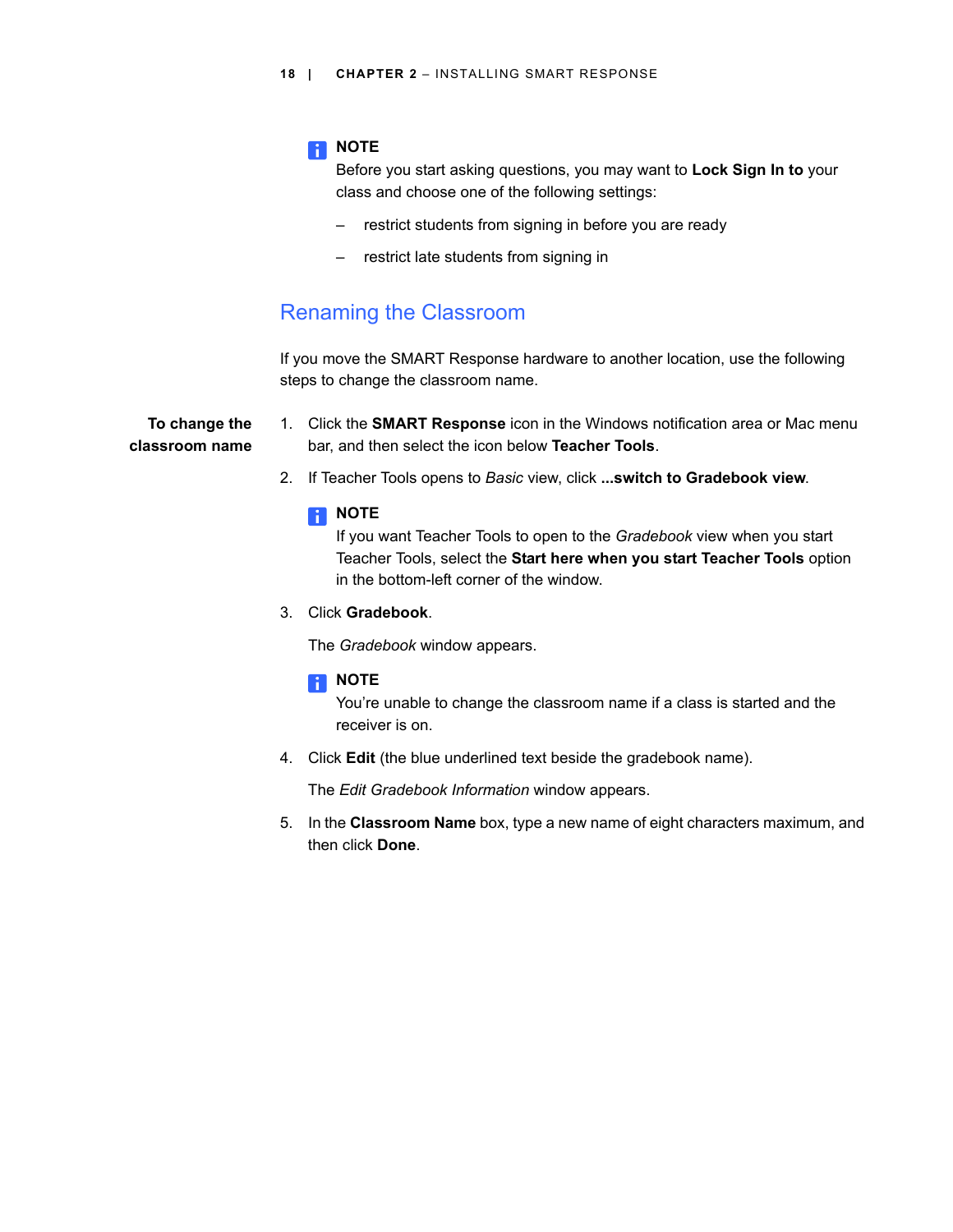# <span id="page-28-1"></span><span id="page-28-0"></span>Chapter 3 Managing SMART Response

Teacher Tools is your primary tool for checking the receiver and clicker status, evaluating student performance, selecting the mode of operation, managing class lists, starting and stopping sessions and viewing historical information about students and clickers.

#### **NOTE**

You can safely close Teacher Tools while clickers are connected and question sets are running. Restart Teacher Tools at any time from the Windows notification area or Mac menu bar, or by clicking **Response > Teacher Tools** in SMART Notebook software. After restarting the software, Teacher Tools displays the current connection mode, as well as the student and clicker status.

# <span id="page-28-2"></span>Checking the Receiver

If you've installed the receiver, you're ready to start a class session. Check the receiver's communication status at any time using the following procedure.

#### **To check the receiver status** 1. Click the **SMART Response** icon in the Windows notification area or Mac menu bar.

A message appears below the Configure Hardware heading indicating how many receivers are connected.

2. Click on your class's name under the **Configure Hardware** heading.

Teacher Tools starts.

3. Click **...switch to Gradebook view** if you aren't already in *Gradebook* view.

#### **NOTE**

If you want Teacher Tools to open to the *Gradebook* view when you start the software, select the **Start here when you start Teacher Tools** option in the bottom-left corner of the window.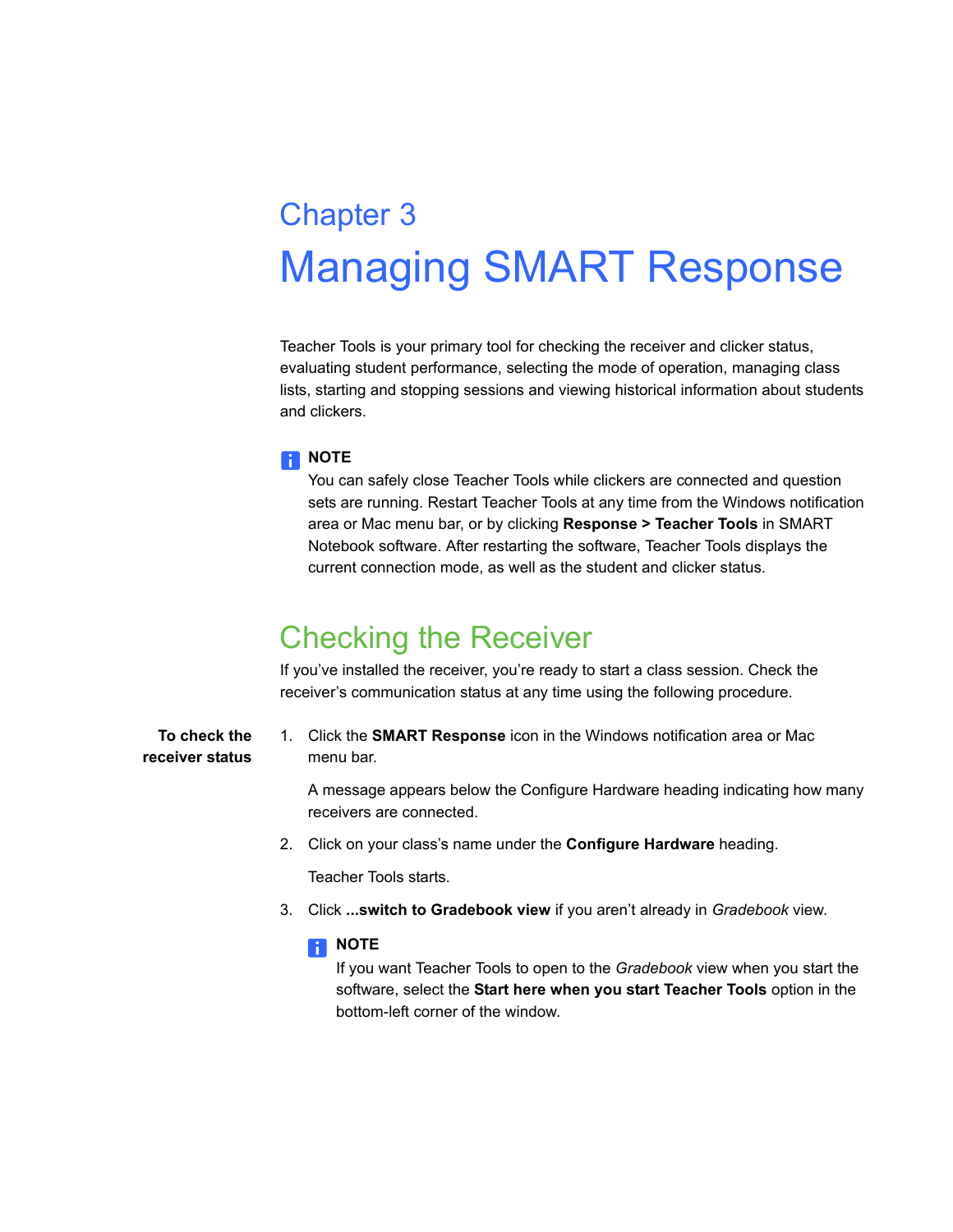4. Click in the left column.

The *Devices* window appears.

If a "Your SMART Response receiver is connected and working" message appears, the SMART Response receiver is connected and communicating with the SMART Response clickers. The receiver name appears below the **Devices** heading.

If a "Your SMART Response receiver is not connected" message appears, the SMART Response receiver isn't connected or isn't working properly. The receiver name doesn't appear below the Devices button. Check the receiver's USB connection.

5. Click **My Receiver** to the classroom name and the make, model and hardware ID (MAC address) of the receiver.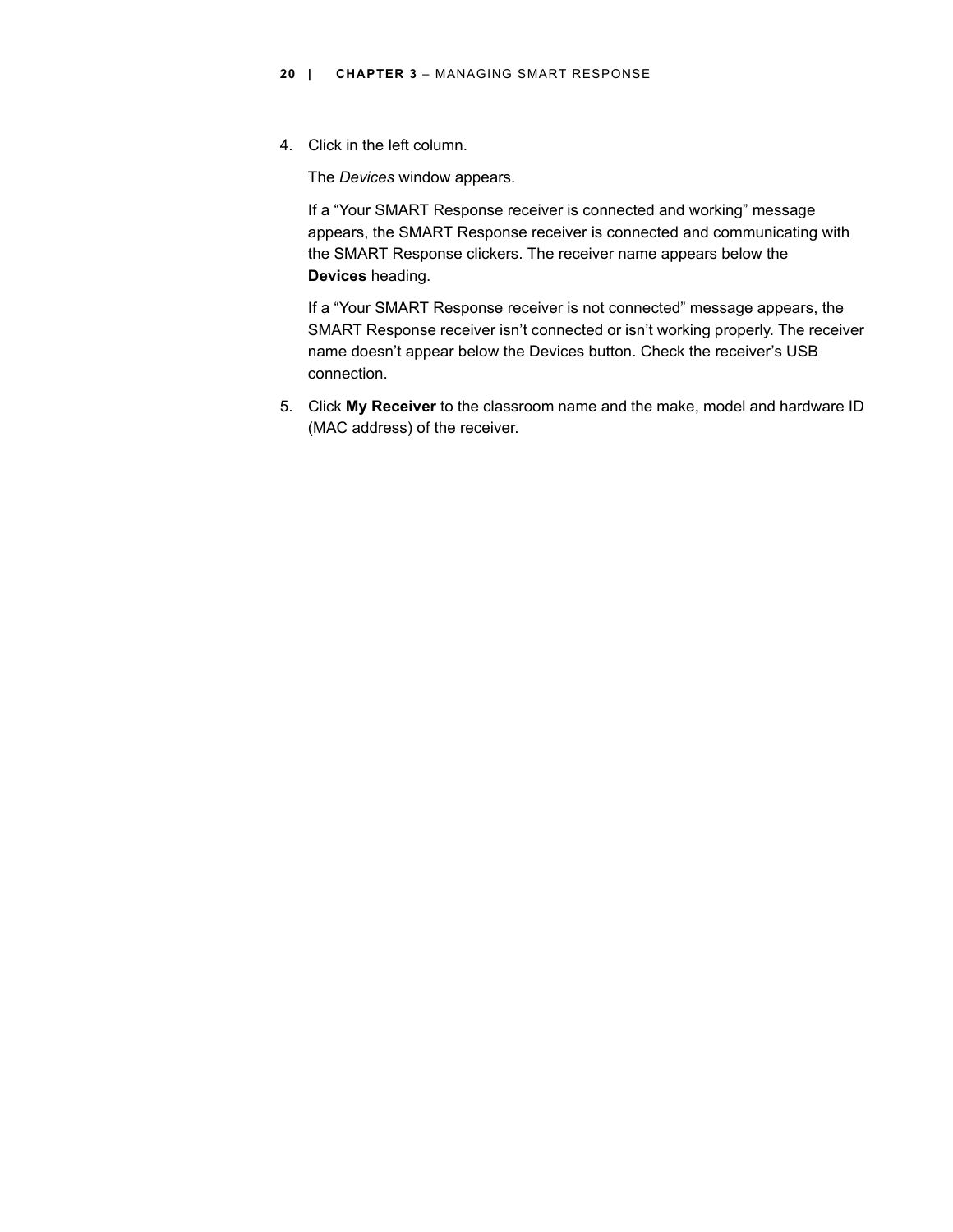# <span id="page-30-0"></span>Selecting the Operating Mode

Before starting a class session, you must decide whether you want the system to operate in Anonymous mode or Sign In mode. This table summarizes the characteristics of each mode.

| <b>Anonymous Mode</b>                                                                                          | <b>Sign In Mode</b>                                                                                                         |
|----------------------------------------------------------------------------------------------------------------|-----------------------------------------------------------------------------------------------------------------------------|
| You can operate the system without a<br>class list.                                                            | You must operate the system with a class<br>list that identifies each student by name<br>and a unique ID number.            |
| Students can connect their clickers<br>without identifying themselves.                                         | Students can connect their clickers but<br>must sign in with their assigned ID<br>number.                                   |
| Under the teacher's control, students can<br>see their own scores but can't see any<br>other students' scores. | Under the teacher's control, students can<br>see their own scores but can't see any<br>other students' scores.              |
| Teachers can see how many clickers are<br>connected.                                                           | Teachers can identify individual students<br>as they connect and sign in with their<br>clickers.                            |
| Teachers can't save and evaluate<br>student and class performance over time.                                   | Teachers can use Gradebook to save<br>and evaluate student and class<br>performance over time.                              |
| Teachers can't generate student or class<br>performance reports.                                               | Teachers can generate student and class<br>reports.                                                                         |
| Teachers can see, export and print the<br>total class score.                                                   | Teachers can see, export and print the<br>total class score.                                                                |
| Teachers can see, export and print total<br>scores for each question.                                          | Teachers can see, export and print total<br>scores for each question.                                                       |
| Teachers can't prevent a student from<br>signing in, and can't remotely disconnect<br>individual students.     | Teachers can prevent individual students<br>from signing in for a time interval, and<br>can disconnect individual students. |
| Teachers can't identify students' names<br>or their individual scores.                                         | Teachers can see, export and print each<br>student's score for each question and<br>their total score.                      |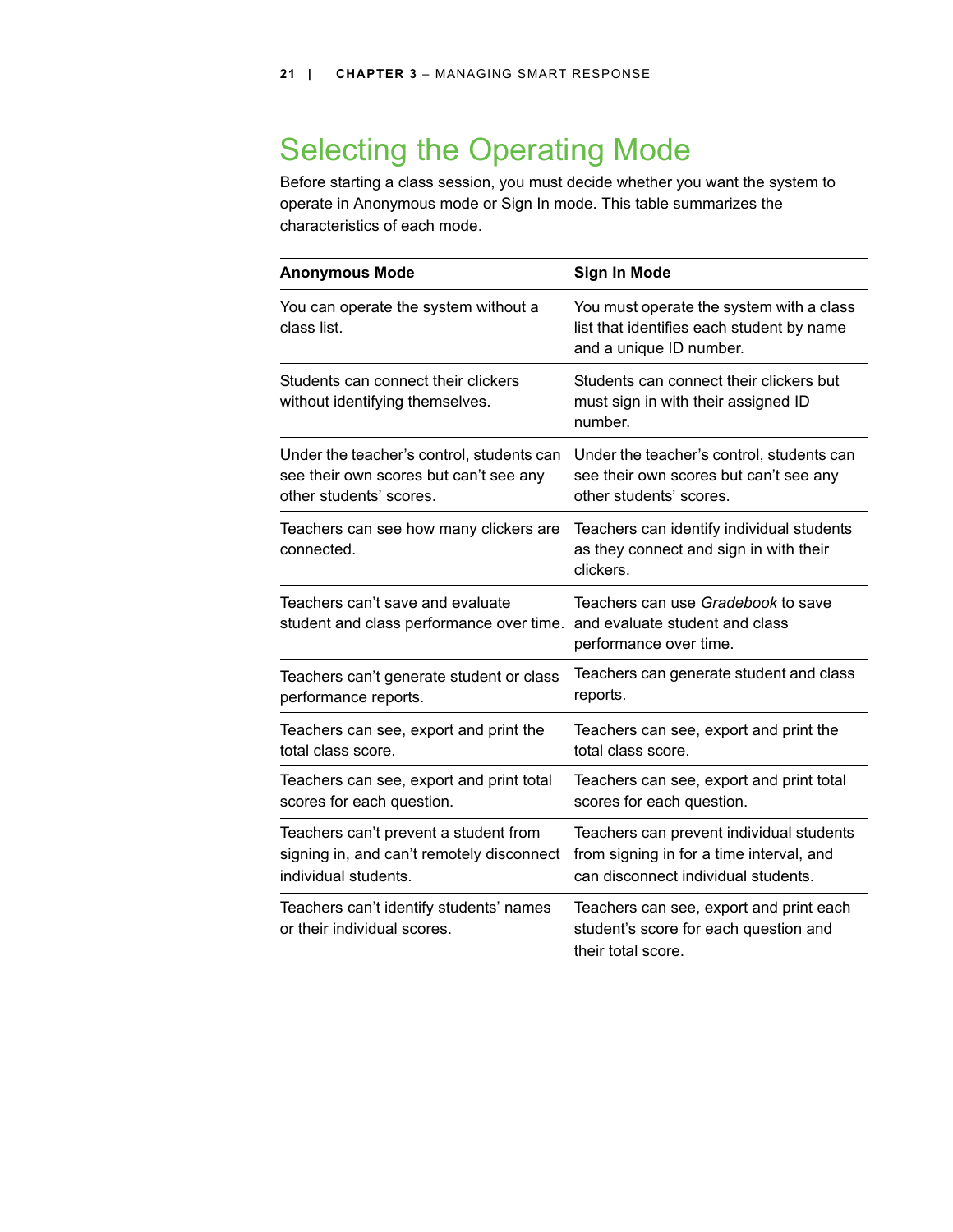# <span id="page-31-0"></span>Starting in Anonymous Mode

You don't need a class list to operate SMART Response in Anonymous mode.

#### **To start in Anonymous mode**

- 1. Click the **SMART Response** icon in the Windows notification area or Mac menu bar, and then select the icon below **Teacher Tools**.
- 2. If Teacher Tools opens to the *Basic* view, click **Start a Class**, and then select **Anonymous Mode** from the drop-down list.

#### OR

If Teacher Tools opens to the *Gradebook* view, select **Anonymous Mode** from the area below *Gradebook*, and then click **Start Class**.

The receiver's power LED flashes, and then turns solid green, and the receiver's transmit LED flashes green. You can now ask the students to turn on and connect their clickers.

#### ۱ĩ. **NOTES**

- If the students have already signed in to a class, and you select Anonymous mode, the clickers switch to Anonymous mode.
- If the clickers are in Anonymous mode, and you start a class that requires sign-in, the clickers sign off and then ask the students to sign in.

## <span id="page-31-1"></span>Starting in Sign In Mode

Before connecting the clickers in Sign In mode, open a class list.

**To open a class list in Sign In Mode**

- 1. Click the **SMART Response** icon in the Windows notification area or Mac menu bar, and then select the icon below **Teacher Tools**.
- 2. If Teacher Tools opens to the *Basic* view, click **Start a Class**, and then select the class from the drop-down list.

#### OR

If Teacher Tools opens to the *Gradebook* view, select the class from the area below **Gradebook**, and then click **Start Class**.

The receiver's power LED flashes, and then turns solid green, and the receiver's transmit LED flashes green. You can now ask the students to turn on and connect their clickers.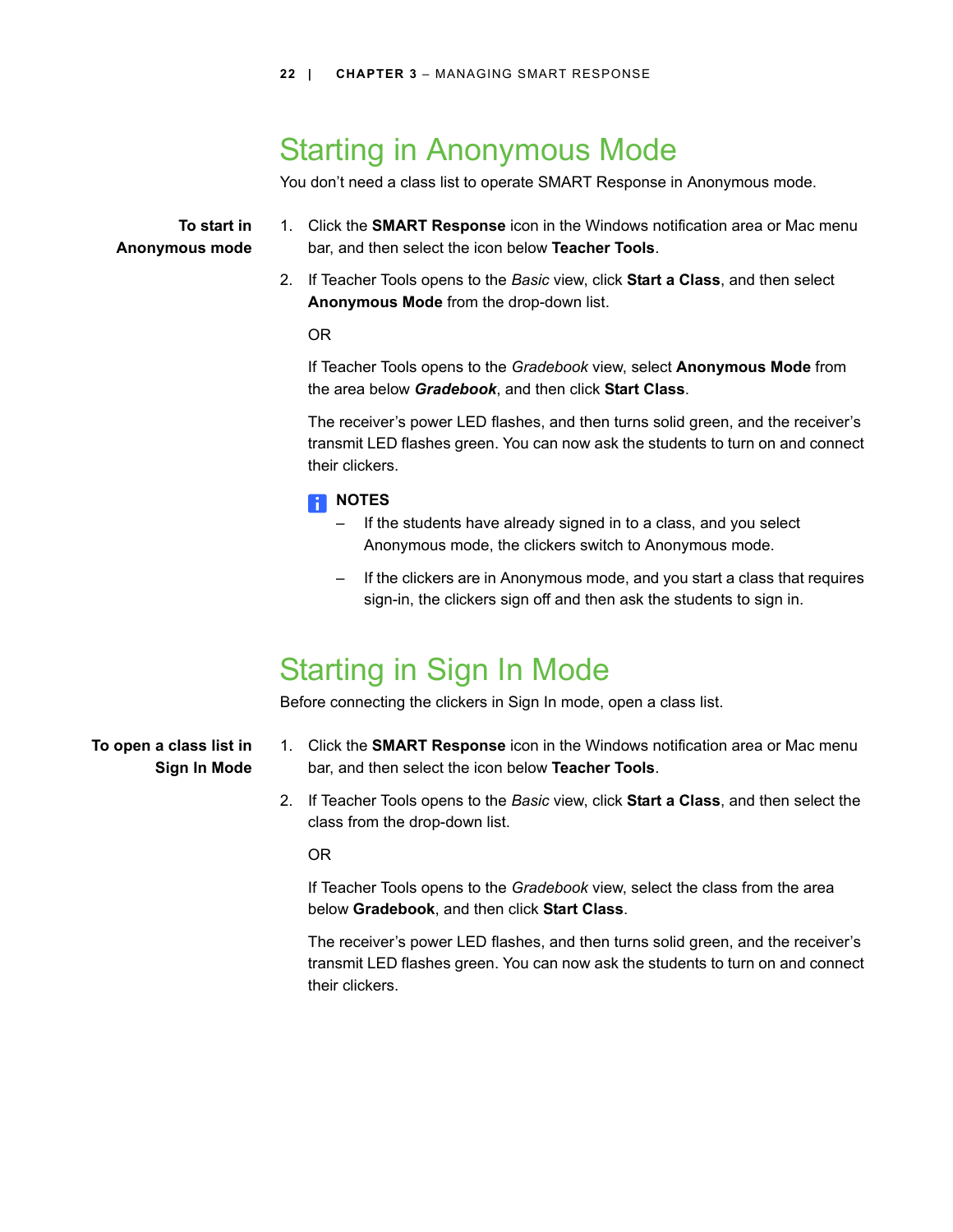# <span id="page-32-0"></span>Locking Sign In

At any time after you start SMART Response software you can restrict students from signing in. Simply select the **Lock Sign In** command to restrict students from signing in before you're ready, or select it to restrict late students from signing in. When you start SMART Response, Sign In is unlocked by default. If you stop and restart SMART Response, or open a new class list, Sign In is unlocked.

**To stop students from signing in**

- 1. Click the **SMART Response** icon in the Windows notification area or Mac menu bar, and then select the icon below **Teacher Tools**.
- 2. If Teacher Tools opens to *Basic* view, click **...switch to Gradebook view**.

#### **NOTE**

If you want Teacher Tools to open to the *Gradebook* view when you start Teacher Tools, select the **Start here when you start Teacher Tools** option in the bottom-left corner of the window.

- 3. If a class isn't already started, select a class in the *Gradebook* area, and then click **Start Class**.
- 4. Click **Lock Sign In**.

Students are unable to sign in.

#### **NOTE**

If a student disconnects their clicker when Sign In is locked, they're unable to sign in again until you select **Unlock Sign In**.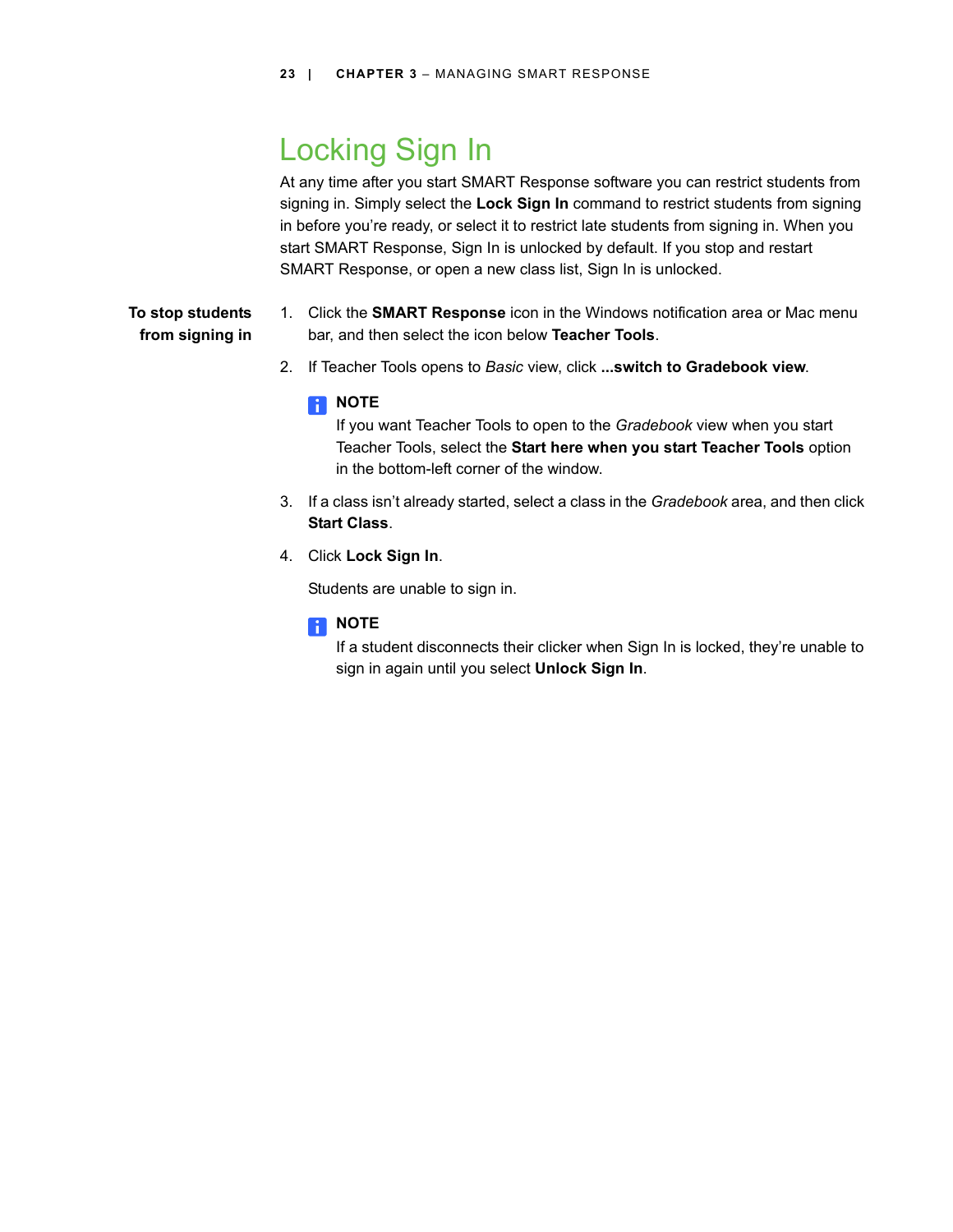## <span id="page-33-0"></span>SMART Response Alert

SMART Response generates alert messages for four events by default:

- Student sign in
- Student sign out
- Student has a question
- Clicker battery is low

**To enable or disable alert messages**

- 1. Click the **SMART Response** icon in the Windows notification area or Mac menu bar, and select the icon below **Teacher Tools**.
- 2. If Teacher Tools opens to *Basic* view, click **...switch to Gradebook view** if it isn't already selected.

#### **NOTE**

If you want Teacher Tools to open to the *Gradebook* view when you start Teacher Tools, select the **Start here when you start Teacher Tools** option in the bottom-left corner of the window.

3. Click **Edit**, and then select **Preferences**.

The *SMART Response Preferences* dialog box appears.

4. Select or clear the applicable check box to display or prevent alert messages from appearing.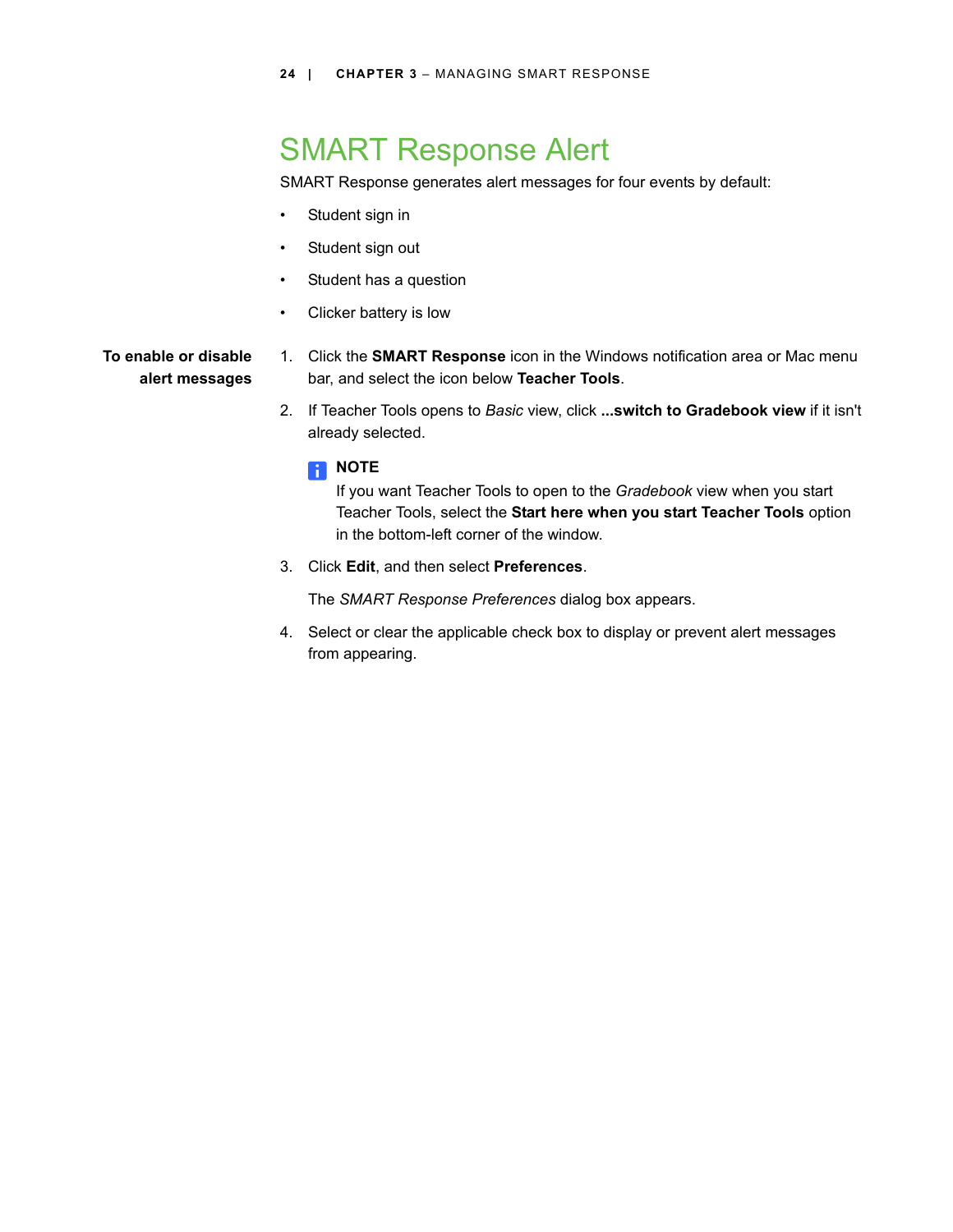# <span id="page-34-1"></span><span id="page-34-0"></span>Chapter 4 Managing Class Lists

Use Teacher Tools to create, import or modify class lists.

#### **NOTE**

You're unable to create, import or modify class lists once a class is started.

# <span id="page-34-2"></span>Creating Class Lists in Teacher Tools

#### **NOTE**

You don't need to create class lists to start a class in Anonymous mode.

#### **To create a class list** 1. Click the **SMART Response** icon in the Windows notification area or Mac menu bar, and select **Click here to start a class**.

2. If Teacher Tools opens to *Basic* view, click **...switch to Gradebook view**.

#### **NOTE**

If you want Teacher Tools to open to the *Gradebook* view when you start, select the **Start here when you start Teacher Tools** option in the bottom-left corner of the window.

- 3. Click **Add a Class** in the *Gradebook* area on the left.
- 4. Type a name for your class, add other details to the *Class Information* boxes if desired, and then click **Add**.

After a short delay, the new class's window appears, and the class name appears in the *Gradebook* area.

- 5. Click the **Students** tab at the top of the window.
- 6. Select **Edit > Add**, or click the **Add** button in the tool bar.

The *Properties* window appears below the table.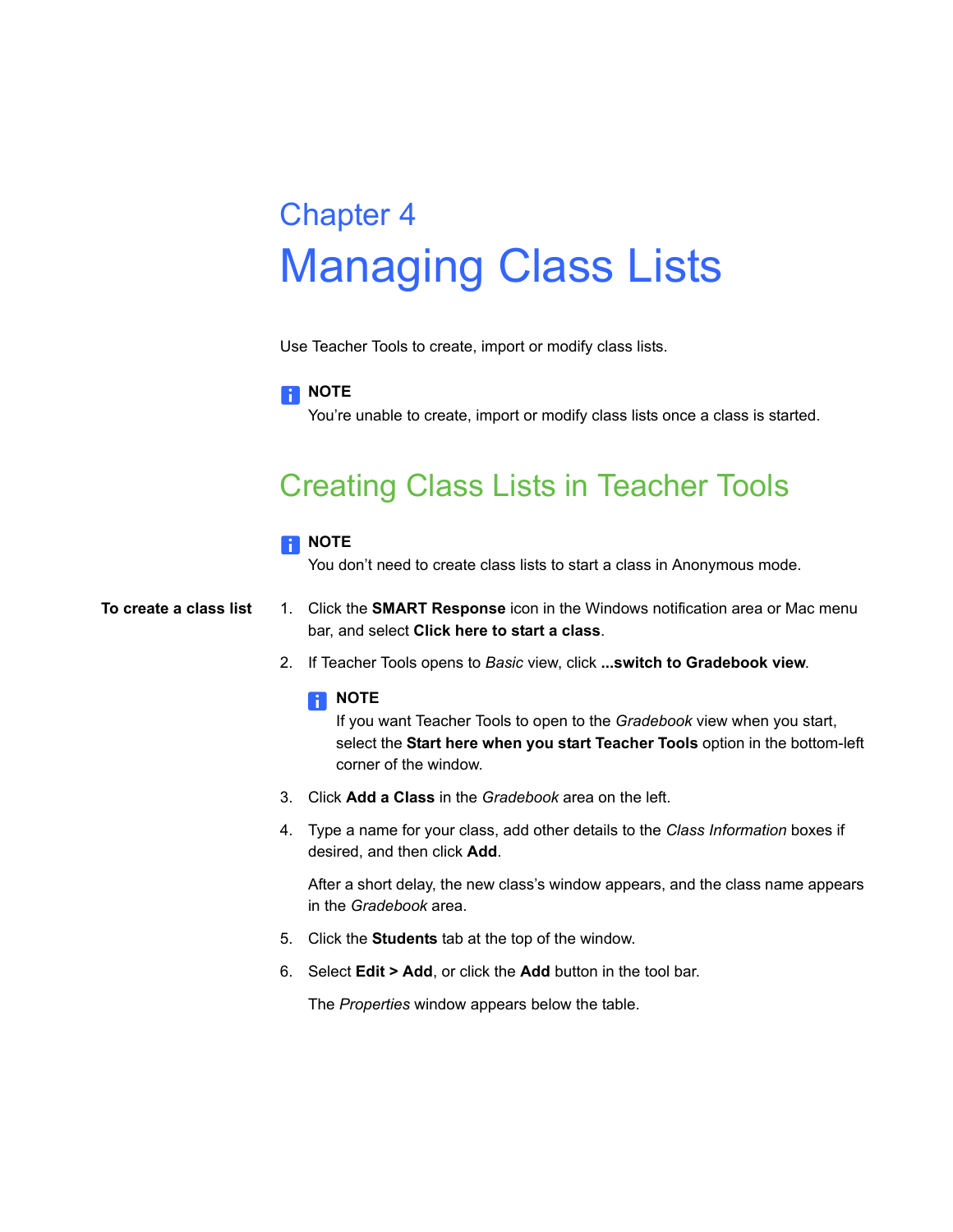7. Type a unique number between 1 and 15 digits in the **Student ID** box.

#### **R** NOTES

- You must type a unique valid ID into the **Student ID** box.
- You can type a student's name in the **Name** boxes. The student's e-mail address and **Tags** are optional. You can also type name and ID information directly into the table fields.
- Use tags to categorize the students into custom groupings that SMART Response uses when you create student reports.

The student information saves to the class list as you enter it.

8. Repeat steps 6 and 7 for each new student.

#### **Tagging Students**

Use tags to identify groups or categories of students. SMART Response uses the tags to sort student results when you generate Class Performance reports. For example, you can assign the tags "Senior" and "Junior" to the students, and SMART Response will add one chart to the report with two bars, one for each tag.

Assign multiple tags to a student by separating them with a semicolon (;), for example "Senior;Honors" and "Junior;Honors". SMART Response then generates a report including a chart with three bars for "Senior", "Junior" and "Honors", respectively.

Create tag subcategories by separating them with a colon (:), for example, "Gender:Male" and "Gender:Female". In this case, SMART Response generates a single report section for "Gender" showing data grouped into "Male" and "Female" subsections.

# <span id="page-35-0"></span>Importing Class Lists from Microsoft Excel® Software (Windows Operating Systems Only)

If you use Microsoft Excel to maintain student rosters, you can import an XLS file into the Teacher Tools to create a class list.

#### **NOTE**

You may find it easier to copy the list of names into a new Excel spreadsheet.

**To create a class list in a Microsoft Excel Spreadsheet**

- 1. Open the spreadsheet listing your student names in Microsoft Excel.
- 2. Insert a blank row at the top of the spreadsheet, if it doesn't already have one.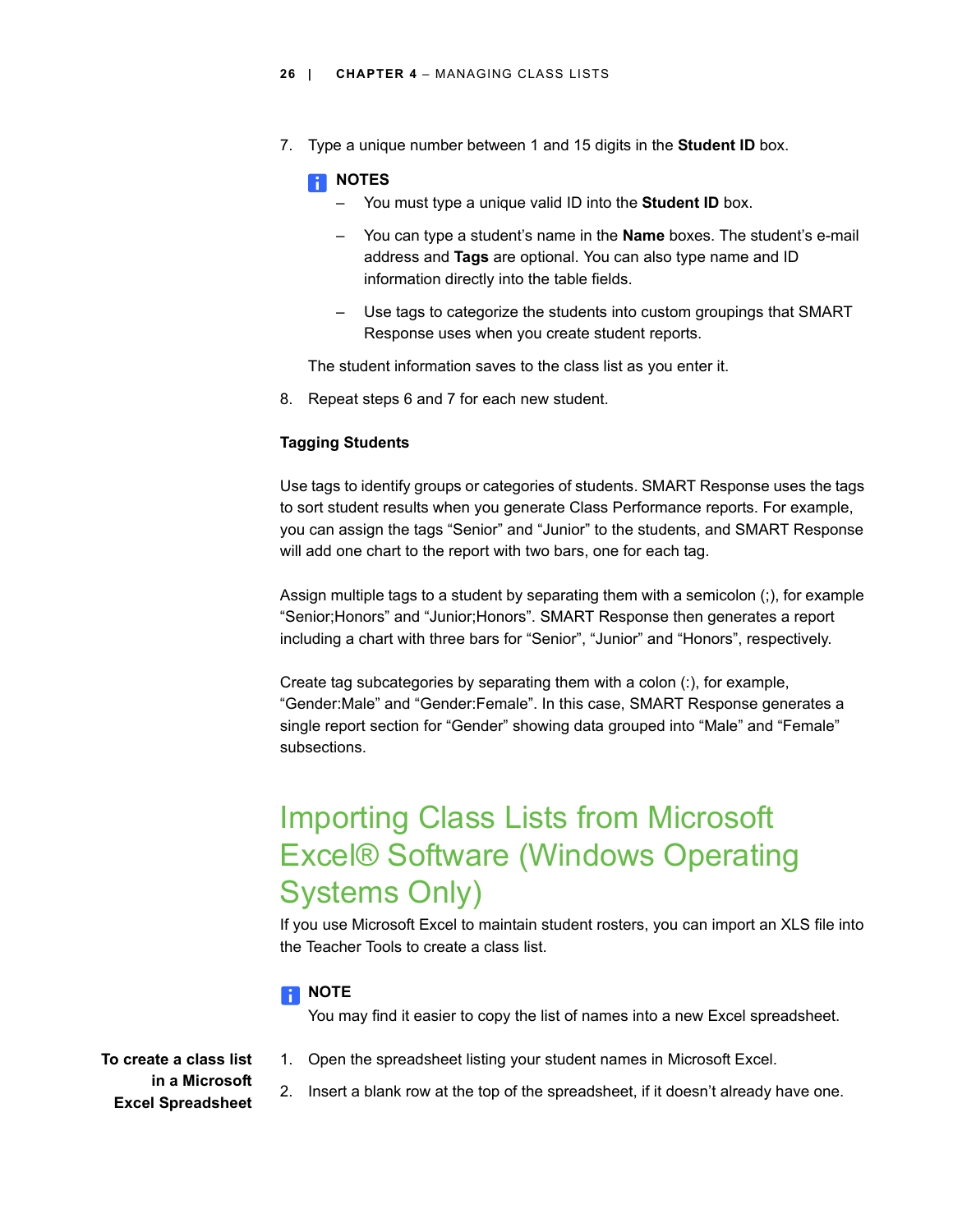- 3. In the first cell (A1), type **ID Number**.
- 4. In the first cell of the second column (B1), type **First Name**.
- 5. In the first cell of the third column (C1), type **Last Name**.
- 6. Move the first and last names into columns B and C, directly below the headings.
- 7. Type a unique ID number from 1 to 15 digits for each student into column A, and then save the spreadsheet.

### **To import a class list from Microsoft Excel software**

- 1. Click the **SMART Response** icon in the notification area, and then select the icon under **Teacher Tools**.
- 2. Click **...switch to Gradebook view** if you aren't already in *Gradebook* view, and then click **Add a Class** in the *Gradebook* area on the left.
- 3. Type a name for your class, optionally add other details to the *Class Information*  boxes, and then click **Add**.

After a short delay, the new class's window appears, and the class name appears in the *Gradebook* area.

- 4. Click the **Students** tab at the top of the window.
- 5. Click the **Import** button at the top of the window, or click **Add students to your class** below *Next steps*.
- 6. Select **Students** from the drop-down list.

The *Import* dialog box appears.

- 7. Select the class into which you want to import the student list, and then click **Next**.
- 8. Select **Microsoft Excel** from the **Import from** list, and then click **Next**.
- 9. Browse to and select the XLS file containing the student list, and then click **Open**.

The student list information appears in the table. You can now edit each student's properties as required.

# Importing Class Lists from a CSV File

If you use a database or spreadsheet program to maintain student lists, you may be able to export the student list as a comma separated value (CSV) file. Refer to your software's Help system or user's guide for procedures.

After exporting your student list as a CSV file, format your file in a text editor so that the first three values are **ID Number**, **First Name** and **Last Name** as shown in this example.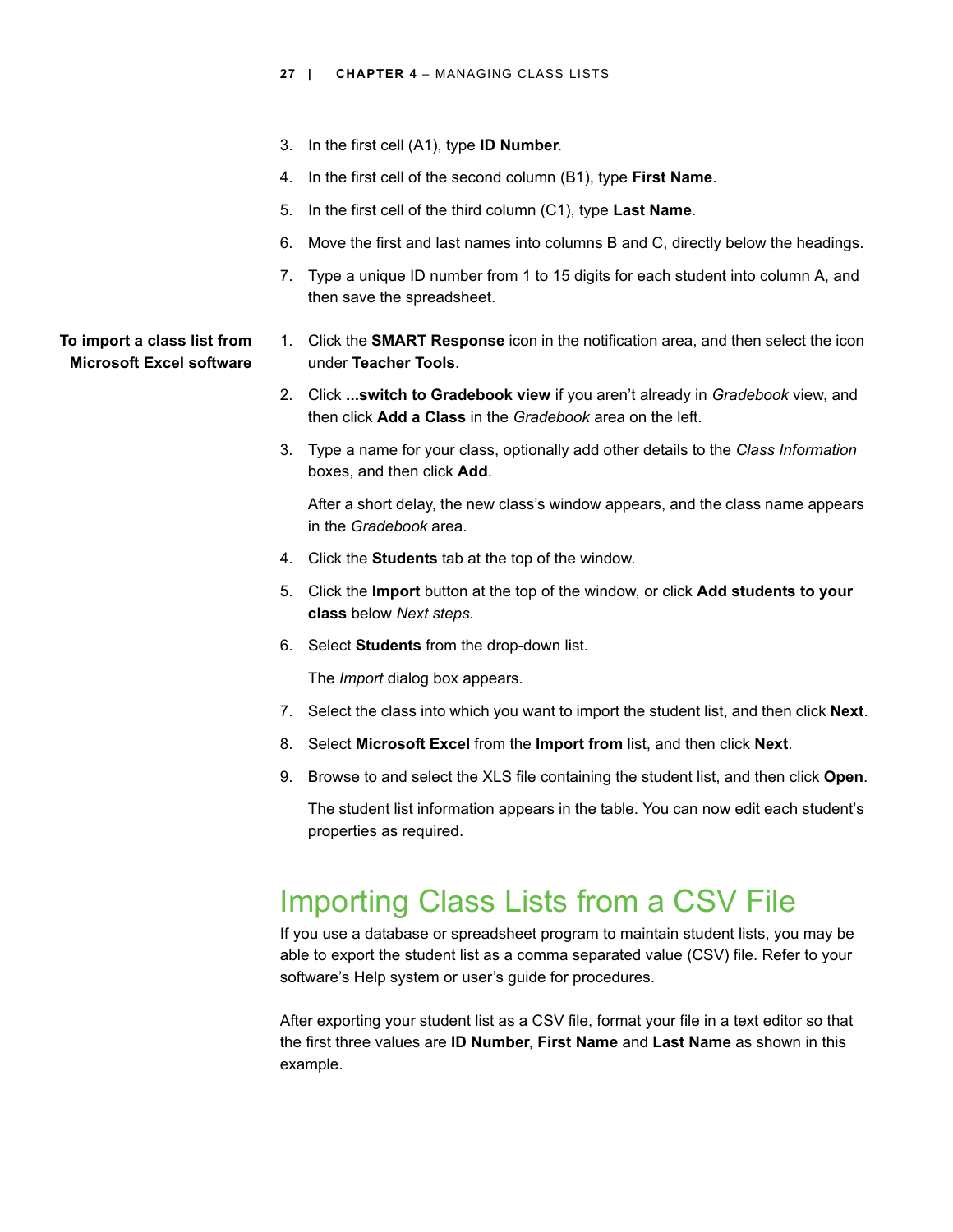## Tips for Formatting CSV Files for Importing Class Lists

- The order of the columns isn't important, but the first row must contain the column headings identifying what's in each column.
- You must have a column with the heading "ID Number".
	- You must put a single space between "ID" and "Number".
	- In place of "ID Number", you can use: "ID", "Student ID" or "Number".
	- If you don't use a correct column name for the "ID Number", the import fails.
- The student name columns are optional.
	- For the student's given names, you can use "First Name" for the column heading.
	- For the student's family names, you can use "Last Name" as the column heading.
	- You must put a single space between "First" (or Last) and "Name".
	- In place of "First Name", you can use "Surname".
	- In place of "Last Name", you can use "Last", "Family Name" or "Surname".
- Use the heading "Full Name" to import a single value that combines the first and last names.
	- You must put a single space between "Full" and "Name".
	- In place of "Full Name", you can use "Full", or "Name".
	- If you use "Full Name", the software first checks to see if the first and last names are separated by a comma. E.g., "Last", "First". If there isn't a comma, it separates the names with a space. For instance, "First Last".
	- If you enter three or more names with spaces between the names, the software uses the last word as the last name and joins all of the first words to form the first name. For instance, "Michael John Smith" is split with the last name as Smith, and the first name as Michael John.
- If your spreadsheet or database software inserts double-quote characters around the comma-separated values, the software ignores them and the import works properly.
- **To import a class list from a CSV file**
- 1. Click the **SMART Response** icon in the Windows notification area or Mac menu bar, and select **Click here to start a class**.
- 2. Click **...switch to Gradebook view** if you aren't already in *Gradebook* view.
- 3. Click **Add a Class** in the *Gradebook* area on the left.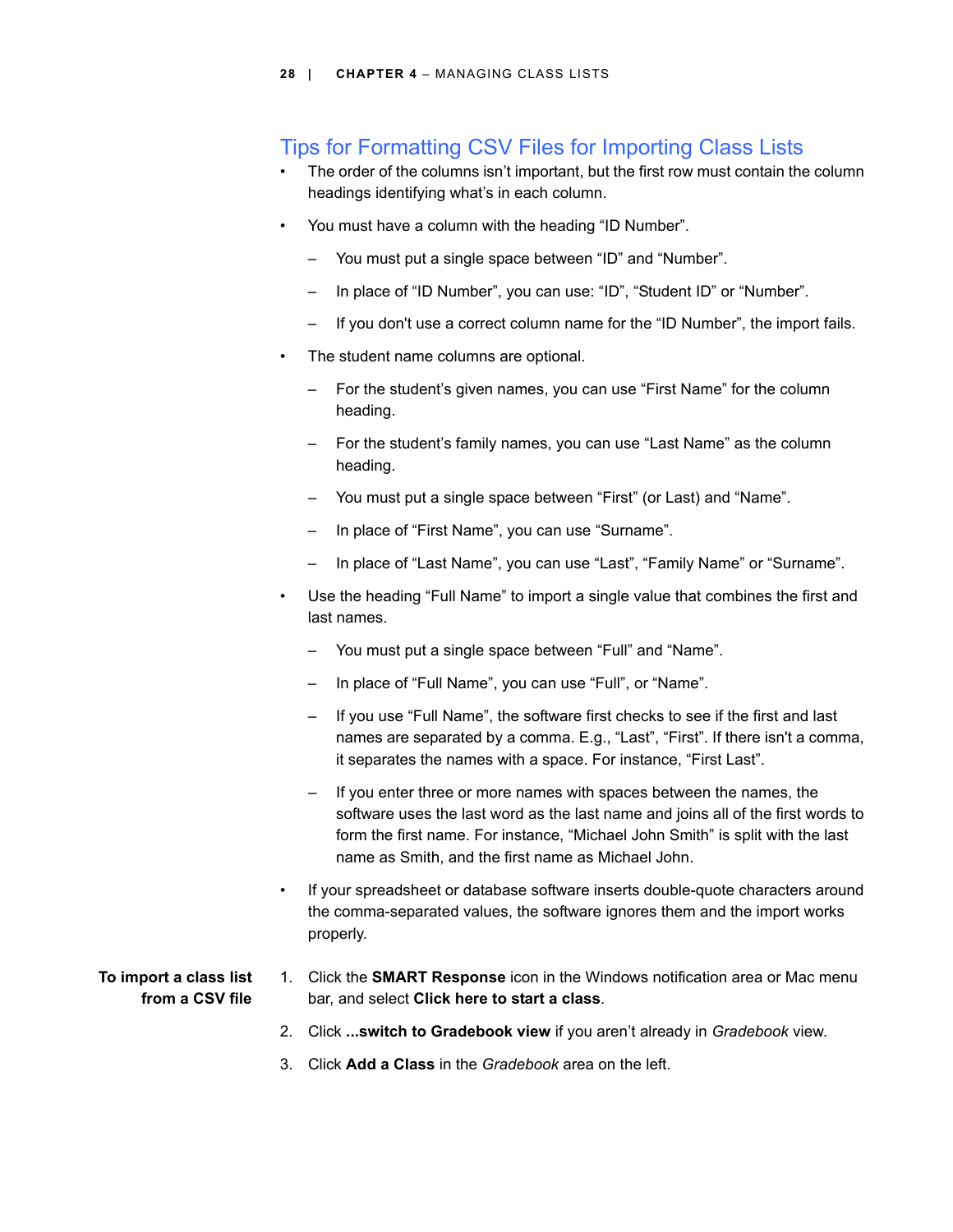4. Type a name for your class, optionally add other details to the *Class Information*  boxes, and then click **Add**.

After a short delay, the new class's window appears, and the class name appears in the *Gradebook* area.

- 5. Click the **Students** tab at the top of the window.
- 6. Click the **Import** button at the top of the window, or click **Add students** to your class below *Next steps*.
- 7. Select the class to which you want to import the student list, and then click **Next**.
- 8. Select **Comma Separated Values (CSV)** from the **Import from** list, and then click **Next**.
- 9. Browse to and select the CSV file, select it, and then click **Open**.

After a short delay, the names and IDs from your CSV file appear in the *Students* page. You can now edit each student's properties, as required.

|                | <b>Senteo Listado</b> |                               |           | - 10 |
|----------------|-----------------------|-------------------------------|-----------|------|
|                |                       | F                             | С         | D    |
|                | <b>D Number</b>       | First Name                    | Last Name |      |
| $\overline{2}$ | 12345                 | David                         | Janee     |      |
| 3              | 67890                 | Jane                          | Doe       |      |
| 4              | 56789                 | John                          | Swartz    |      |
| 5              | 34567                 | Mary                          | Smith     |      |
| 8              |                       |                               |           |      |
| 7              |                       |                               |           |      |
| $\mathbf{p}$   |                       |                               |           |      |
| n              |                       |                               |           |      |
|                |                       | $\lambda$ Shows $/$ Show2 $/$ |           |      |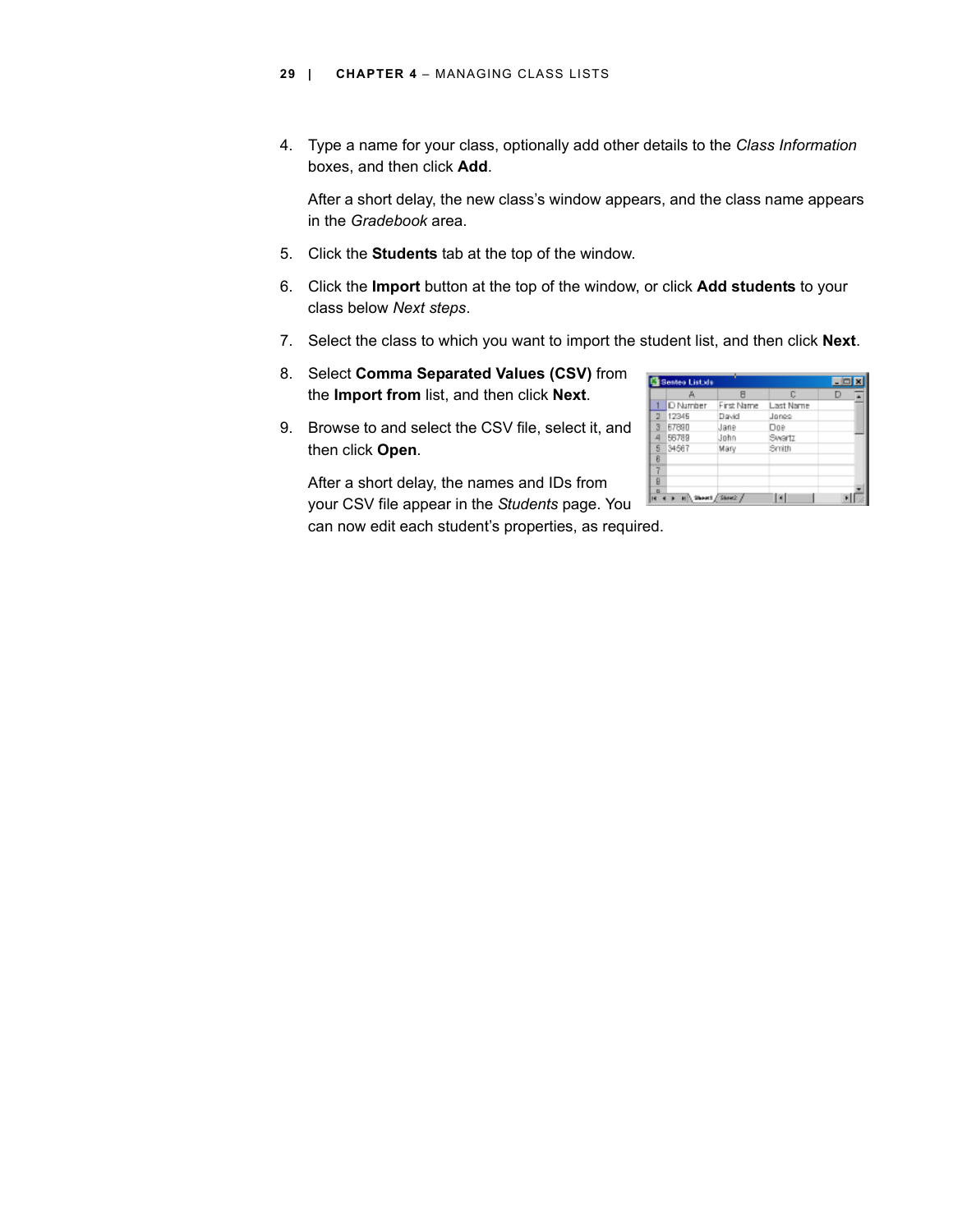# Modifying Class Lists

### **NOTE**

You're unable to modify student information if a class is started.

#### **To modify student information** 1. Click the **SMART Response** icon in the Windows notification area or Mac menu bar, and then select **Teacher Tools**.

- 2. Click **...switch to Gradebook view** if you aren't already in *Gradebook* view.
- 3. Select the class in the *Gradebook* area on the left.
- 4. Click the **Students** tab.

The class list appears.

5. Select the student whose information you want to modify.

The *Properties* window appears.

- 6. Type the changes into the **Properties** text boxes.
- 7. Repeat steps 5 and 6 for each student.

#### **Adding Student to Class Lists**

**To add a student to a class list** 1. Click the **SMART Response** icon in the Windows notification area or Mac menu bar, and then select **Teacher Tools**.

- 2. Click **...switch to Gradebook view** if you aren't already in *Gradebook* view.
- 3. Select the class from the *Gradebook* area on the left.
- 4. Click the **Students** tab.

The class list appears.

5. Select **Edit > Add**, or click the **Add** button in the tool bar.

The *Properties* window appears.

6. Type a unique number between 1 and 15 digits in the **Student ID** box.

The student information saves to the class list as you enter it.

If you add students while you're in Anonymous mode, SMART Response switches to Sign In mode.



You must type a unique valid ID into the student properties.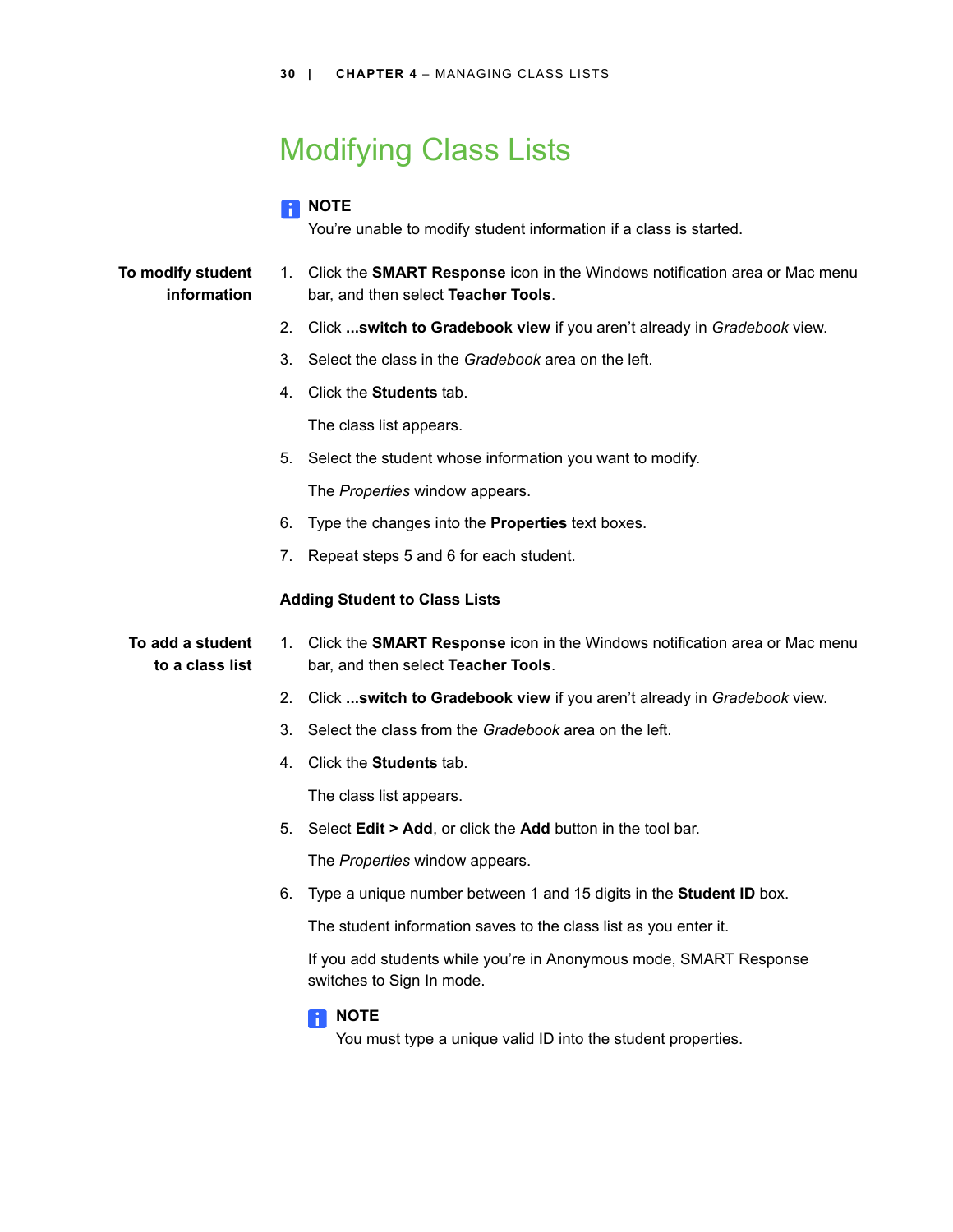7. Type a student's name in the **Name** boxes. The student's e-mail address and tags are optional. Also type the name and ID information directly into the table fields.

**D** TIP

You can use tags to categorize the students into custom groupings that SMART Response uses when you create student reports.

8. Repeat steps 5 through 7 for each new student.

#### **Removing Students from Class Lists**

#### **NOTE**

**To remove a student**

**from a class list**

1. Click the **SMART Response** icon in the Windows notification area or Mac menu bar, and then select **Teacher Tools**.

You're unable to remove students from a class list while a class is running.

- 2. Click **...switch to Gradebook view** if you aren't already in *Gradebook* view.
- 3. Select the class in the *Gradebook* area on the left.
- 4. Click the **Students** tab.

The class list appears.

5. Select the student you want to remove, and then select **Edit > Delete**, or click **Delete** on the toolbar.

A message appears asking you to confirm the deletion.

- 6. Click **Yes**.
- 7. Repeat steps 5 and 6 for each student you want to remove.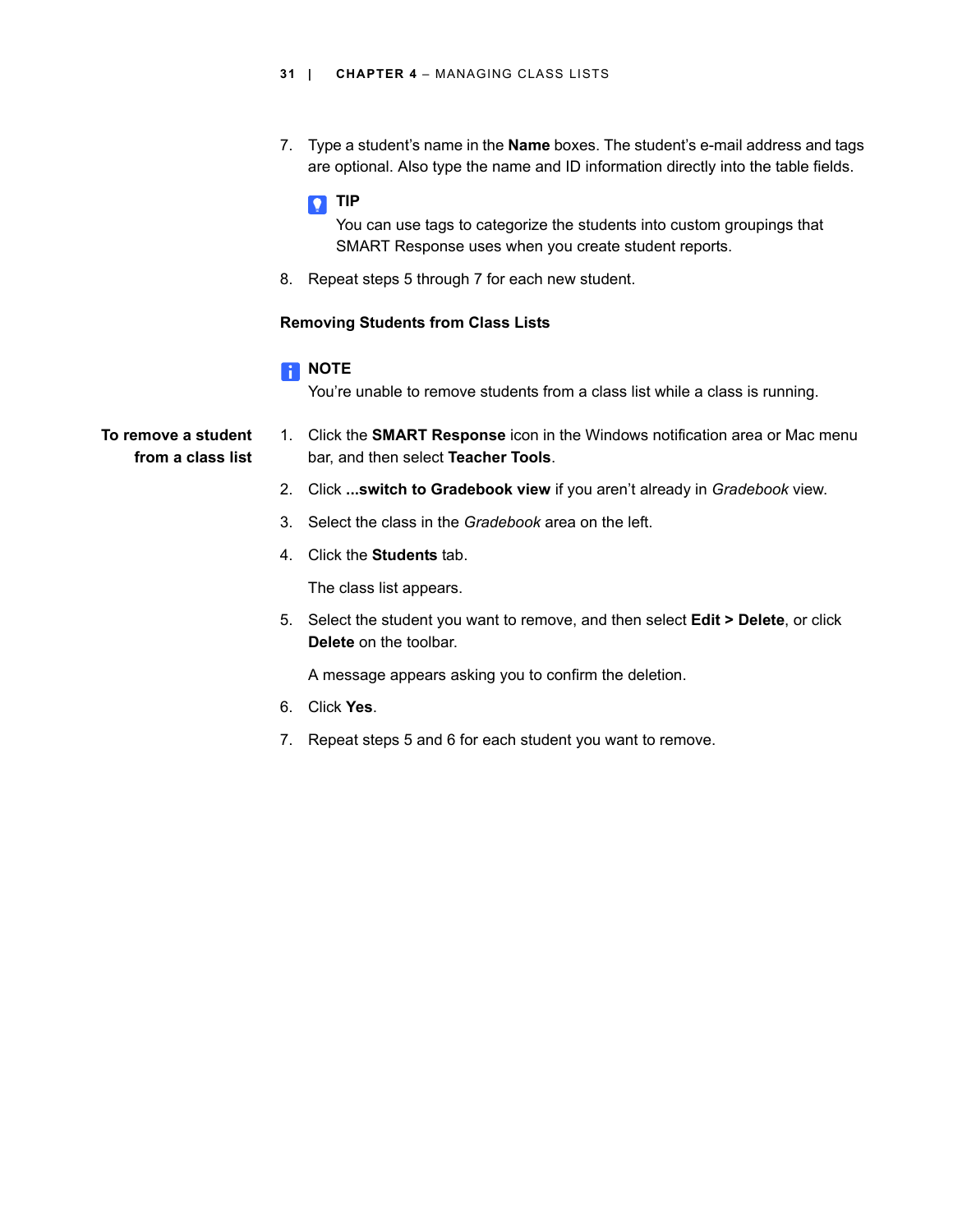#### **32 | CHAPTER 4** – MANAGING CLASS LISTS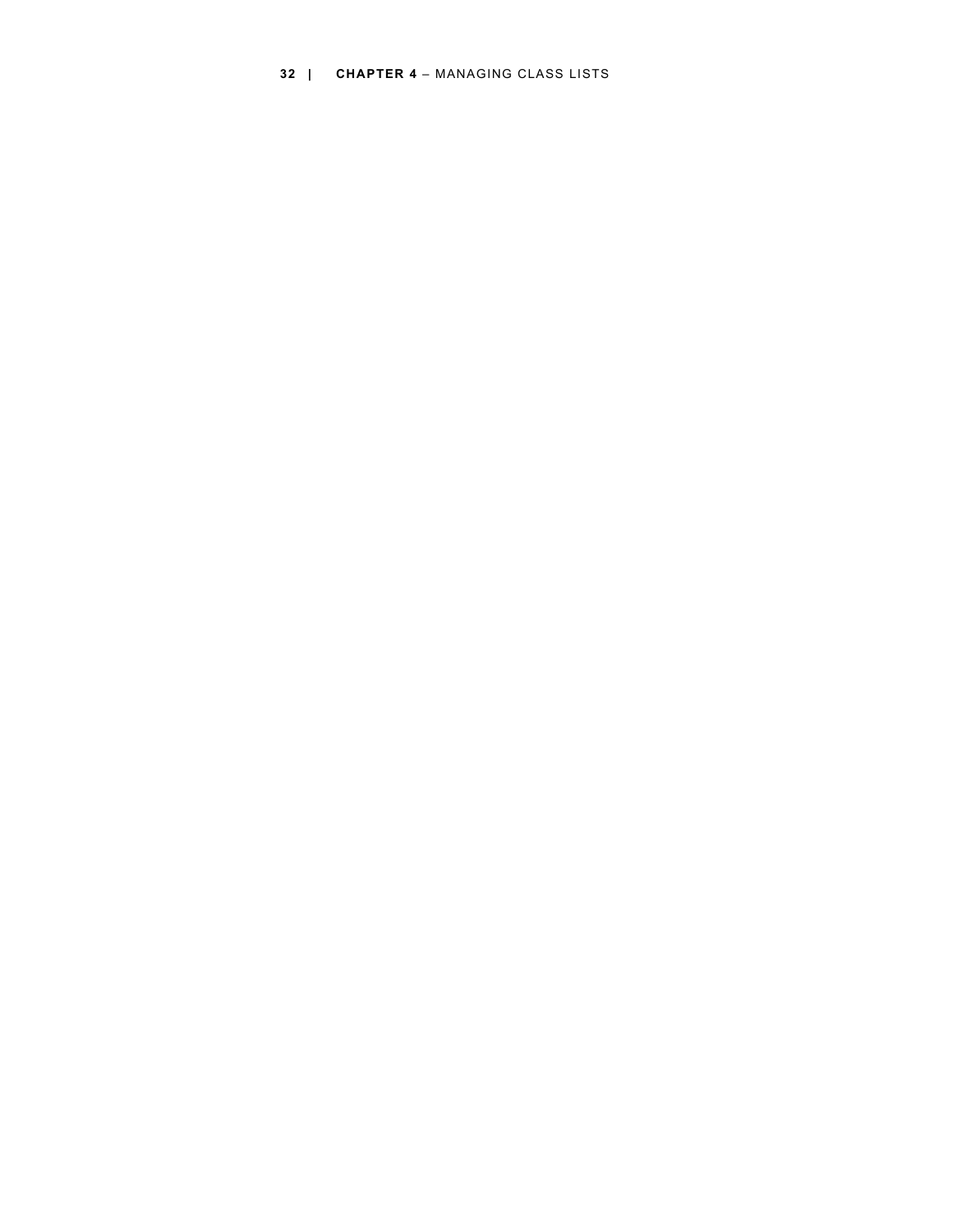# Chapter 5 Connecting and Disconnecting the Clickers

# Connecting Clickers in Anonymous Mode

### **NOTE**

- If the teacher selected the **Lock Sign In** option, the clicker turns off.
- When all of your students are connected, you can start asking questions.

# Connecting the Clickers in Sign In Mode

### **NOTE**

In this mode, students must know the classroom name. They must also sign in with a unique ID number, either with the ID you assigned to them when you created the class list, or unassigned ID.

When the "SMART Response is ready to use" balloon message appears, tell your students to follow these steps.

**To connect clickers in Sign in mode**

- 1. Press the clicker's **Power** button for one second.
- 2. A message appears asking if you want to join the last class the clicker was connected to, or find a different class.
- 3. Press **Enter** to join the last class.

OR

Press **Down** to select **Find a class**, and then press **Enter**.

The clicker scans for classes, and then displays a list of classes within range.

4. Press the **Up** and **Down** buttons to select the correct class, and then press **Enter**.

A connecting message appears, followed by a message asking for an ID number.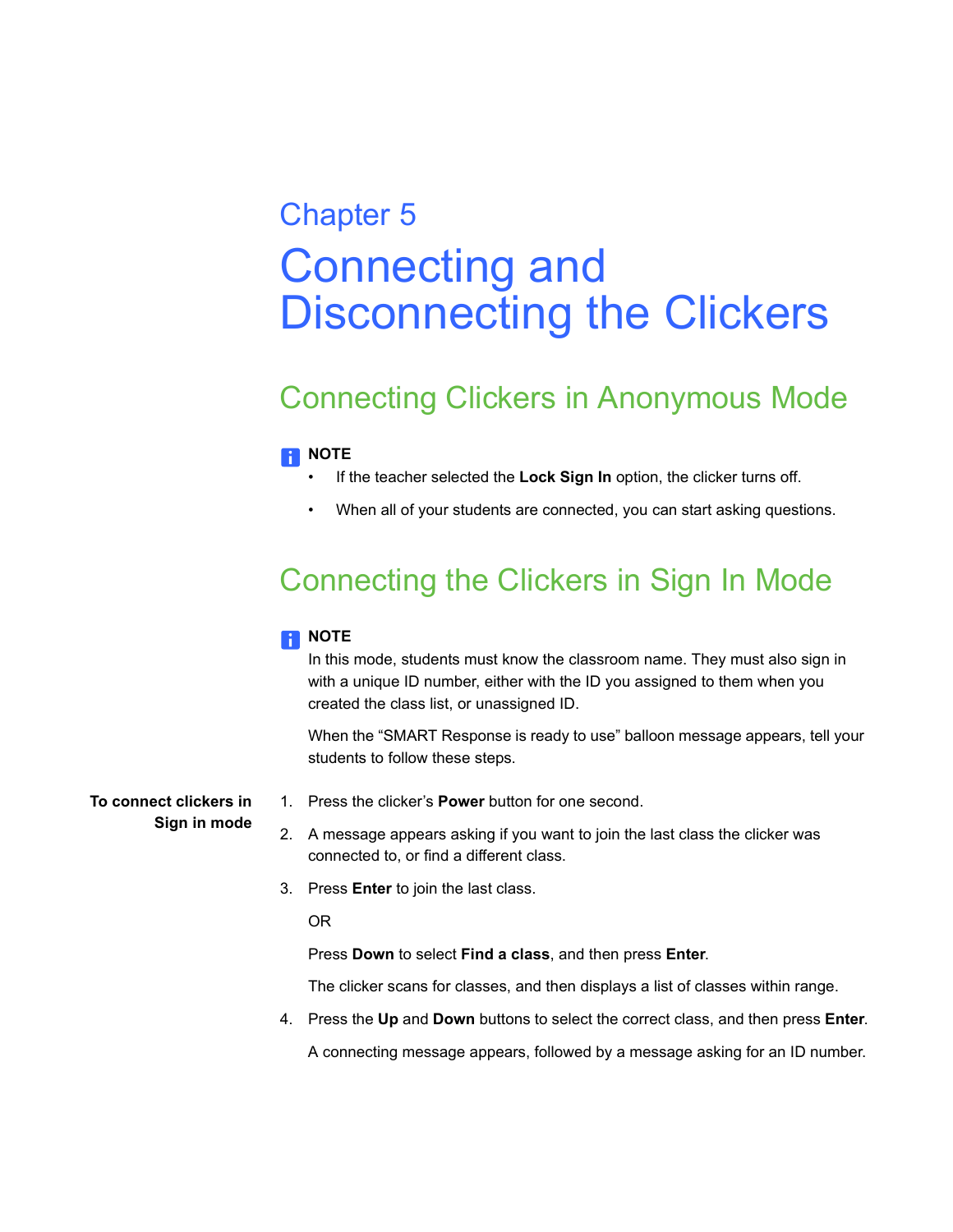5. Press the number buttons to enter your ID number, and then press **Enter**.

If you've entered a valid ID, a message appears asking you to confirm your name.

#### **NOTE**

If the teacher selected the **Lock Sign In** option, the clicker returns to the ID screen.

6. Press **Enter** to connect.

A welcome message appears.

When all of your students are connected, you can start asking questions.

#### **NOTE**

If a student attempts to sign in using an ID already in use by another student, the clicker displays a message indicating that they're unable to sign in, and allows them to retry.

## Disconnecting the Clickers

You can disconnect and turn off all clickers simultaneously.

### **NOTE**

You're unable to use Teacher Tools to disconnect the clickers while a question set is running.

- 1. Click the **SMART Response** icon in the Windows notification area or Mac menu bar, and then select **Teacher Tools**.
	- 2. Select a class in the *Gradebook* area, and then click **Stop Class**.

All student clickers disconnect and turn off.

A message appears on the clickers indicating that the class is over, and that the clickers are turning off. The power, transmit and receive LEDs on the receiver turn off.

**To disconnect all clickers using the Devices menu**

- 1. Click the **SMART Response** icon in the Windows notification area or Mac menu bar, and then select **Teacher Tools**.
	- 2. Select **Devices**, and then click **Turn off all clickers**.

A message appears on the clickers indicating that the class is over, and that the clickers are turning off. The power, transmit and receive LEDs on the receiver turn off.

### **To disconnect all clickers using Teacher Tools**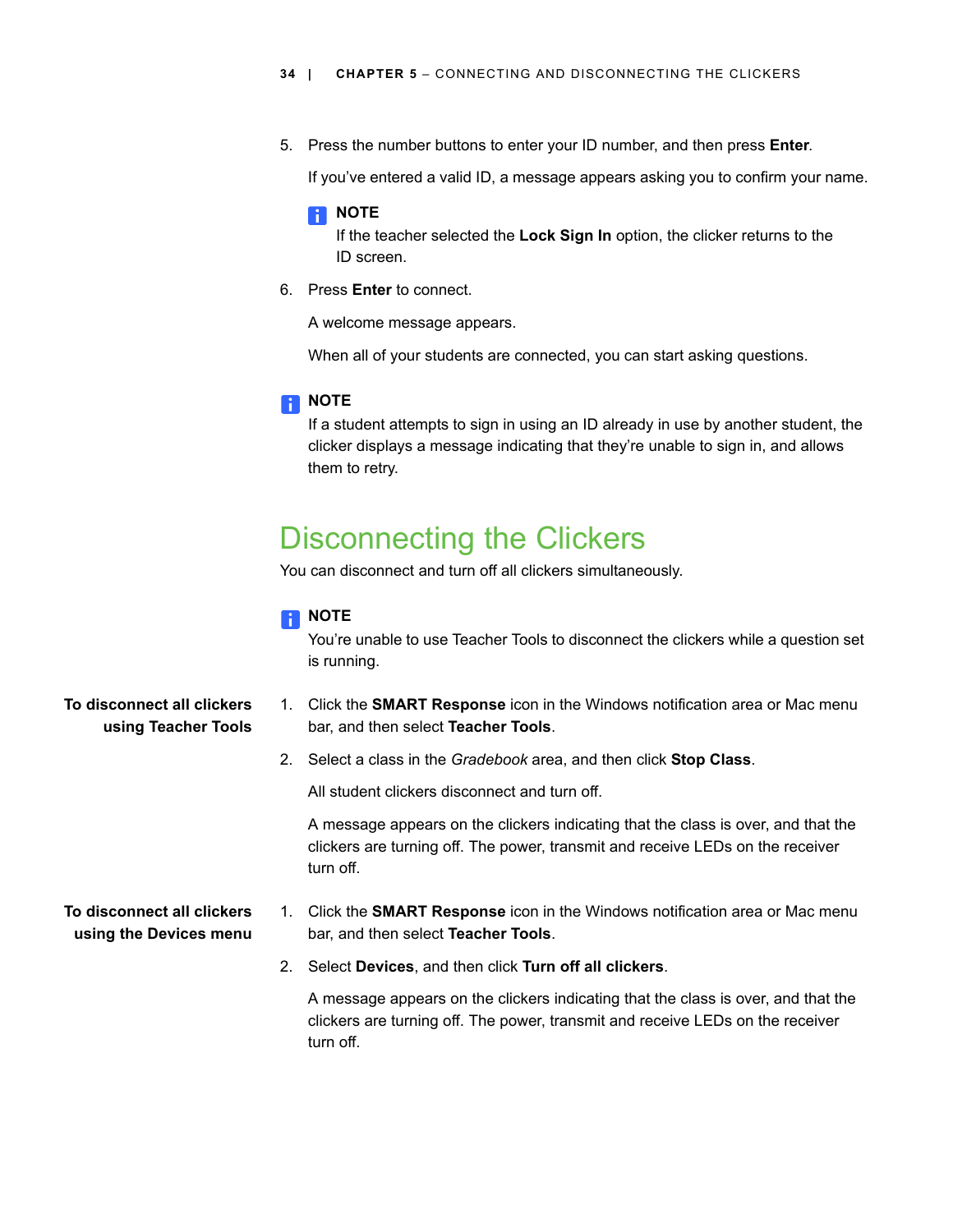**To disconnect individual clickers using Teacher Tools**

- 1. Click the **SMART Response** icon in the Windows notification area or Mac menu bar, and then select **Teacher Tools**.
- 2. Select the active class in the *Gradebook* area.
- 3. Click the **Students** tab.
- 4. Select the row of the student you want to disconnect.

The *Properties* window appears below the student list table.

5. Click the **Disconnect Clicker** button at the top-right of the window.

The *Log Off Student* dialog box appears.

| Log Off Student                            |
|--------------------------------------------|
| Also ban this student for:<br>minutes<br>5 |
| Cancel<br>DК                               |

6. Click **OK** to log off the student.

#### OR

If you don't want the student to log on for a while, select **Also ban this student for**, select the number of minutes, and then click **OK**.

#### **Getting Students to Disconnect their Clickers**

Students can disconnect their clickers by pressing the **Power** button for one or two seconds.

If signed-in students turn off their clickers when a question set is started, they can turn on their clickers, sign in with the same ID, and rejoin the assessment in progress without losing the answers they previously entered. If students anonymously reconnect, they lose any previously-entered answers when they reconnect.

If students connect to the wrong class, ask them to log off by pressing the **Menu**  button, selecting **Sign out**, and then pressing the **Enter** button. They can then connect and sign in to the correct class without turning off their clickers.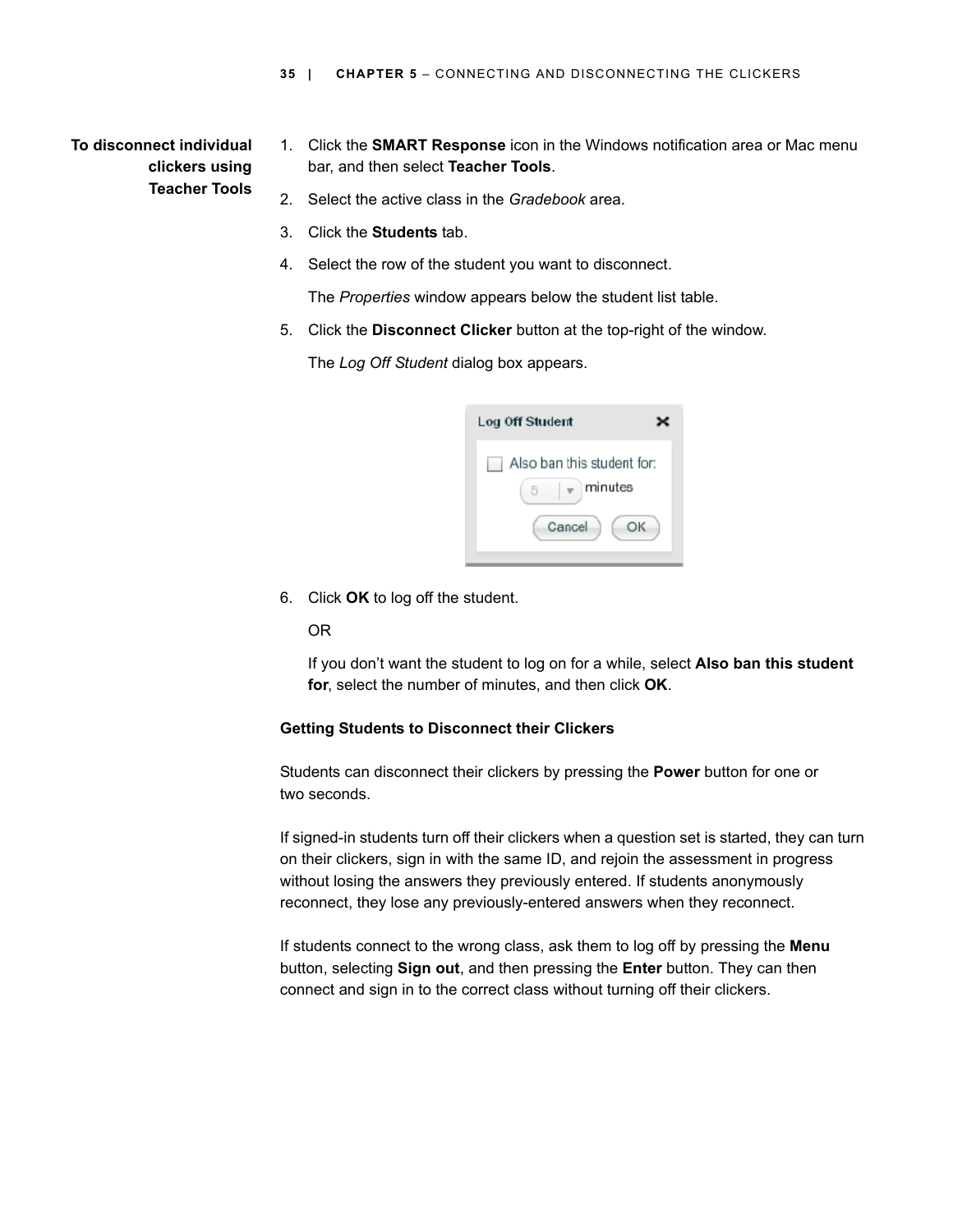# Monitoring the Clickers

You can use Teacher Tools to check each clicker's status. You can see if a clicker is logged on or if it's in Anonymous mode. You can also see the clickers' serial numbers (MAC addresses), and identify which students are logged on.

The clicker displays the signal strength, as measured by the receiver. If the signal level is low for one or more clickers, and they're having communication problems, you may want to reposition the receiver or remove signal path obstructions.

#### **To check the clickers** 1. Start a class and have your students connect their clickers.

The Transmit light flashes green, and the Ready light is solid green.

- 2. Click the **SMART Response** icon in the notification area, or Mac menu bar, and then click the icon below the **Configure Hardware** heading.
- 3. Click**...switch to Gradebook view**, if you aren't already in *Gradebook* view.

#### **NOTE**

If you want Teacher Tools to open to the *Gradebook* view each time you start Teacher Tools, select the **Start here when you start Teacher Tools option**  in the window's bottom-left corner.

4. Click **Devices** in the left column.

The *Devices* window appears and displays a "Your SMART Response receiver is connected and working" message. The receiver name appears below the **Devices** button.

5. Click **My Receiver**, and then click the **Clickers** tab at the top of the window.

The *Clickers* window appears and displays a table of all connected clickers. Each row of the table shows one clicker's signal strength, battery condition, student name and hardware ID (MAC address).

### **NOTE**

If students' clickers are connected anonymously, the Student Name field displays Anonymous.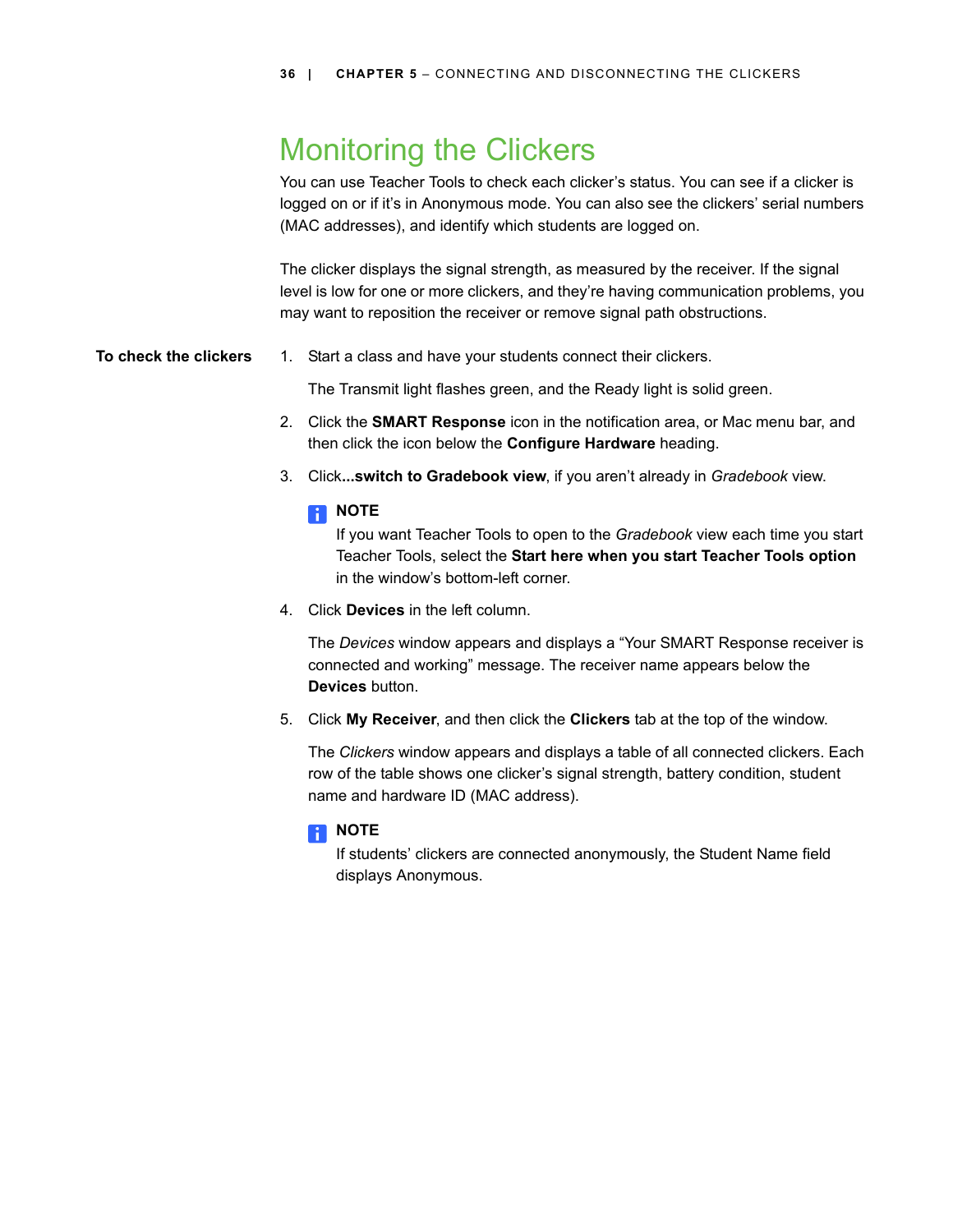# Using the Simulator

The simulator is an aid for demonstrating the clicker's functions, and to assist people who are vision impaired. You can project the simulator onto an interactive whiteboard, where students or teachers can use it the same way they use a hardware clicker.

**To start the simulator** Click the **Simulator** button on the Teacher Tools toolbar bar.

OR

Click the **SMART Response** icon in the Windows notification area or Mac menu bar, and then select **Simulator**.

OR

Click **Start > All Programs > SMART Technologies > SMART Response > Simulator**.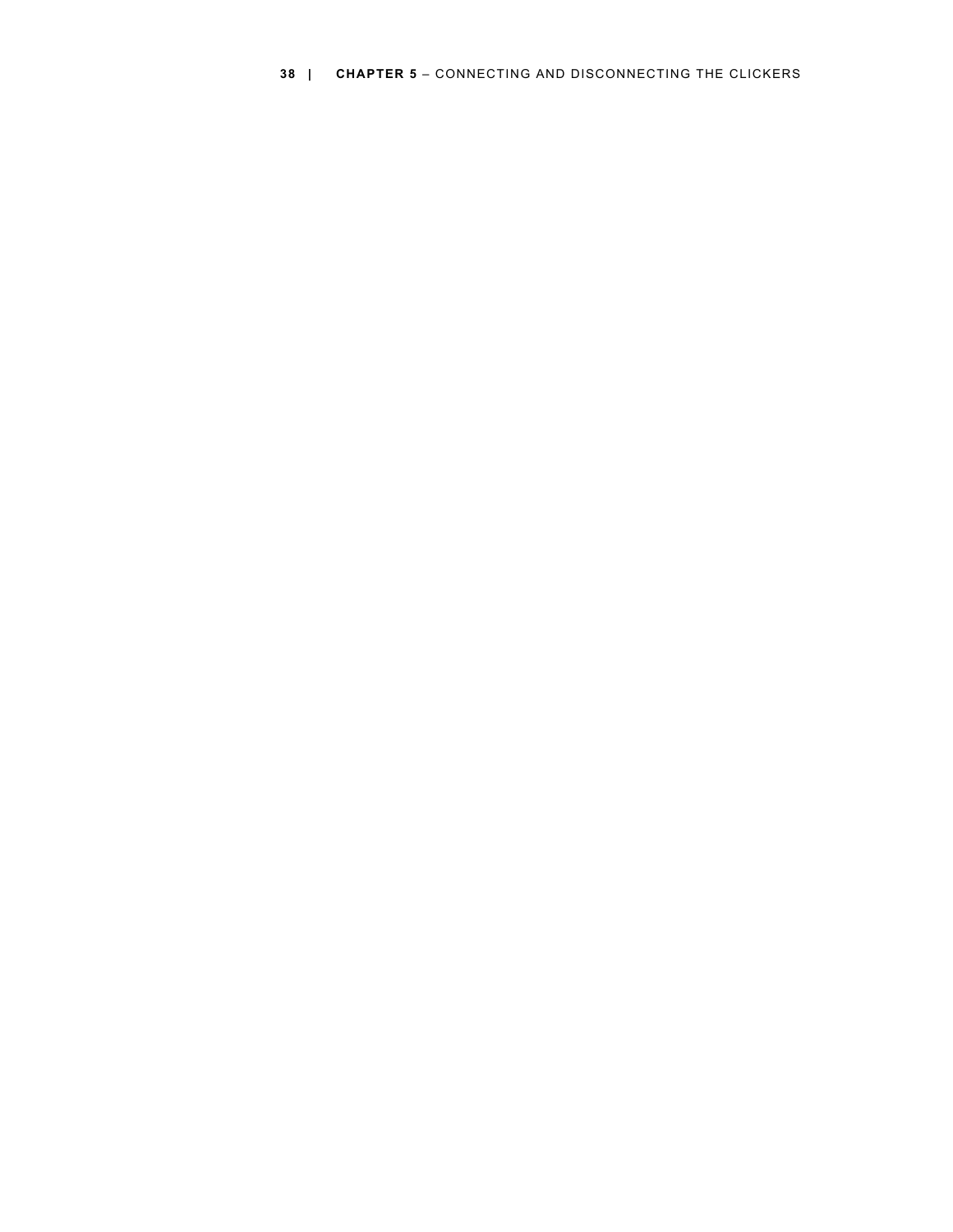# Chapter 6 Using SMART Response

# About SMART Notebook Software

Use SMART Notebook software to save notes written on a SMART interactive product or at your computer as a series of pages. You can use SMART Notebook to create a presentation that's full of colorful clip art, Adobe Flash objects, graphics and text from a variety of sources. Then present that SMART Notebook file, keeping your audience's attention as you move and interact with these objects. When your audience provides comments and suggestions, write their input on a page using the pen tray tools or the pen buttons in SMART Notebook software.

Because SMART Notebook works on many platforms, you can share files created on a Windows computer with people who use a Mac computer. You can also export your SMART Notebook file as a cross-platform HTML or PDF file, or as a series of image files.

# SMART Notebook Software with SMART Response Assessment Software

SMART's addition of SMART Response software to SMART Notebook means that you can create question sets, import questions from Microsoft Word or XML files and start and stop question sessions directly from SMART Notebook. You can export the class's and individual students' results to a Microsoft Excel file or an HTML page. Using SMART Response's printing feature, create handout materials, copies of the questions and marked results pages for each student and for the class.

This section introduces the SMART Response software features in SMART Notebook. For more information about using other SMART Notebook features, refer to SMART Notebook's online Help or the SMART website.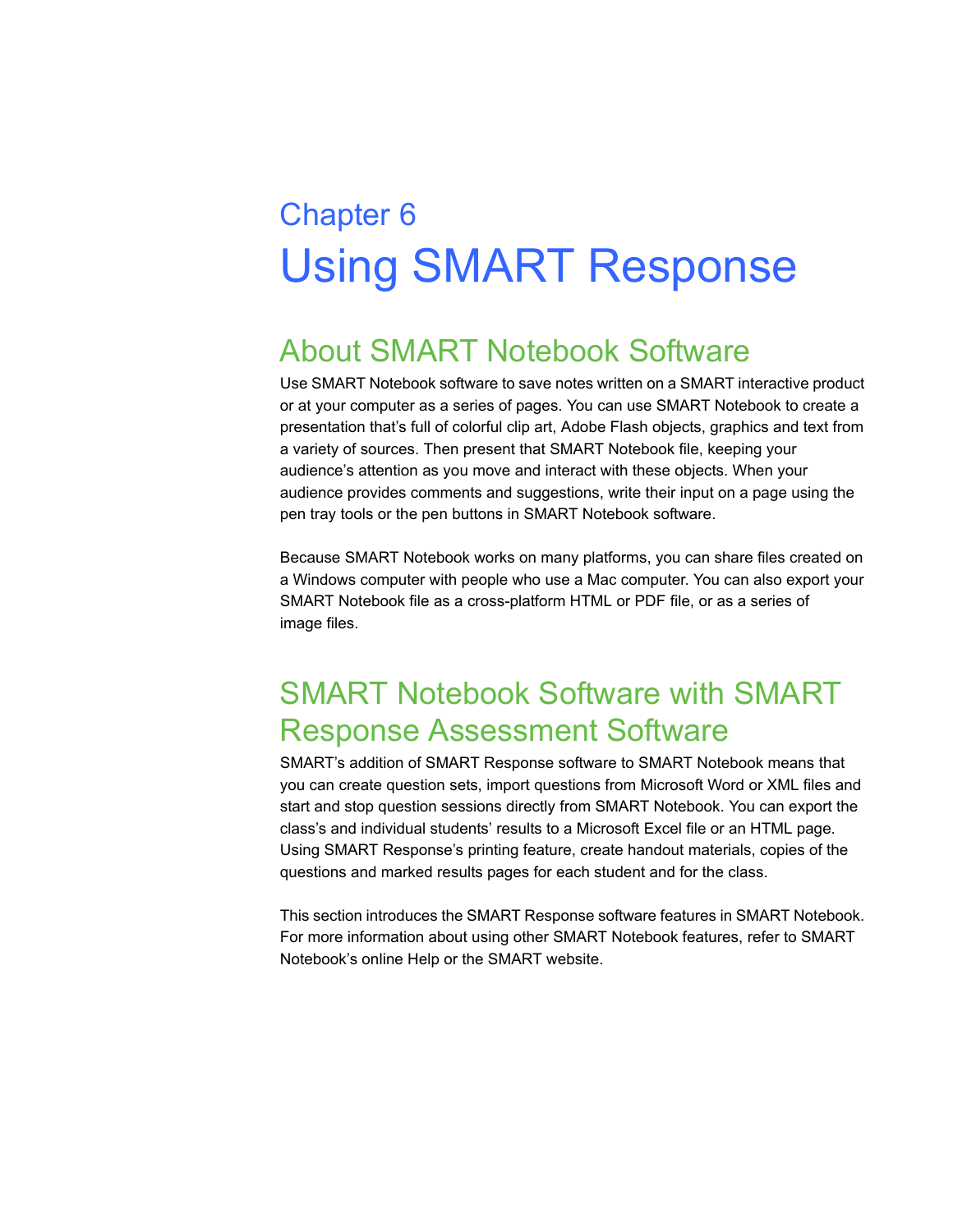# SMART Response Preferences

You can customize the default behavior of some of SMART Notebook's SMART Response features.

| To define how SMART                          | 1. | Click Response, and then select Preferences.                                                                                                                                                                                           |
|----------------------------------------------|----|----------------------------------------------------------------------------------------------------------------------------------------------------------------------------------------------------------------------------------------|
| <b>Response inserts</b><br>instant questions | 2. | If you want the <b>Instant Question</b> button to insert the question on a SMART<br>Notebook page that already has notes or images, select <b>Insert on current page</b> .                                                             |
|                                              |    | If you want to create a new page containing your question, select <b>Always insert</b><br>on a new page. If you want SMART Response software to ask you each time,<br>select Always ask before inserting. This is the default setting. |
| <b>To define Response</b>                    | 1. | Click Response, and then select Preferences.                                                                                                                                                                                           |
| tab options                                  |    | Select the type of results chart (pie or bar) you want to display by default.                                                                                                                                                          |
|                                              | 3. | If you want to display the <b>Response</b> tab immediately after you start an<br>assessment so you can monitor the progress of the assessment, select Show the<br>Response tab when you start an assessment.                           |
|                                              |    | 0R                                                                                                                                                                                                                                     |

If you want to display the **Response** tab immediately after you stop an assessment so you can display the assessment results, select **Show the Response tab when you stop an assessment**.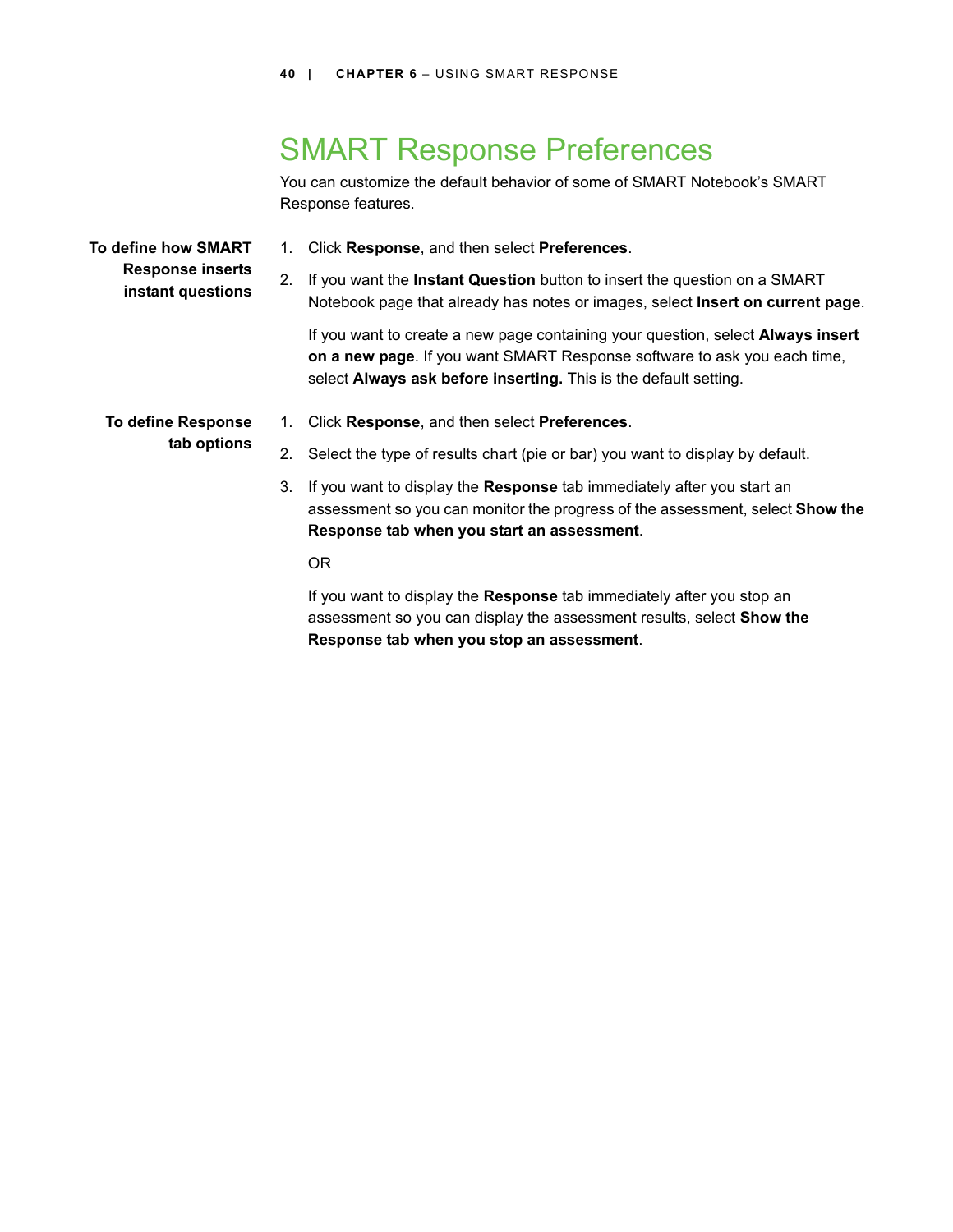# Chapter 7 Using SMART Notebook to Ask Questions and Create **Assessments**

By creating assessments, you can collect results for a set of questions simultaneously. You can print and hand out the assessment pages so students can answer questions at their own pace.

# Question Types

You can use SMART Notebook to create, import and run assessments with five types of questions.

| <b>Question Type</b>        | <b>Description</b>                                                                                                                                                                                                                     |
|-----------------------------|----------------------------------------------------------------------------------------------------------------------------------------------------------------------------------------------------------------------------------------|
| Yes or no                   | Students must use the Y or N buttons to answer a<br>question. You can also choose the Opinion option<br>to allow any answer.                                                                                                           |
| Multiple choice             | Students must use a single button, A through J, to<br>answer the question. Select from 2 to 10 answers<br>for a question. You can also choose the Opinion<br>option to allow any answer.                                               |
| Number, fraction or decimal | Ask a question with a numeric answer using whole<br>numbers, fractions or decimals. You can also<br>choose the <b>Opinion</b> option to allow any answer.                                                                              |
| True or False               | Students must use the <b>T</b> or <b>F</b> buttons to answer a<br>question. You can also choose the Opinion option<br>to allow any answer.                                                                                             |
| Multiple answer             | Students use the A through <b>J</b> buttons to select the<br>correct combination of answers to the question.<br>Select from 2 to 10 answers for the question. You<br>can also choose the <b>Opinion</b> option to allow any<br>answer. |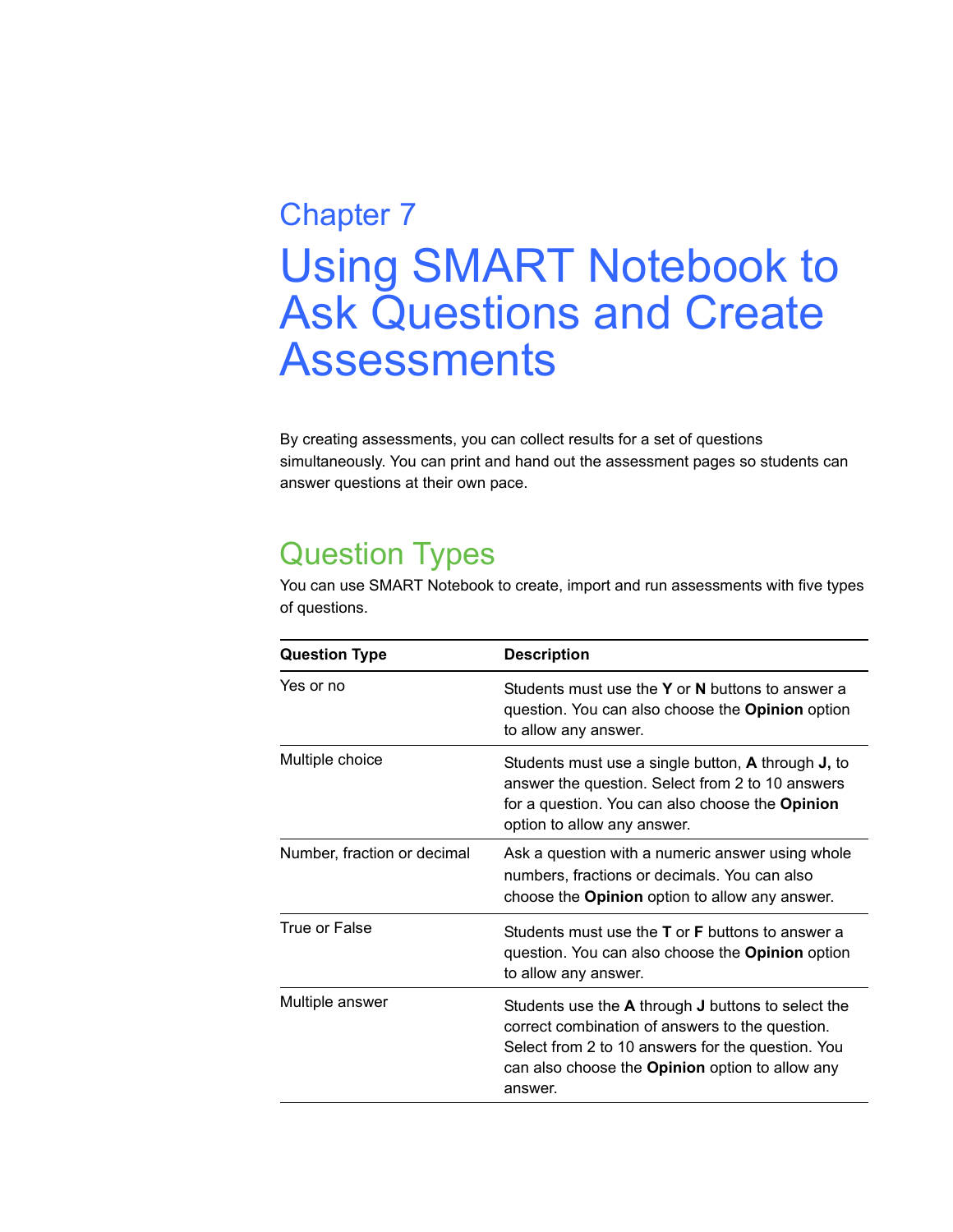# Asking Questions with SMART Notebook

## Creating Instant Questions

Use the **Instant Question** feature to introduce the SMART Response interactive response system to your students. When you use Instant Questions, you're unable to type a question or assign a correct answer. You can ask questions verbally, by writing on a whiteboard, or by typing the question and adding objects directly onto the SMART Notebook page.

### **R** NOTE

Make sure that you start your class, and that all students' clickers are connected before asking individual questions.

**To ask individual questions using the Instant Question feature**

1. Click the **SMART Response** icon in the Windows notification area or Mac menu bar, and then select **Open Notebook Software** below the *Ask Questions*  heading.

A blank SMART Notebook page appears.

2. Select the **Response** tab.

OR

Click the **Insert Question** button (in Windows operating systems) or click and hold the button (in Mac operating systems).

### **NOTE**

If the **Insert Question** button isn't in the menu bar (or Mac Dock), you can right-click (or control-click) the menu bar and add the button.

3. Click one of the **Instant Question** buttons.

The *Instant Question* dialog box appears asking if you want to insert the question on this page or a new page.

4. Select one of the options.

### **NOTE**

It you want to use the same option by default, select the **Always perform this action** option. You can change the default in the Preferences menu.

A SMART Notebook page appears showing the possible answer to the question. The **Response** tab changes to *Single Question,* and the **Progress** button is selected. The question starts automatically, and appears on the clickers.

- 5. Present your question to the class.
- 6. When all students have answered the question, click **Stop this question**.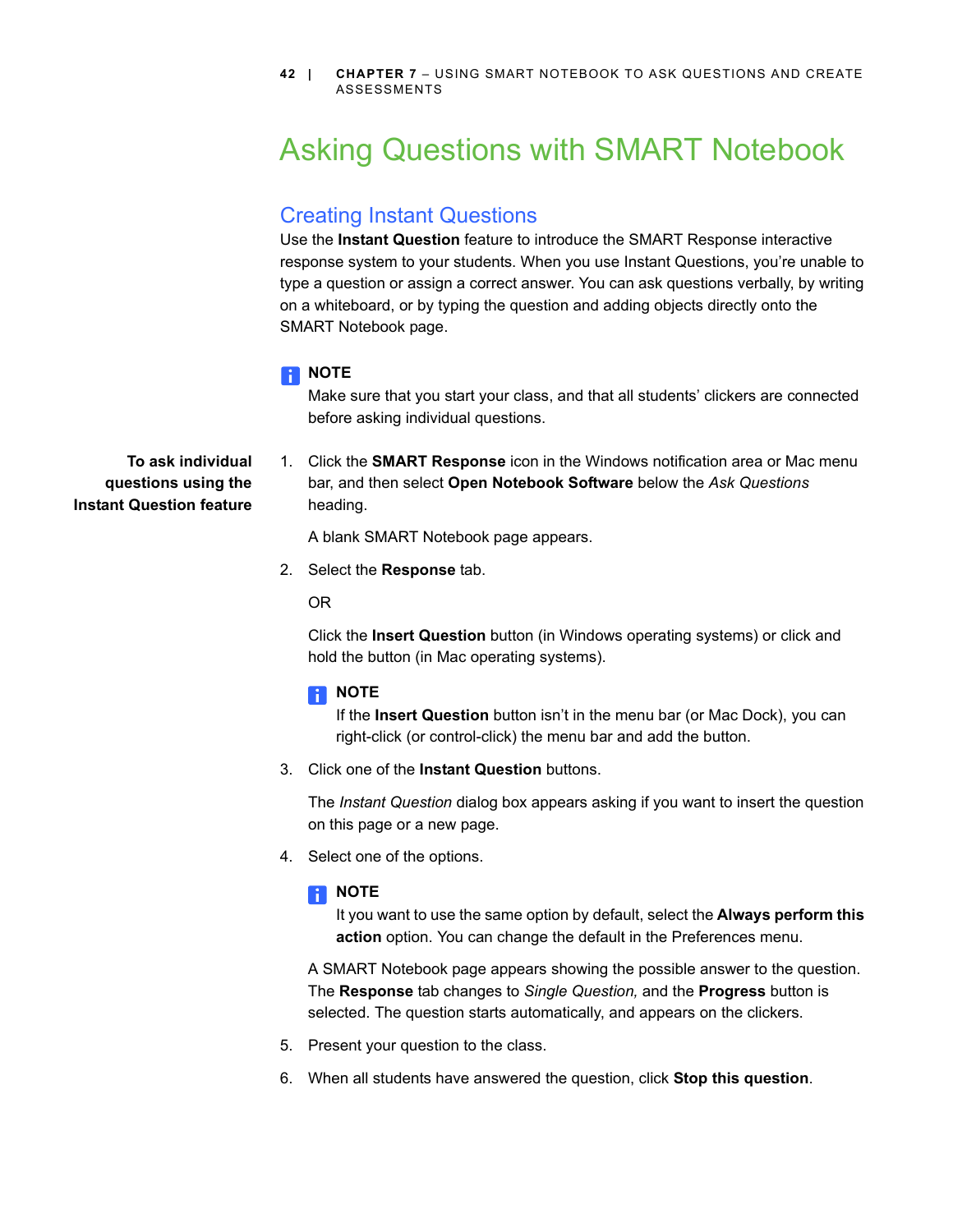- **43 | CHAPTER 7** USING SMART NOTEBOOK TO ASK QUESTIONS AND CREATE ASSESSMENTS
- 7. To save the results, select **File > Save** (or **Save As**).

To ask the same type of question again, select **SMART Response > Clear**.

OR

To add another question without clearing the results of the previous question, don't click **Clear**, and then repeat steps 2 through 5.

# Adding Questions with the Insert Question Wizard

You can use SMART Notebook software to create five types of questions you can ask students and then collect their answers.

- **To add a questions using the** *Insert Question* **wizard**
- 1. Click the **SMART Response** icon in the Windows notification area or Mac menu bar, and then select **Open Notebook Software** below the *Ask Questions*  heading.

A blank SMART Notebook page appears.

#### **NOTE**

Add questions to an existing SMART Notebook file by clicking **Open Existing File**.

2. Select the **Response** tab.

OR

Click the **Insert Question** button (in Windows operating systems) or click and hold the button (in Mac operating systems).

#### **NOTE**

If the **Insert Question** button isn't in the menu bar (or Mac Dock), you can right-click (or control-click) the menu bar and add the button.

The *Insert Question* wizard appears.

- 3. Click the thumbnail for the desired question type, and then click **Next**.
- 4. Type the question into the text box.
- 5. If you use tags to create categories in your reports, type them into the **Tags** box using the examples, and then click **Next**.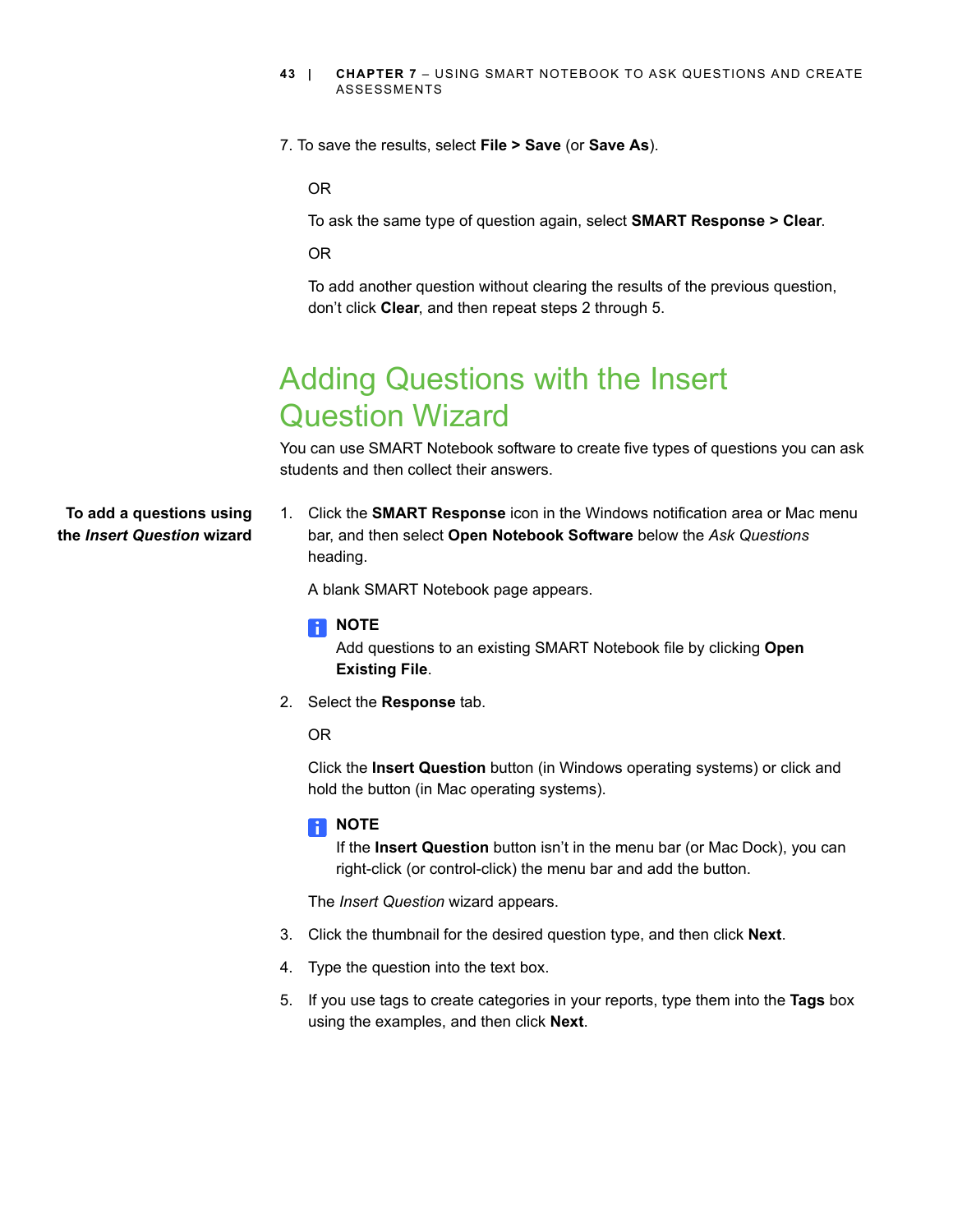- **44 | CHAPTER 7** USING SMART NOTEBOOK TO ASK QUESTIONS AND CREATE ASSESSMENTS
- 6. For *Yes or No* and *True or False* questions, select the correct answer, or the **Opinion** option.

For *Number*, *fraction*, *decimal* questions, type the correct answer.

For *Multiple choice* or *Multiple answer* questions, select the number of answers, type the answers into the text boxes, click **Next**, and then select the correct answers or the **Opinion** option.

7. Assign the number of points that the student will receive if they answer the question correctly.

### **NOTE**

The value can be a whole or decimal number.

8. If you want to create more questions, click the **Insert Question** button.

OR

Click the **Response** tab, click the **Next Steps** button, select **Add a question to the next page**, then repeat steps 3 through 7.

## **NOTE**

If you create another question on the next page, a message asks if you want to add a title page to the questions, which groups them together.

9. Use SMART Notebook software tools to add images or Adobe Flash objects from the Gallery if desired.

#### **Collecting Question Responses**

### **NOTE**

Make sure that you start your class and that all the students' clickers are connected before asking questions.

#### **To collect question responses** 1. Click the **Response** tab, click the **Progress** button, and then select **Start this assessment now**.

OR

#### Click **Response > Start Assessment**.

If you haven't started a class, a message appears asking you to select a class. Select a class, and then click **Start Class**.

A message appears on the clickers asking the students to respond with their answers.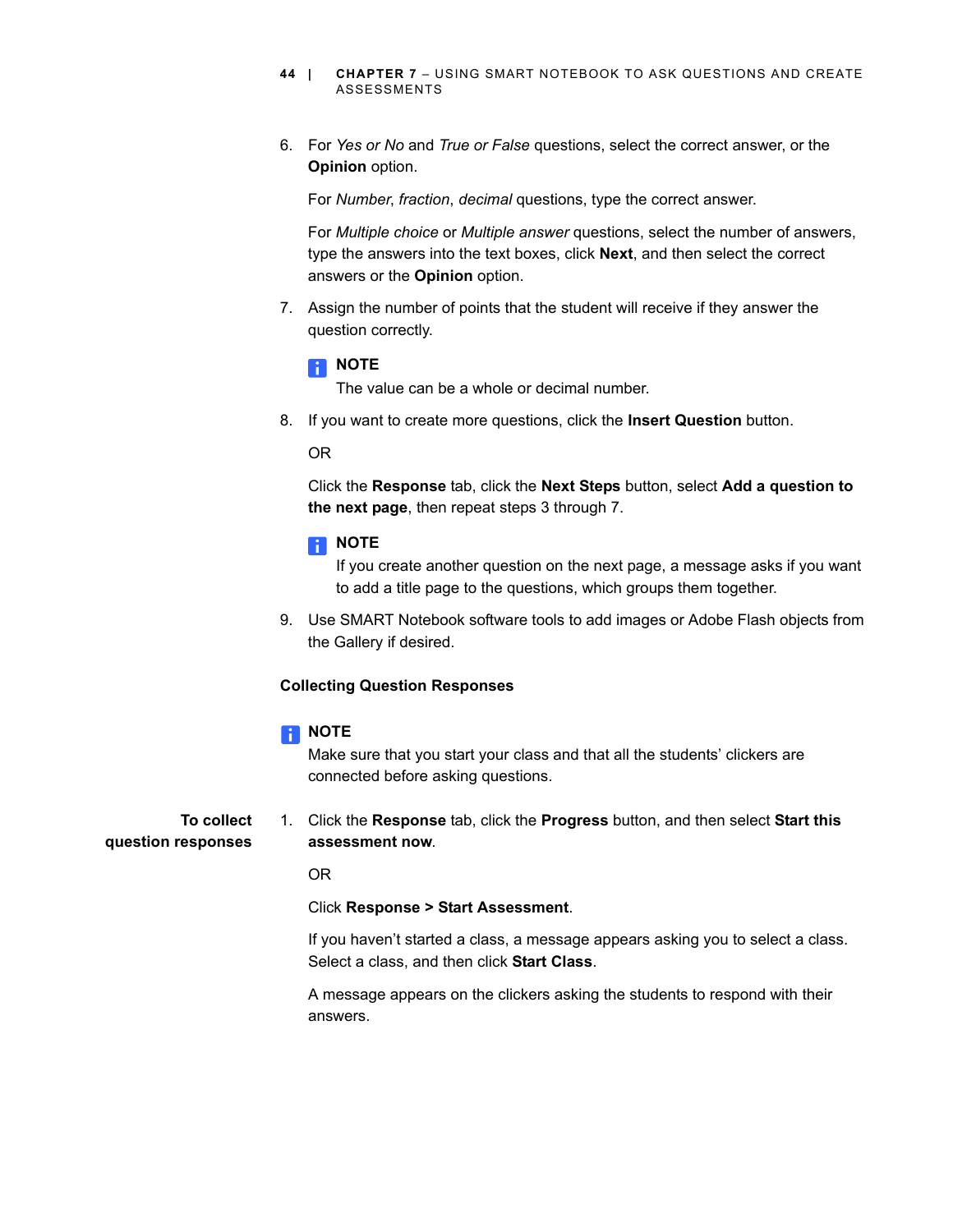- **45 | CHAPTER 7** USING SMART NOTEBOOK TO ASK QUESTIONS AND CREATE ASSESSMENTS
- 2. When all students have answered, click the **Response** tab, click the **Progress**  button, and then select **Stop this assessment**.

Click **Response > Stop Assessment**.

### **NOTE**

SMART Notebook stores the results in your document. Remember to save your document after collecting responses.

3. If you want to save the questions as a .notebook file, click **File > Save**  (or **Save As**).

A *Save As* dialog box appears.

4. Browse to a destination folder, type a file name for the .notebook file, and then click **Save**.

## Creating Assessments

By creating assessments, you can collect results for each question and for the entire assessment at the same time. You can print and hand out the assessment pages so that students can answer the questions at their own pace.

You can install SMART Response assessment software on a computer that isn't connected to a receiver and create question sets that you can later copy to and run on the computer system in your classroom.

### **NOTE**

You're unable to run assessment .notebook files on a computer with standard SMART Notebook software installed. You must have SMART Notebook software that includes SMART Response.

**To create a new assessment** 1. Click the **SMART Response Assessment Software** icon in the Windows notification area or Mac menu bar, and select **Open Notebook Software** below the *Ask Questions* heading.

A blank SMART Notebook page appears.

2. Click the **Response** tab.

#### **D** TIP

Clear the **Auto-hide** option to keep the options visible while you're working on your assessment.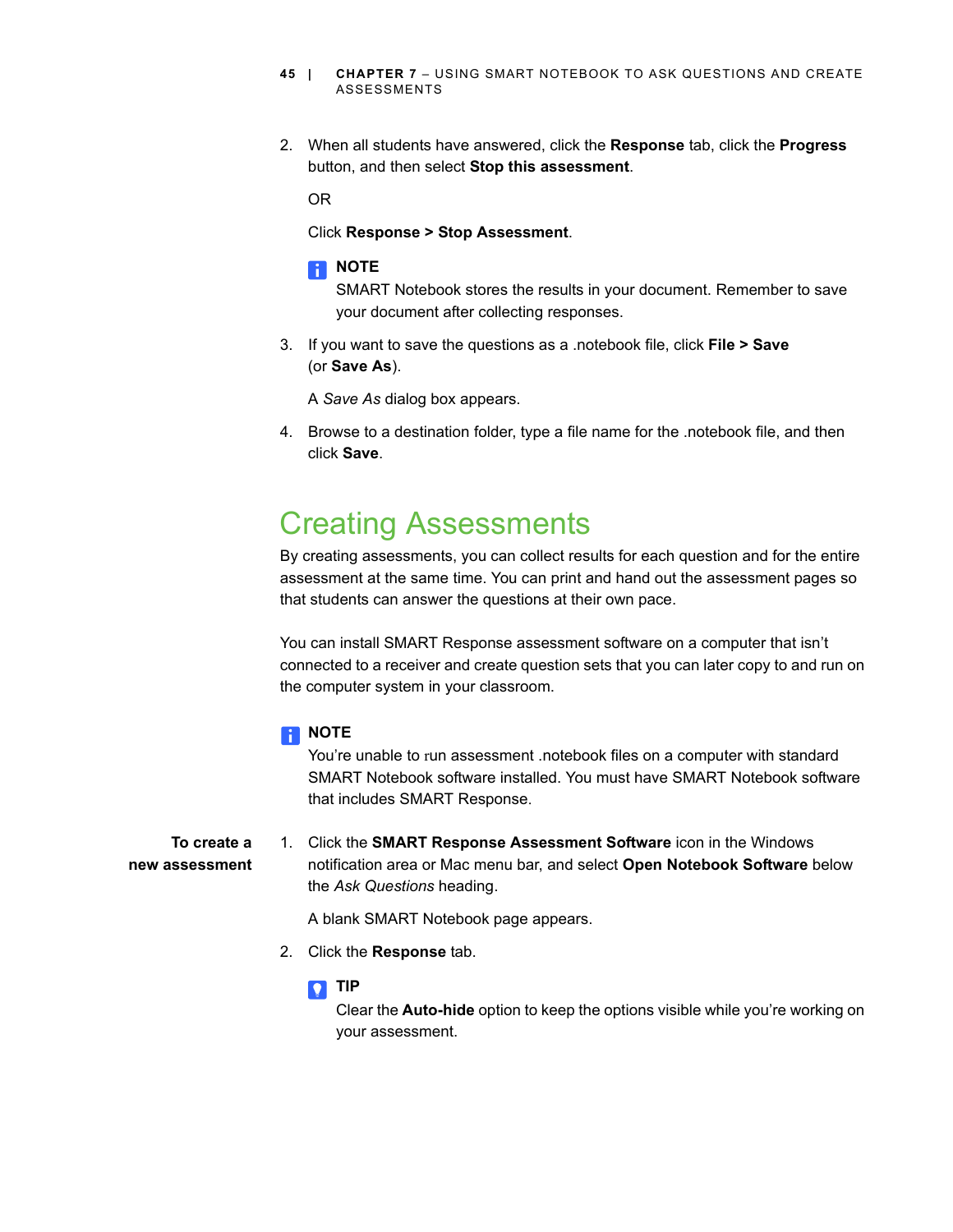- **46 | CHAPTER 7** USING SMART NOTEBOOK TO ASK QUESTIONS AND CREATE ASSESSMENTS
- 3. Click the **Title Page** button.

Click **Response**, and then select **Insert Title Page**.

The *Insert SMART Response Title Page* dialog box appears.

- 4. In the top text box, type a title for your assessment.
- 5. Select the type of assessment you want to create, and then click **Add**. Optionally, you can type in the **Subject** and **Topic** information as well.

The title page information appears on the SMART Notebook page, and the tab displays several options that allow you to customize your assessment.

- **title page and description** 1. On the SMART Notebook page, double-click the title, **Grade**, **Subject** or **Date** text to change its display properties or edit the text.
	- 2. In the *Description* area, edit or change the options you defined when you created the assessment.

#### **NOTE**

If you edit the SMART Notebook page, the *Description* information doesn't change. The reverse is also true.

**To add a question to your assessment**

### 1. Click **Add a question to the next page**.

OR

Click **Next Steps** at the top of the tab, and then click **Add a question to the next page**.

OR

Click **Response**, and then select **Insert Question**.

The *Insert Question* wizard appears.

- 2. Click the thumbnail for the desired question type, and then click **Next**.
- 3. Type the question.
- 4. If you use tags to create categories in your reports, type them into the **Tags** box using the examples, and then click **Next**.

For *Yes or No* and *True or False* questions, select the correct answer, or the **Opinion** option.

For *Number*, *fraction*, *decimal* questions, type the correct answer. For *Multiple choice* or *Multiple answer* questions, select the number of answers, type the answers into the text boxes, click **Next**, and then select the correct answers or the **Opinion** option. Optionally, you can add notes that appear when you print the assessment results.

**To edit the assessment**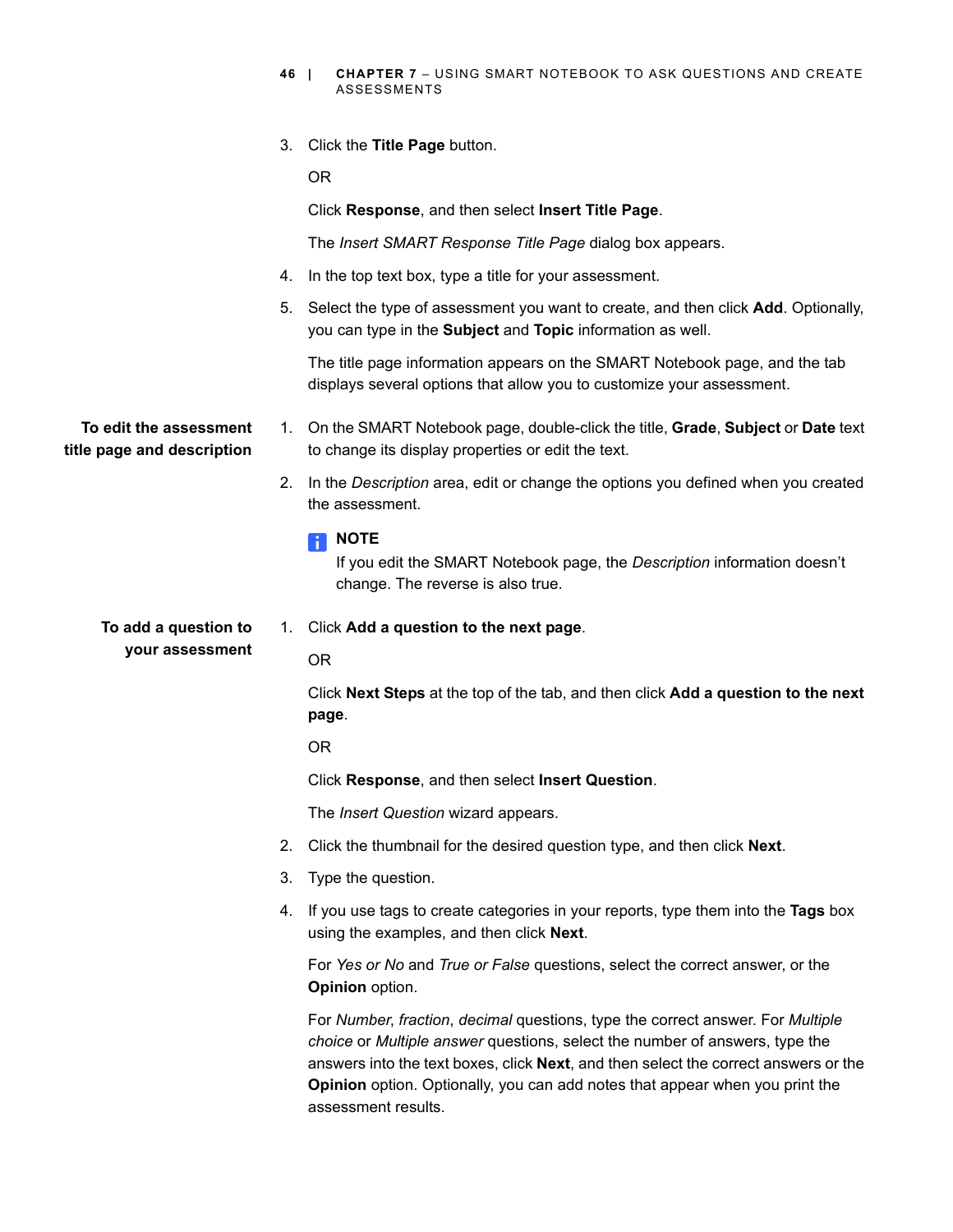- **47 | CHAPTER 7** USING SMART NOTEBOOK TO ASK QUESTIONS AND CREATE ASSESSMENTS
- 5. Assign the number of points that the student will receive if they answer the question correctly.
- 6. If you want to create more questions, click the **Next Steps** button, click **Add a question to the next page**, and then repeat steps 3 through 5.

If this is your last question, click **End on this page**.

### **NOTE**

You can use SMART Notebook software's tools to add images or Adobe Flash objects from the SMART Notebook Gallery, if desired.

**To add a choice to your question page**

- 1. Click the thumbnail of the question page to which you want to add a choice.
- 2. Select **SMART Response > Add Choice**.
- 3. Follow the on-screen instructions.
- 4. If you have to change the correct answer for the question, select **SMART Response > Set All Answers**, and then make the changes.

### **NOTE**

If you add choices to *True or False* or *Yes and No* questions, the question changes to multiple choice.

# Tagging questions

Using the *Insert Question* wizard, you can add tags to the questions you create in SMART Notebook assessments. You can also add or change the tags to questions after you finish creating an assessment.

You can use tags to identify groups of categories of questions when you generate Student Performance and Class Performance reports. For example, if you assign the tags "Difficult" and "Easy" to the questions, and SMART Response will create one chart in the report for questions with "Difficult" and "Easy" tags.

You can assign multiple tags to a question by separating them with a semicolon (;). For example, "Science; Nature;" and "Science; Astronomy". SMART Response will create one chart with three bars for "Science", "Nature" and "Astronomy".

You can also create tag subcategories by separating them with a colon (:). For example, "Science: Basic" and "Science: Advanced". In this case, SMART Response generates a single report section for "Science" showing data grouped into "Basic" and "Advanced" subsections.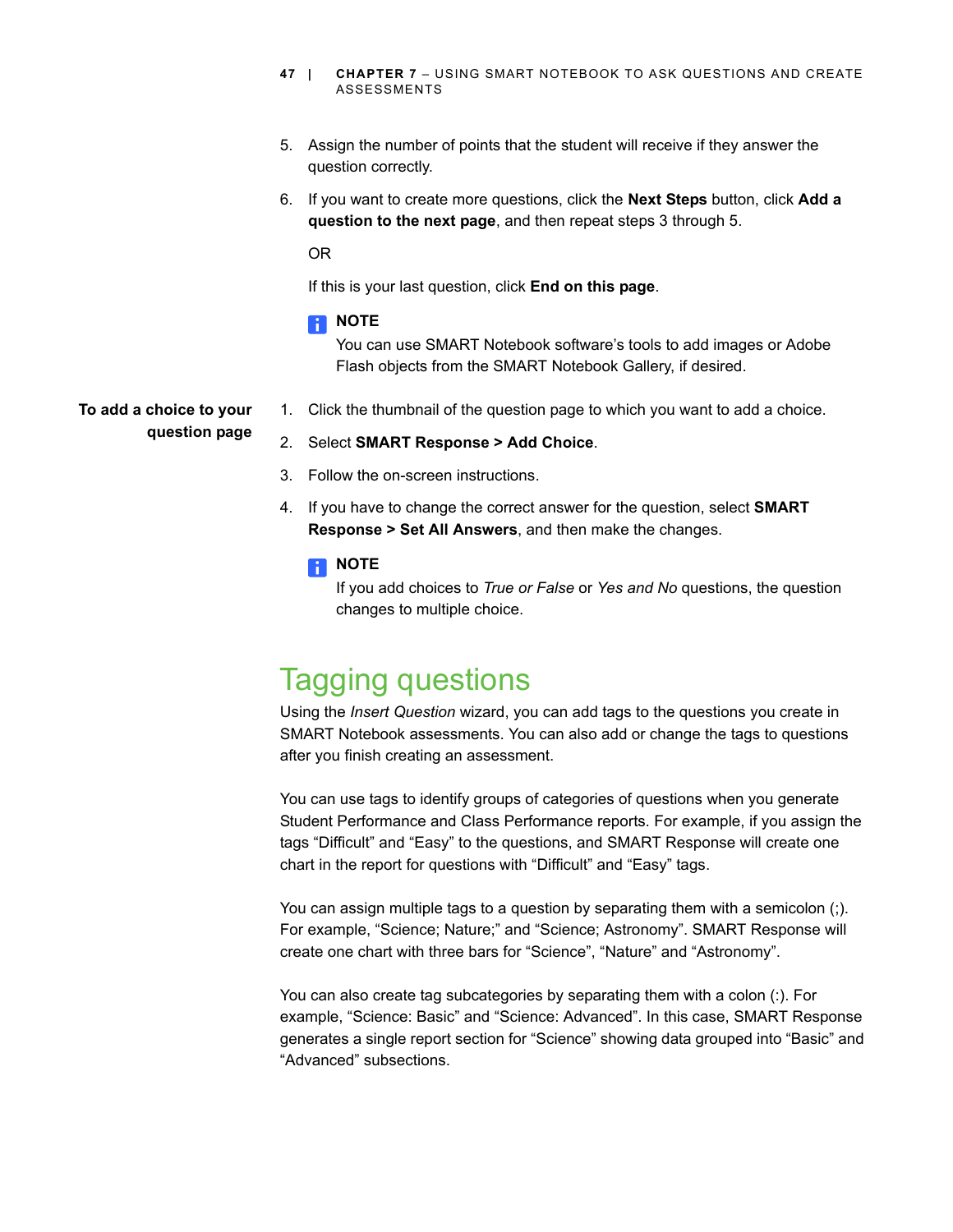- **48 | CHAPTER 7** USING SMART NOTEBOOK TO ASK QUESTIONS AND CREATE ASSESSMENTS
- **To add or change tags in existing questions** 1. Click the **SMART Response Assessment Software** icon in the Windows notification area or Mac menu bar, and then select **Open Notebook Software**  below the *Ask Questions* heading.

A blank SMART Notebook page appears.

2. Select **File > Open**, and then double-click your assessment file.

The .notebook file appears displaying the title page.

3. Click the **Page Sorter** tab, and then click the thumbnail of the page with the question to which you want to add tags.

The question page appears.

- 4. Click the **SMART Response** tab, and then click the **Properties** button.
- 5. If the *Tags* box isn't visible, click **Show** beside the *Answer Key* heading.
- 6. Type your tags into the **Tags** box.
- 7. Press **Page Up** or **Page Down** to select other questions as required, and then repeat step 6.
- 8. Save your assessment.

# Adding a Content Page

You can add content pages anywhere in your assessment to introduce questions or provide background information for questions that follow.

- **To add a content page** 1. Click the **Page Sorter** tab, and then navigate to the SMART Notebook page you want to follow with a content page.
	- 2. Click the **Response** tab, and then click **Make the next page a content page**.

A blank page appears.

- 3. Use SMART Notebook software's tools to add text, images or Adobe Flash objects from the Gallery.
- **To save your assessment** 1. Select **File > Save** (or **Save As**).

A *Save As* dialog box appears.

2. Browse to a folder, type a name for the file, and then click **Save**.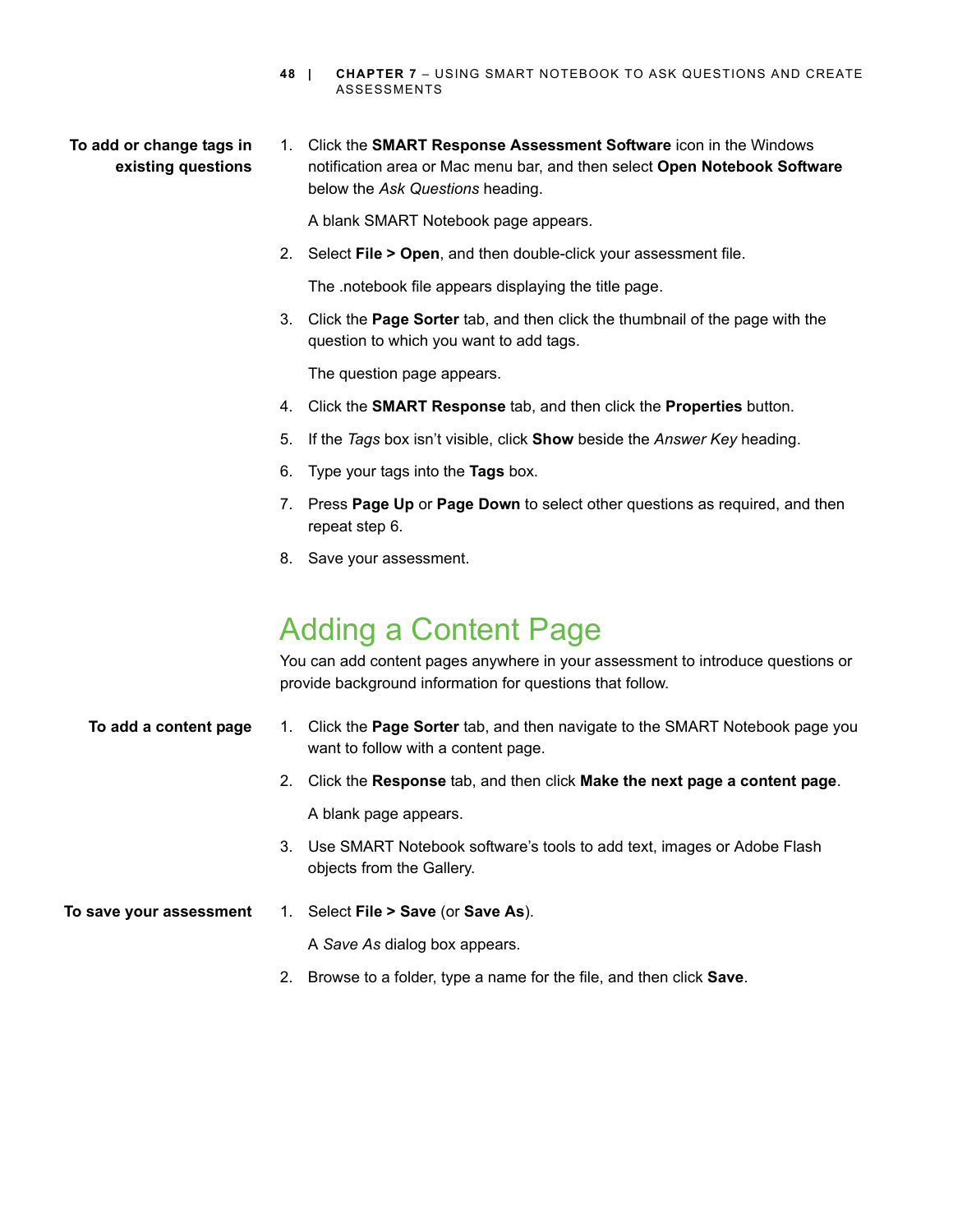# Importing Questions from a Microsoft Word Document

### **NOTE**

This feature is only available in SMART Response for Windows operating systems.

When you import questions from a Microsoft Word document, SMART Response's conversion utility uses a variety of techniques to identify which paragraphs are questions, which are possible answers, and what type of question to create. Its most basic technique is to format the numbering of the paragraphs. The software also searches for key words when parsing the paragraphs. The software then converts the paragraphs into SMART Notebook assessment pages.

### **NOTE**

SMART Response software can't provide the correct answers to the imported questions.

#### **Example Word Document Question Formats**

- 1. According to the U.S. Census Bureau, the majority of poor children live in:
	- a. urban areas
	- b. suburban areas
	- c. rural areas
- 2. Can you fill a 10 L aquarium with five 2 L pitchers of water?
	- Yes No
- 3. True or false: Half of all even whole numbers are divisible by 4.

**True** False

4. Let  $x = 3$ . Compute y from the equation below.

```
y = 20 - 4xAnswer:
```
- 5. Which Native American group lived in the highlighted area on the map?
	- a. Kwakitul
	- b. Sioux
	- c. Iroquois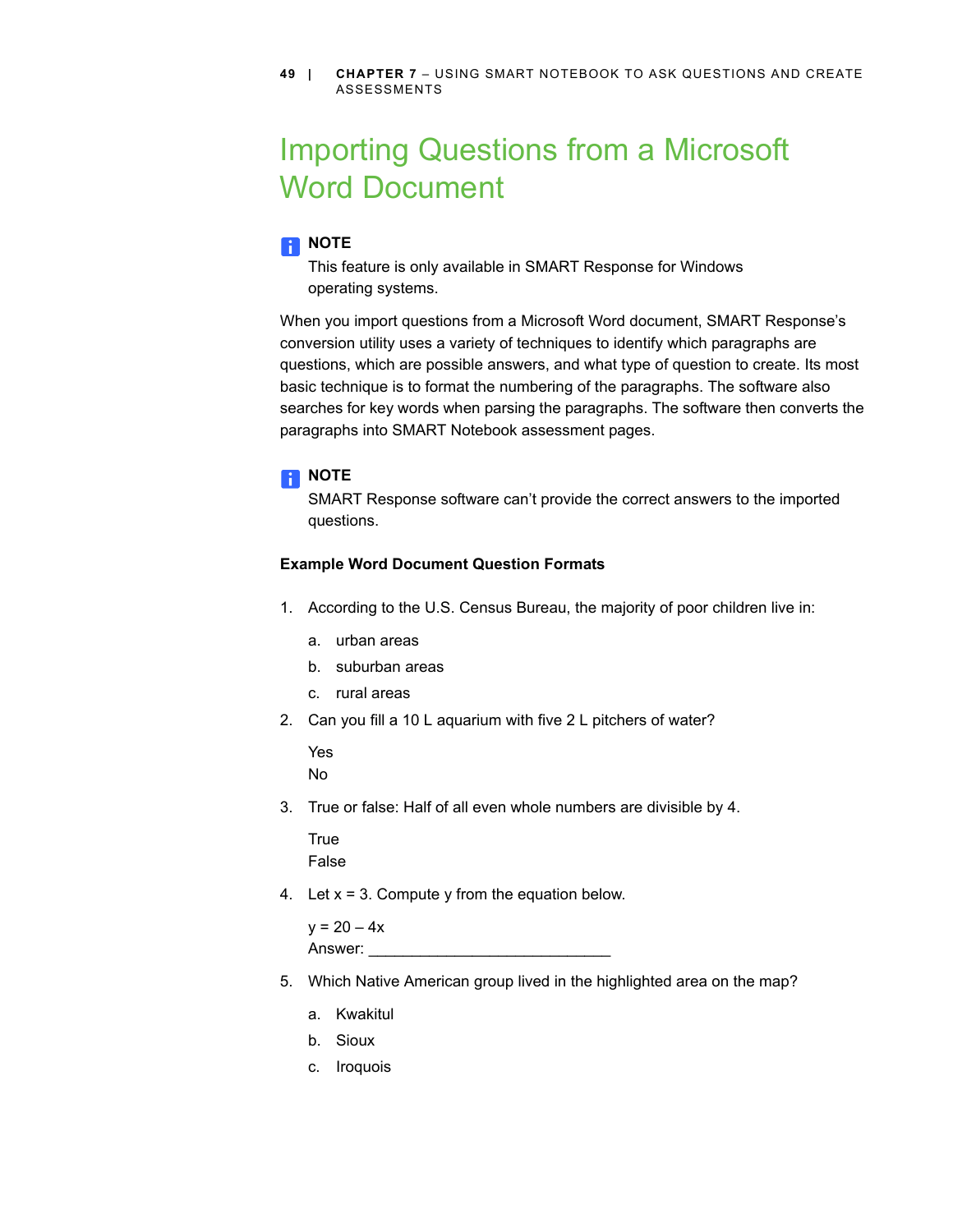### **NOTE**

Ensure that you format the questions in your Microsoft Word document before you begin this procedure. In most cases, the import utility ignores headers and footers in the Word document.

**To import questions from a Microsoft Word document** 1. Click the **SMART Response** icon in the notification area, and then select **Open Notebook Software** below the *Ask Questions* heading.

A blank SMART Notebook page appears.

- 2. Select **Response > Import Questions From > Microsoft Word**.
- 3. Browse to and select the Word document, and then click **Open**.

A progress bar appears and closes when the conversion is complete.

- 4. In the *Page Sorter* tab, select the thumbnail for the title page.
- 5. Edit and customize the page and description as desired.
- 6. In the *Page Sorter* tab, select the thumbnail for the first question page, and then check it carefully to verify that the conversion process was accurate.
- 7. Repeat step 6 for all questions in the assessment.

**To set the answers for imported questions**

- 1. In the **Page Sorter** tab, select the thumbnail for the first question page.
	- 2. Select **Response > Set All Answers**.

The *Set All Answers* dialog box appears.

- 3. Type or select the correct answer from the options, and then click **Done**.
- 4. Repeat steps 1 through 3 for all questions.
- 5. Select **File > Save** (or **Save As**).

The *Save As* dialog box appears.

6. Browse to a folder, type a file name for the .notebook file, and then click **Save**.

You can run the question set on this computer, or copy the assessment .notebook file to any computer that has SMART Response software installed.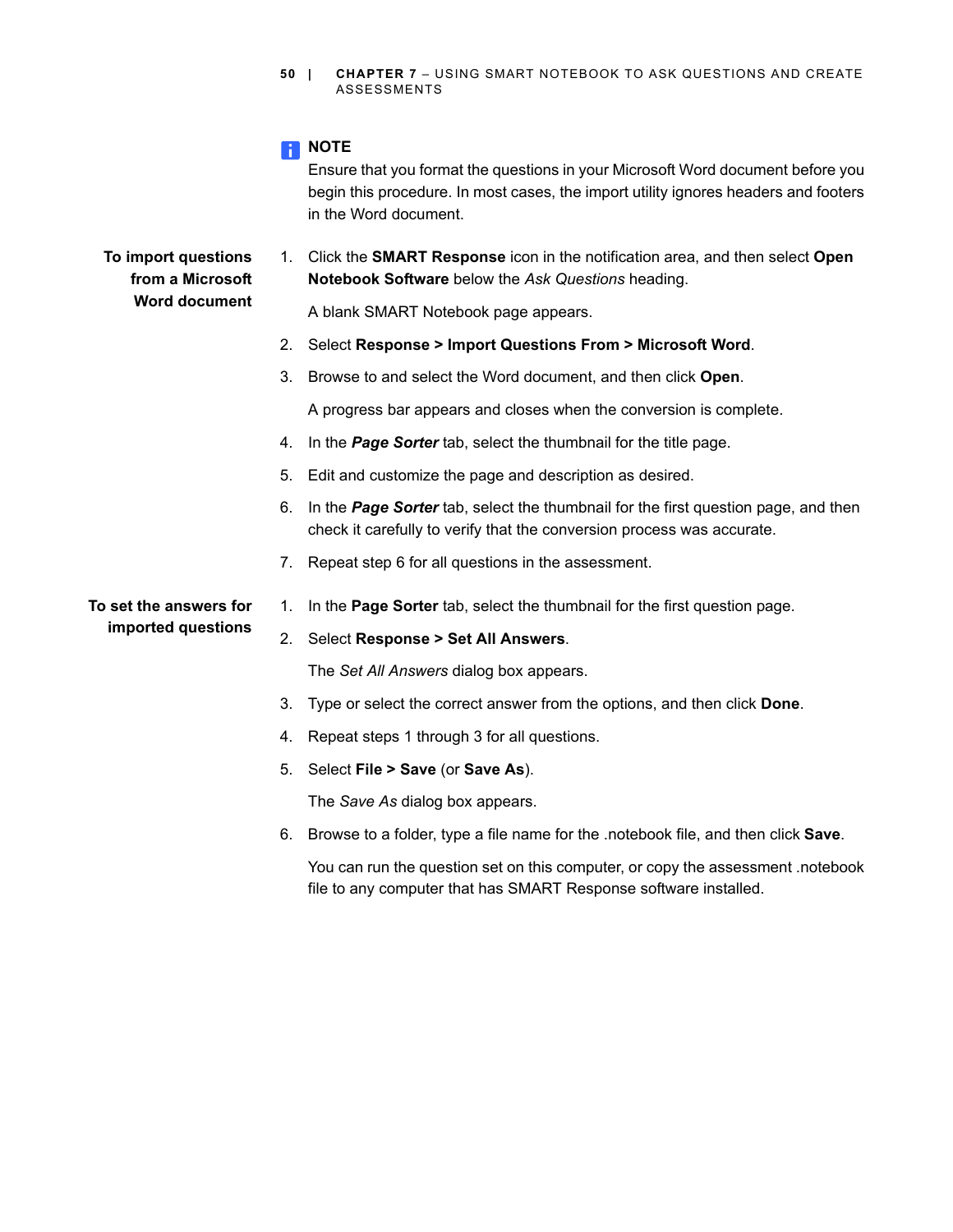# Importing Questions from XML or SQZ Files

SMART Response assessment software includes an import feature for converting questions from ExamView® format XML files or SMART Sync (formerly SynchronEyes™) software SQZ files into question sets. SMART Response software uses the tags in the XML and SQZ files to extract questions, answers and correct responses, and then converts the information into SMART Notebook assessment pages.

### **NOTE**

You must create an Exam View formatted XML file or a SMART Sync SQZ file before performing this procedure. Binary Exam View formatted files aren't supported.

**To import questions from an XML or SQZ file** 1. Click the **SMART Response** icon in the Windows notification area or Mac menu bar, and then select **Open Notebook Software** below the *Ask Questions*  heading.

A blank SMART Notebook page appears.

- 2. Select **Response > Import Question From > XML**.
- 3. Browse to and select an XML file or a SMART Sync (SQZ) file, and then click **Open**.

A progress bar appears, followed by the title page for the new question set.

- 4. In the **Page Sorter** tab, select the first question page.
- 5. Add a title page to the assessment, and then customize the page and description as desired.
- 6. Edit and customize the page as desired.

Check the question carefully, including the correct answer (see below), to verify that the conversion process was successful.

- 7. Repeat step 6 for all questions in the set.
- 8. Select **File > Save** (or **Save As**).

A *Save As* dialog box appears.

9. Browse to a folder, type a name for the .notebook file, and then click **Save**.

**To set the answers for imported questions**

- 1. In the **Page Sorter** tab, select the thumbnail for the first question page.
- 2. Select **Response > Set All Answers**.

The *Set All Answers* dialog box appears.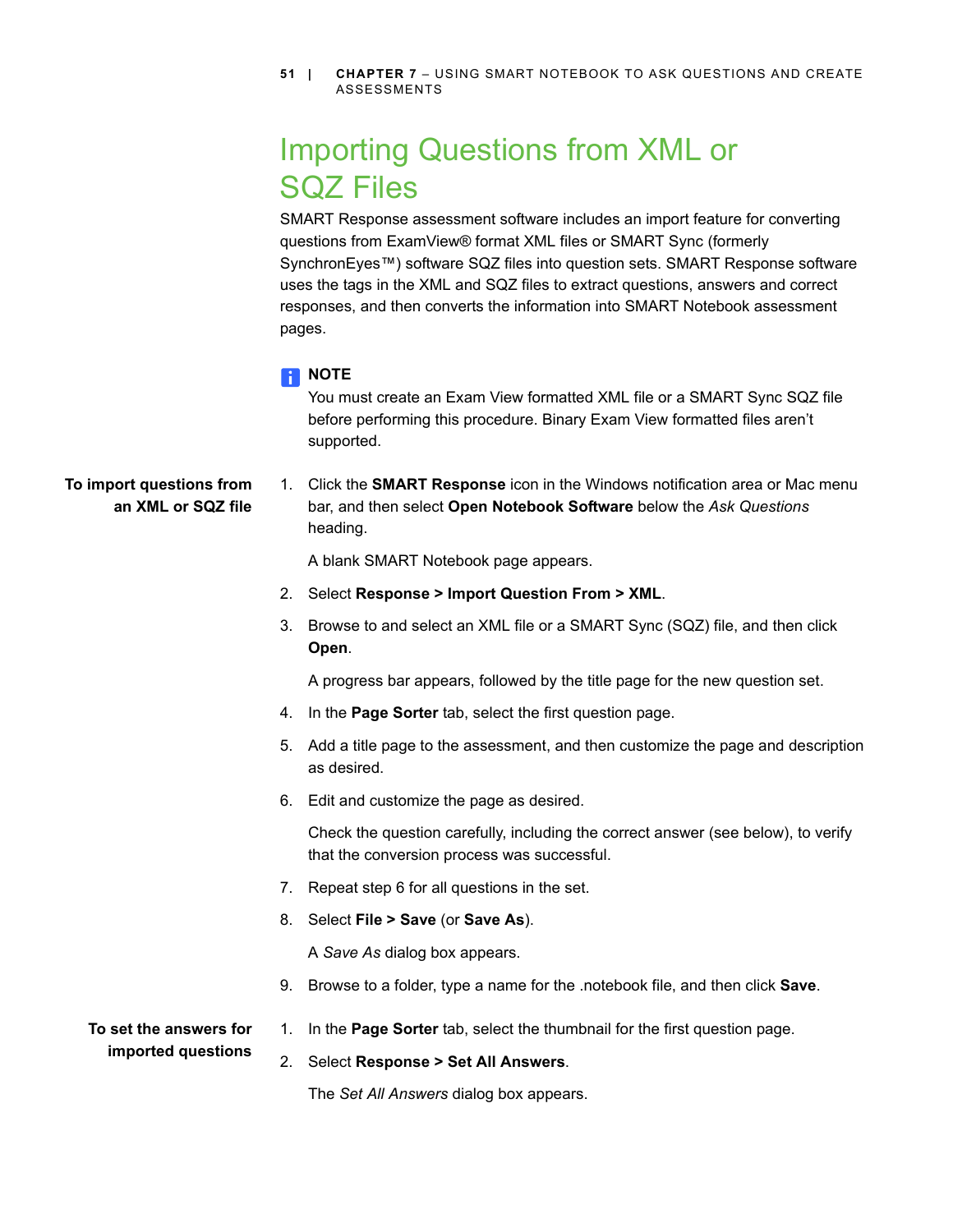- **52 | CHAPTER 7** USING SMART NOTEBOOK TO ASK QUESTIONS AND CREATE ASSESSMENTS
- 3. Type or select the correct answers from the options, and then click **Done**.
- 4. Select **File > Save** (or **Save As**).

A *Save As* dialog box appears.

5. Browse to a folder, type a name for the .notebook file, and then click **Save**.

You can run the question set on the current computer, or copy the assessment .notebook file to any computer that has SMART Response software installed.

# Importing Questions from a PDF File

#### **R** NOTE

This feature is only available with SMART Response software for Mac operating systems.

When you import questions from a PDF document, the SMART Response software conversion utility detects the numbering of the paragraphs. The software also recognizes key words when parsing the paragraphs. The software then converts the paragraphs into SMART Notebook assessment pages.

#### **NOTE**

You can't run assessment .notebook files on a computer with standard SMART Notebook software installed. You must have SMART Notebook that includes SMART Response assessment software.

#### **PDF Document Formatting**

The text below shows examples of multiple choice or multiple answer questions formatted so that SMART Response software can easily convert them to question pages.

- 1. How is the boy involved in the dog's care?
	- a. He feeds the dog twice a day.
	- b. He walks the dog once a day.
	- c. He cleans up the dog's messes.
	- d. He gives the dog a lot of affection.
- 2. What percentage of the U.S. Government budget goes to welfare and Social Security?
	- a. 25% to welfare and 25% to Social Security
	- b. less than 1% to welfare and 20% to Social Security
	- c. 20% to welfare and 1% to Social Security
	- d. less than 1% to welfare and less than 1% to Social Security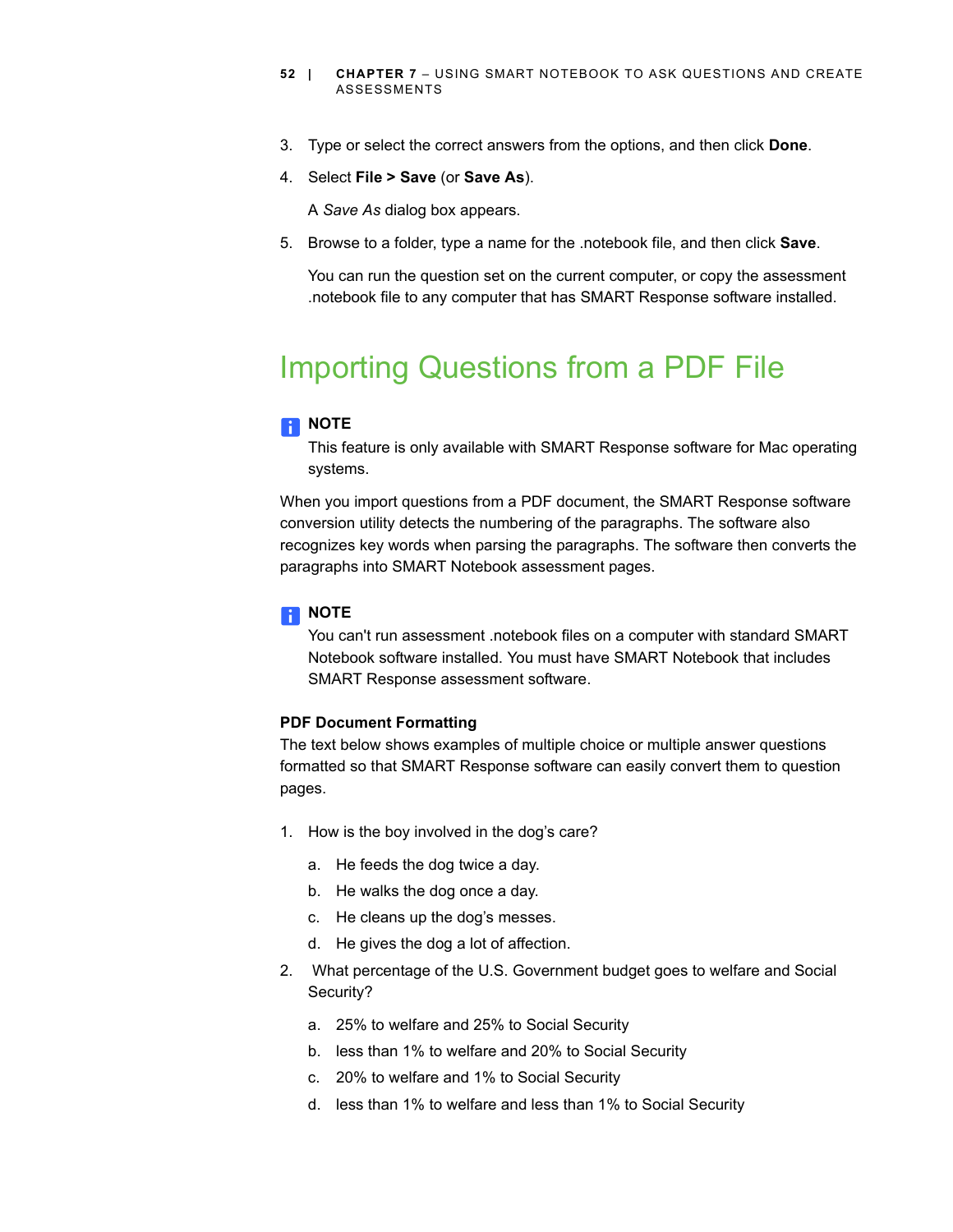#### **R** NOTES

- You can only import multiple choice questions.
- You should remove headers and footers from your PDF document because the import utility will attempt to convert them into questions.
- Introduction, background or source information not related to questions should be on separate pages.
- Text and graphics that the import utility can't convert into questions are handled differently, depending on the Mac OS used on your computer. If you use Mac OS X 10.5 operating system, the text or graphics are imported to a Notebook page as a graphic. If you use Mac OS X 10.4 operating system, the text and graphics are discarded.

**To import questions from a PDF file** 1. Click the **Response** icon in the menu bar, and then select **Open Notebook Software** below the *Ask Questions* heading.

A blank SMART Notebook page appears.

- 2. Select **Response > Import Question From > PDF File**.
- 3. Browse to and select the PDF document, and then click **Open**.

A progress bar appears and closes when the conversion is complete.

- 4. In the **Page Sorter** tab, select the thumbnail of the title page.
- 5. Edit and customize the page and description as desired.
- 6. Edit and customize the first question page as desired.
- 7. Check the questions carefully to verify that the conversion process was accurate.
- 8. Repeat steps 6 and 7 for all questions in the assessment.

**To set the answers for imported questions**

- 1. In the **Page Sorter** tab, select the thumbnail for the first question page.
	- 2. Select **Response > Set All Answers**.

The *Set All Answers* dialog box appears.

- 3. Type or select the correct answers from the options, and then click **Done**.
- 4. Select **File > Save** (or **Save As**).

A *Save As* dialog box appears.

5. Browse to a folder, type a file name for the .notebook file, and then click **Save**.

You can run the question set on the current computer, or copy the assessment .notebook file to any computer that has SMART Response software installed.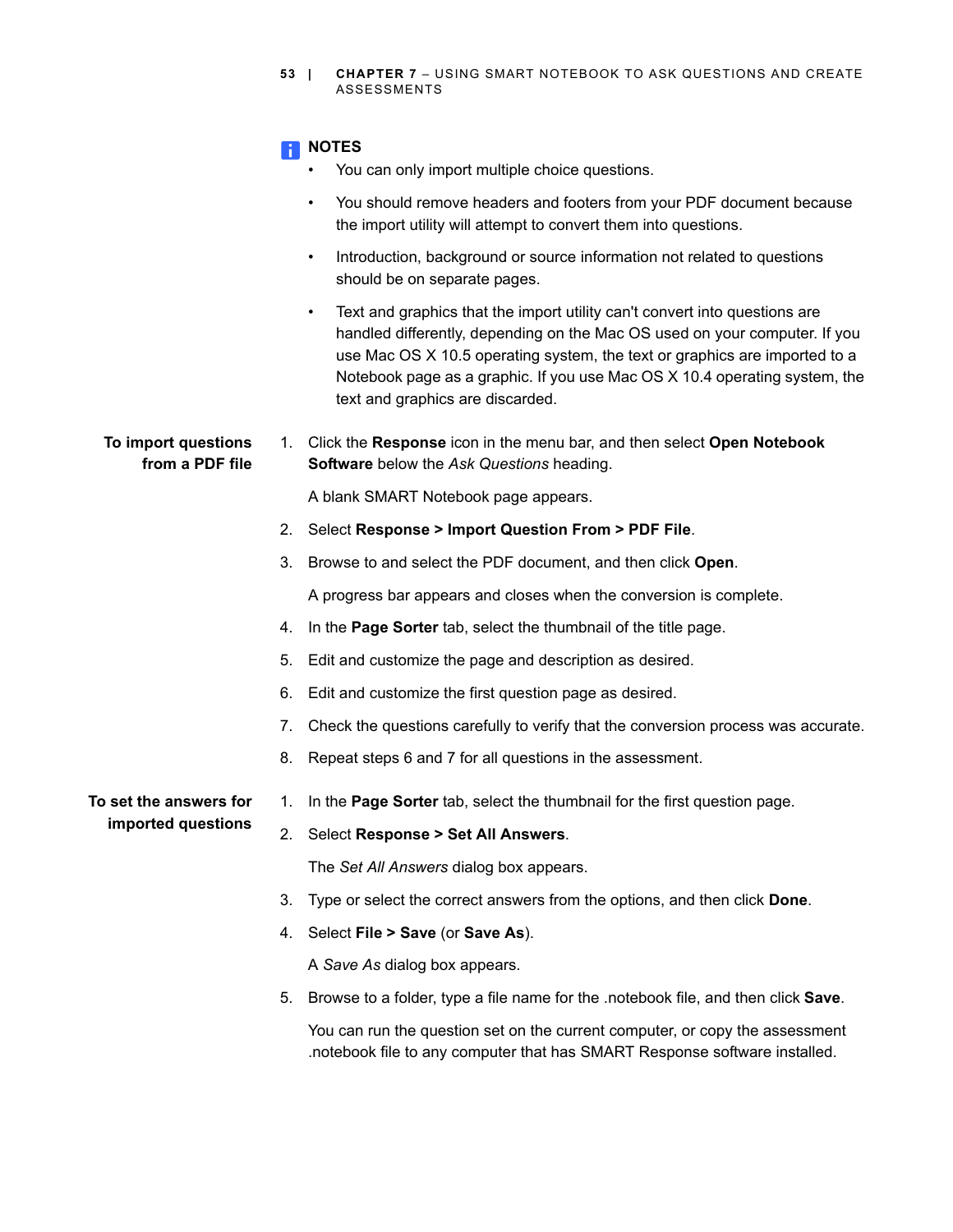# Printing from SMART Notebook Software's Response Menu

You can print a variety of information from the **Response** menu in SMART Notebook software. You can create and include header, footer and date information, and select a page range to print.

| <b>Print Option</b> | <b>Description</b>                                                                                                                                                                                                                                                                   |
|---------------------|--------------------------------------------------------------------------------------------------------------------------------------------------------------------------------------------------------------------------------------------------------------------------------------|
| Thumbnails          | Prints from one to six full-color reduced images of each SMART<br>Notebook title page and question pages on one page. You can<br>include page numbers, image borders and page titles.                                                                                                |
| Handouts            | Prints from one to three full-color, reduced images of each<br>SMART Notebook title and question pages together with ruled<br>lines for notes on one page. You can include page numbers,<br>image borders, and page titles.                                                          |
| Full page           | Prints one full-color image of each SMART Notebook question<br>page on separate pages. You can also include page numbers.                                                                                                                                                            |
| Questions           | Prints several questions on a page. If the question page in<br>SMART Notebook software doesn't have any objects or images,<br>the questions appear on the page in text-only format. If there are<br>objects on the question page, a full-color thumbnail of the<br>question appears. |
|                     | You can choose to include page numbers. In the Print Preview<br>view, click the question to toggle from thumbnail to text-only<br>format.                                                                                                                                            |
| <b>Results</b>      | <b>NOTE</b><br>Ŧ<br>This option is only available after stopping a question or<br>assessment.                                                                                                                                                                                        |
|                     | Prints several questions on a page. If the question page doesn't<br>have any objects or images, only the text appears on the page.<br>If there are objects on the question page, a full-color thumbnail<br>of the question appears.                                                  |
|                     | The correct answer and the student's response appear beside<br>each question, and the total score appears at the top of the first<br>page. You can choose to include page numbers.                                                                                                   |
|                     | You can print a results summary for all students in the class list,<br>or you can print the results for selected students.                                                                                                                                                           |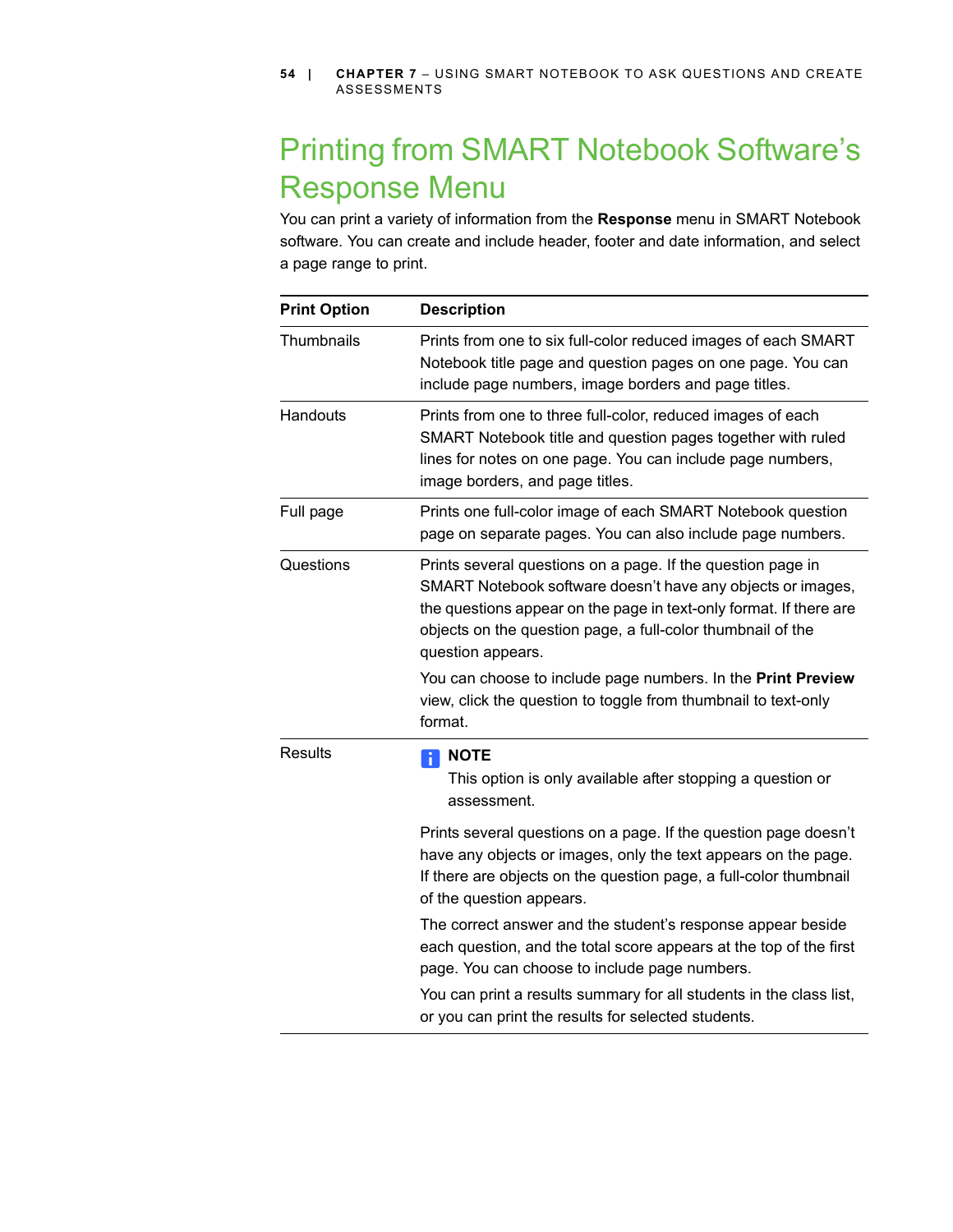To print questions or results, click **Response > Print**, and then select the option that you want to print. For other options, click **Response > Print > More Print Options** or press CTRL + P to open SMART Response's *Print* window.

### **NOTE**

The Questions and Results print options are only available if the .notebook file includes SMART Response questions and saved results information. If the assessment is still running, or if it's stopped before any student answers a question, no results are saved.

# Exporting Results to an Excel, HTML or CSV File

If you save your .notebook file after asking questions or after running an assessment, you can re-open the .notebook file at any time to view the results.

You can export the results to a Microsoft Excel spreadsheet (Windows computers only) to an HTML page for viewing on a Web browser or to a comma separated value (CSV) file that you can import into many spreadsheet and database applications.

### **NOTE**

You can only export results after stopping the assessment. If you clear the results after you stop, the results are permanently deleted so you're unable to print or export them. After saving and closing the .notebook file, you can re-open the file and print or export the results.

**To export results to a file** 1. Stop the assessment, if it's running.

Don't clear the results.

2. From the SMART Notebook menu bar, select **Response > Export results to > Microsoft Excel**, **Web Page (HTML)**, or **Comma Separated Value (CSV)**.

A *Save As* dialog box appears.

3. Select a folder, type a name, and then click **Save**.

Either Microsoft Excel software or your default Web browser appear and displays the exported file.

#### *<b>P* **IMPORTANT**

To display class assessment results, a **View detailed results in Teacher Tools** link is available if the user is not in Anonymous mode.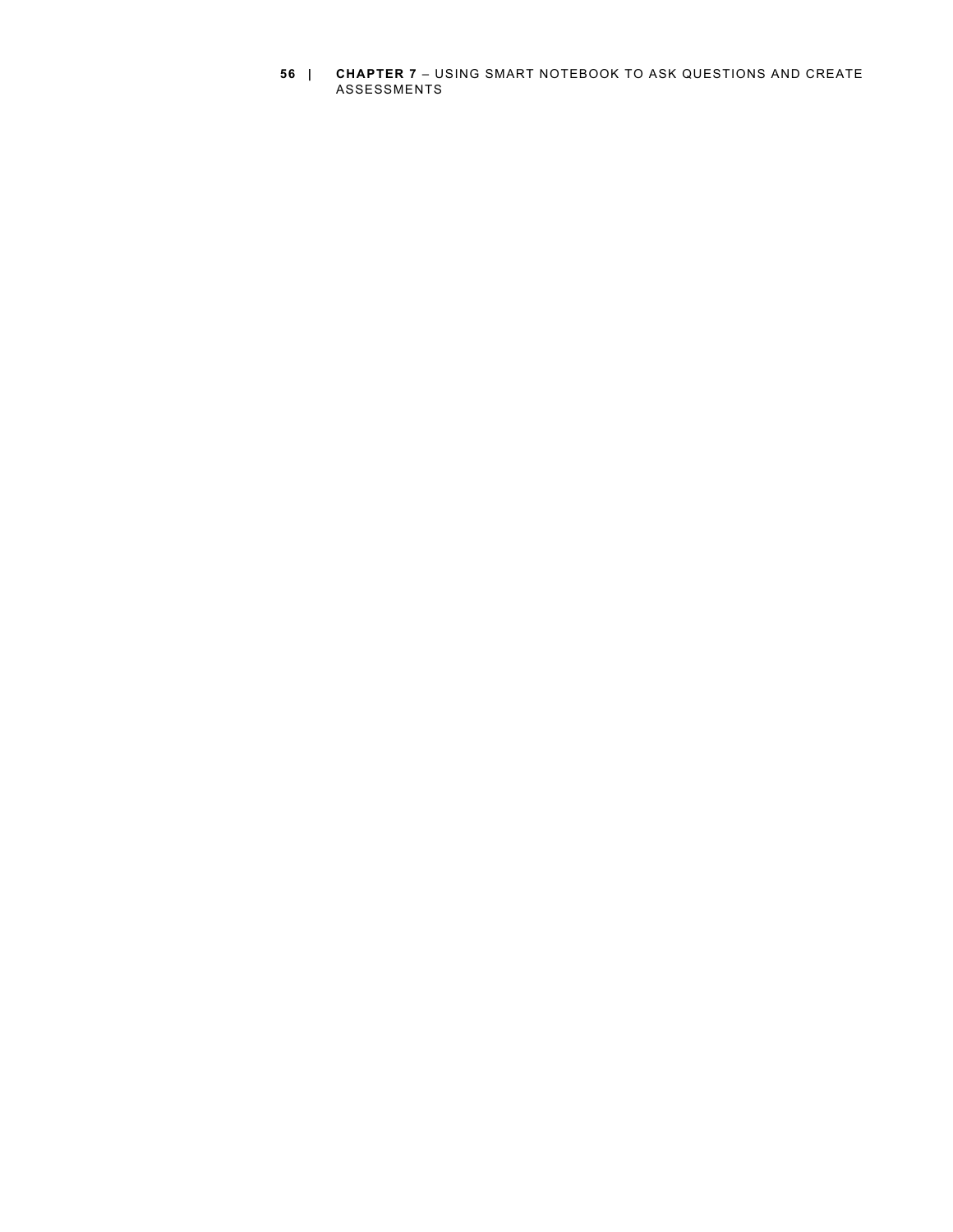# Chapter 8 Using SMART Response Software in the Classroom

# Before Class Begins

### **Safety Tips for Teachers**

When using SMART Response software with a SMART Board interactive whiteboard and a projector:

- Tell students not to look directly at the light beam from the projector. Instead, encourage them to keep their back to the projector when working at the interactive whiteboard. Before they turn to face the class, they should take a big step (or even two) sideways.
- Make sure you don't look directly into the light beam from the projector. Keep your back to the class when you write over a projected image. Step to the side of the interactive whiteboard before you turn and face the class.
- Tell your students not to touch the projector, as it can become extremely hot during normal operation.
- Don't use a chair to increase a student's reach. If your students can't reach the top of the interactive whiteboard, lower it. You may need to remount a wallmounted unit to a lower position. If your interactive whiteboard is mounted on a floor stand, lower it with the help of another adult.
- Tell students not to run in the vicinity of the floor stand, as they may trip over the floor stand's feet.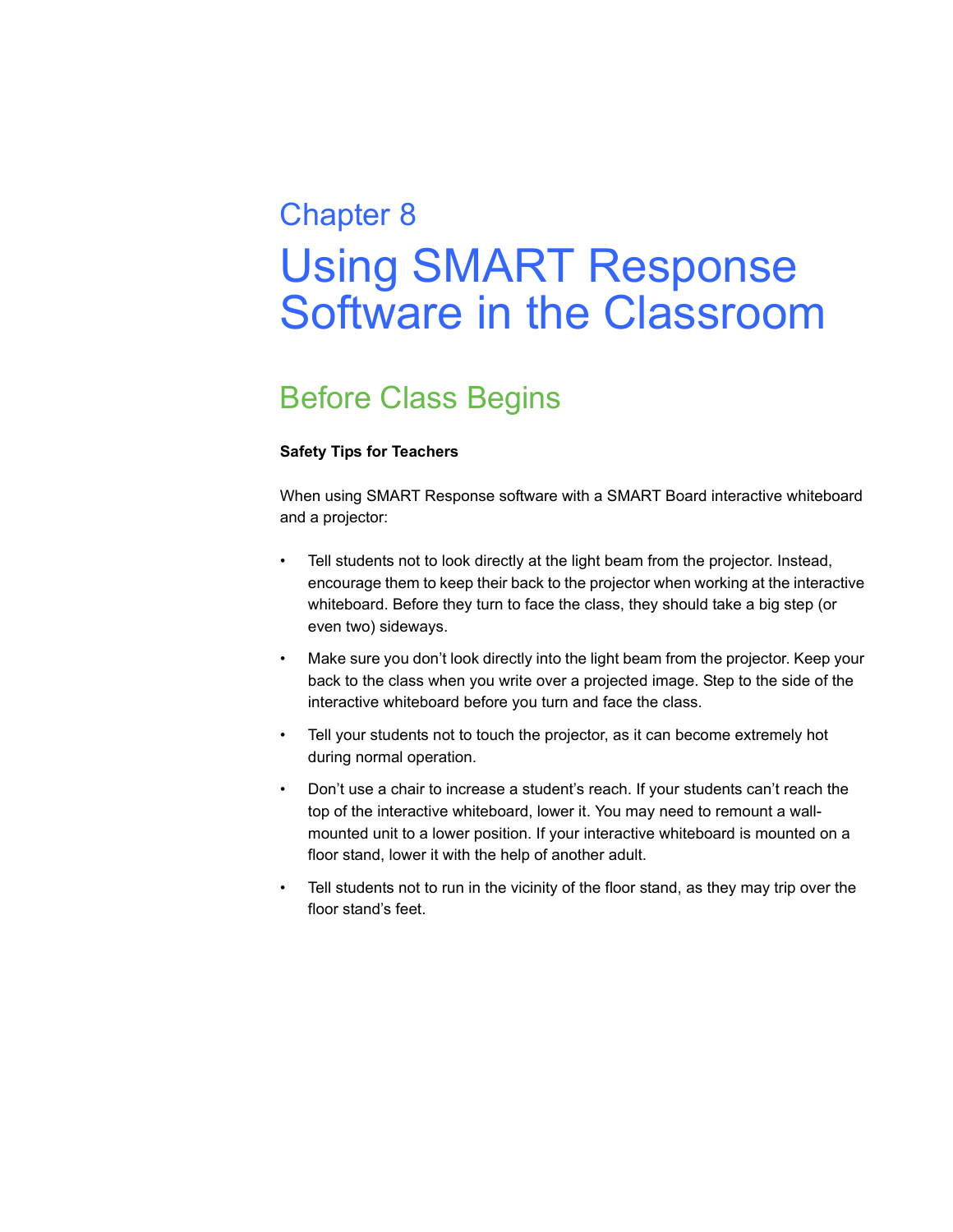# Starting an Assessment

When you use SMART Notebook software to ask questions, SMART Response software uses the options you set in Teacher Tools to control how students use their clickers. Before starting a SMART Response assessment, check that the receiver is connected and ready. If you don't have an assessment .notebook file, you must create one.

**To open and start an assessment** 1. Click the **SMART Response** icon in the Windows notification area or Mac menu bar, and then select **Open Notebook Software** below the *Ask Questions*  heading.

A blank SMART Notebook page appears.

- 2. Select **File > Open**.
- 3. Select the SMART Notebook file with your questions, and then click **Open**.

The assessment file's title page appears.

- 4. Select the **Response** tab, and then click the **Properties** button, if it isn't already selected.
- 5. If you don't want SMART Notebook to collect student results, clear the **Remember Names** option.

|  |  |  |  | 6. From the <b>Show grades to students</b> drop-down list, select one of the options: |  |  |
|--|--|--|--|---------------------------------------------------------------------------------------|--|--|
|--|--|--|--|---------------------------------------------------------------------------------------|--|--|

| <b>Option</b>                          | <b>Description</b>                                                                                                                    |
|----------------------------------------|---------------------------------------------------------------------------------------------------------------------------------------|
| After you stop collecting<br>responses | The clicker shows how the students answered after<br>you click the Stop button. Grades display after you<br>click the Stop button.    |
| After all questions are<br>answered    | The clicker shows how the students answered, and<br>displays their grades after they finish answering all<br>questions.               |
| After each question is<br>answered     | The clicker shows how the students answered each<br>question, and displays their grades after they finish<br>answering all questions. |
| Don't show grades on clickers          | The clickers don't show results or grades.                                                                                            |

- 7. If the students haven't connected their clickers, have them do so now.
- 8. Click **Start this assessment now**.

If you're projecting the questions on a screen, you can control the students' progress by selecting each question page in turn. If you provided printed student handouts, they can control their own pace.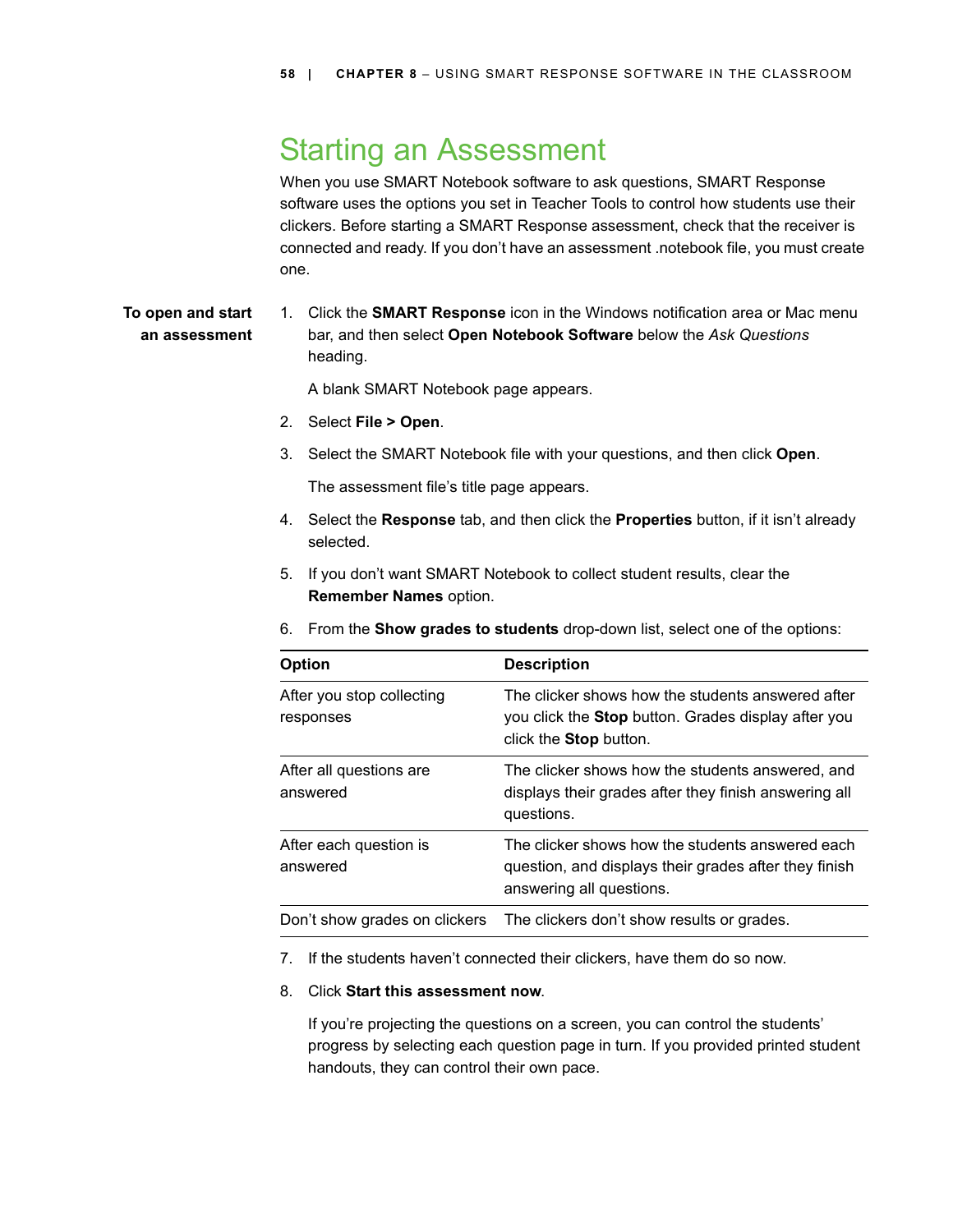9. Click **Stop this assessment** in the **Response** tab.

OR

Click **Response > Stop Assessment** to end the session.

### **NOTE**

SMART Notebook stores the results in your document. Be sure to save your document after collecting responses.

10. Select **File > Save (or Save As)**.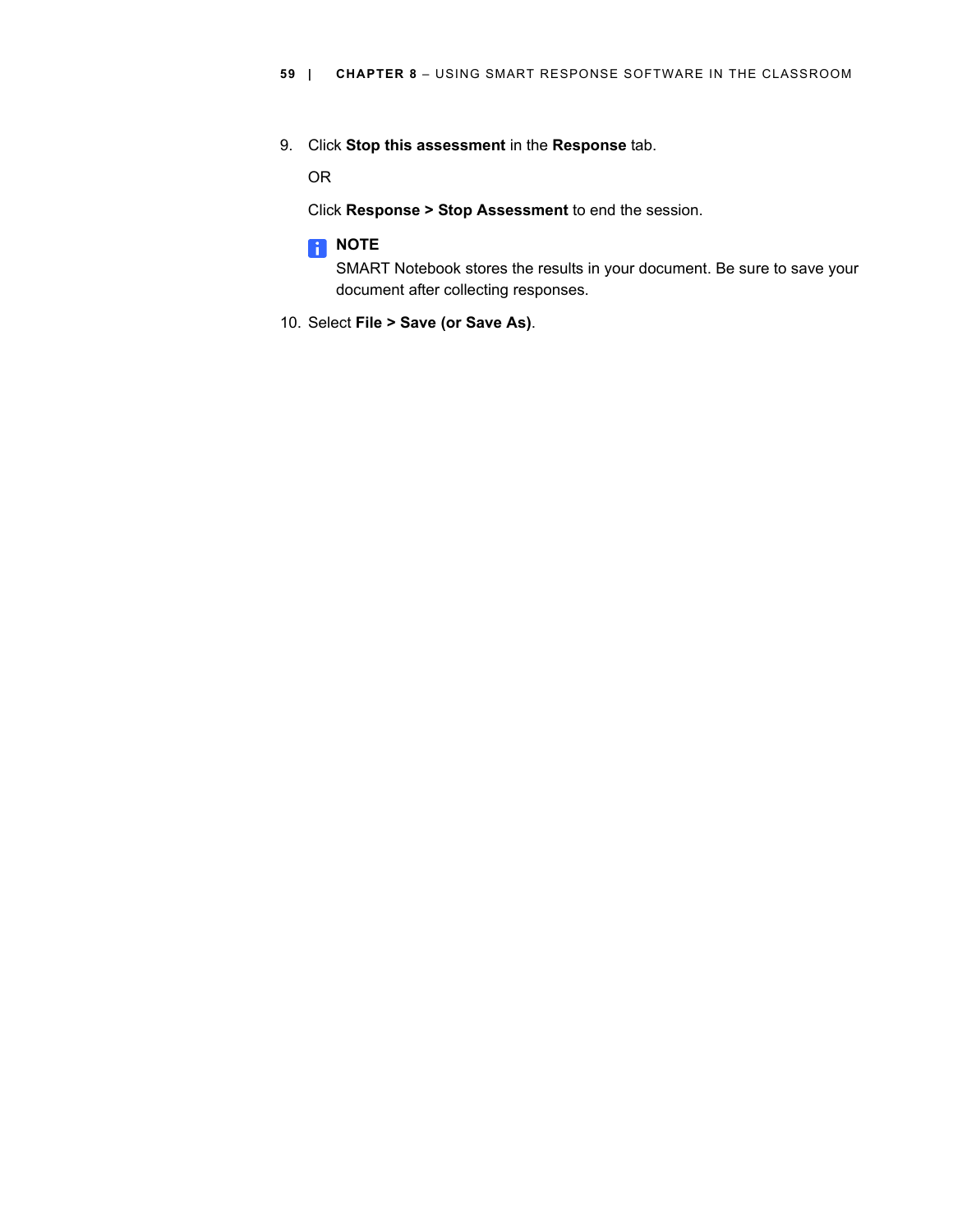# Using the Clickers

Before asking questions, review the clicker's operation with the students.

#### **Clicker Buttons and Features**



| Clicker Button          | <b>Description</b>                                                 |
|-------------------------|--------------------------------------------------------------------|
| Power                   | Press for one second to turn on the clicker.                       |
|                         | Press for one to two seconds to turn off the clicker.              |
| Selection               | Scroll up and down option lists.                                   |
| True/False or Yes/No    | Answer true or false, or yes or no questions.                      |
| Alphanumeric            | Answer multiple choice and numeric questions.                      |
| $+$ / -                 | Make a numeric answer positive or negative.                        |
| Enter                   | Make or confirm a selection.                                       |
| Ask Question            | Alert the teacher or ask a question. See next page for<br>details. |
| Menu                    | Open clicker menu. See the table on the next page for<br>details.  |
| Delete                  | Delete alphanumeric characters entered.                            |
| <b>Fraction/Decimal</b> | Create fractional or decimal numeric answers.                      |
|                         |                                                                    |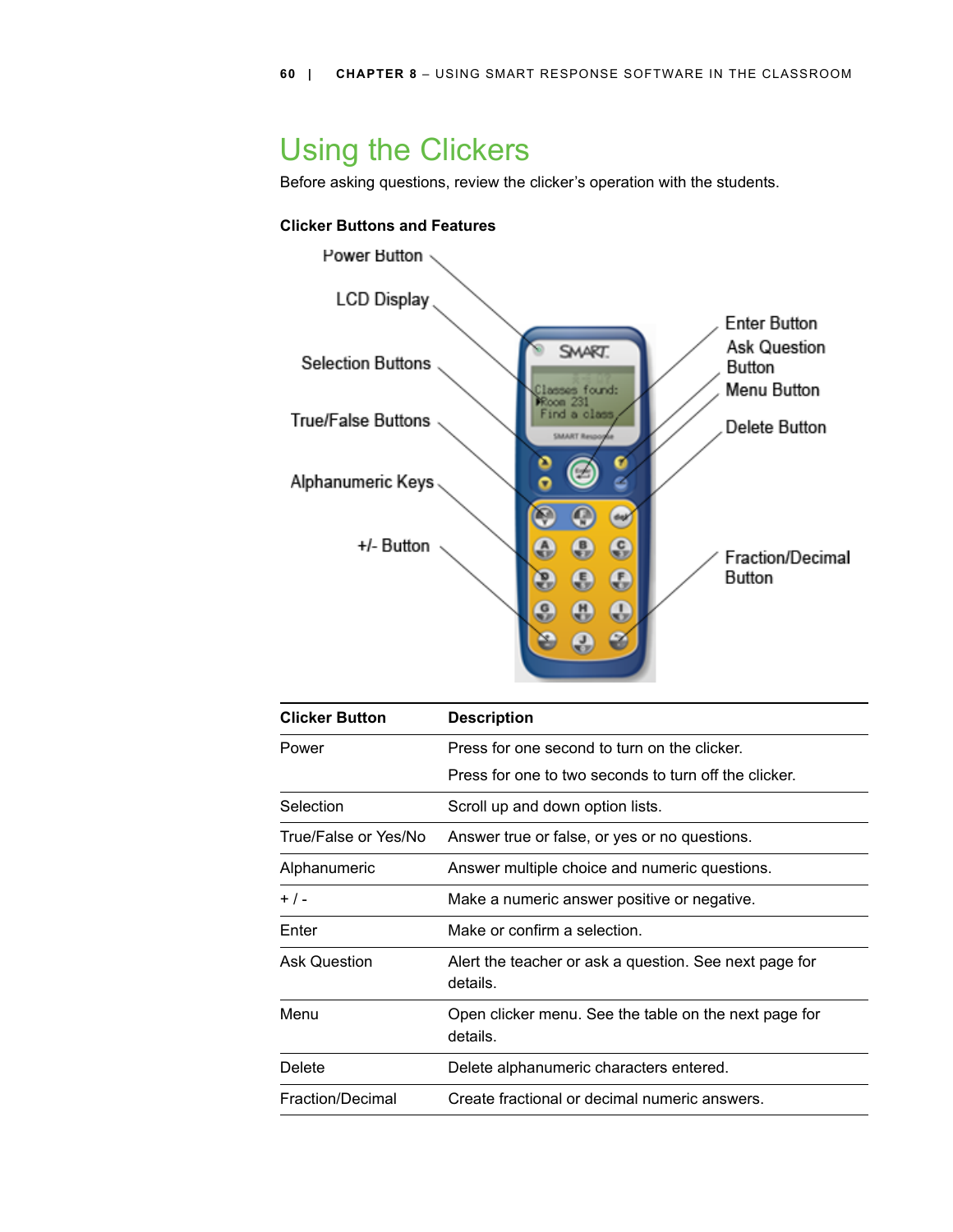# Receiving Student Questions

At any time during a class, a student can request the teacher's attention by pressing the clicker's **Ask Question** button. Teacher Tools displays the number of students that have questions on the class **Home** tab beside the **Questions** heading.

**To identify students with questions**

1. Click the **Students** tab to show the list of student names and IDs.

In the **Status** column, you may see one or more rows with a question icon.

2. After you've answered the student's question, select the row that displays the student name, and then click the **Clear Question** button in the top-right corner of the *Properties* window.

# Using the Menu Button

Students can press the **Menu** button at any time to log off the session or change the clicker's settings. The following options are available in the menu:

| <b>Option</b>      | <b>Description</b>                                                                                                                                            |
|--------------------|---------------------------------------------------------------------------------------------------------------------------------------------------------------|
| Sign Out           | Press to log off a class without turning off the clicker.                                                                                                     |
| Language           | Press to select the language displayed on the clicker's<br>LCD panel.                                                                                         |
| Contrast           | Press to lighten or darken the clicker's LCD panel. Use<br>the Up and Down arrows to increase or decrease the<br>contrast.                                    |
| Device information | Press to display the clicker's MAC address and<br>firmware version.                                                                                           |
| Advanced           | You must have a valid security code to open this menu.<br>Your customer support representative may provide the<br>code to help troubleshoot clicker problems. |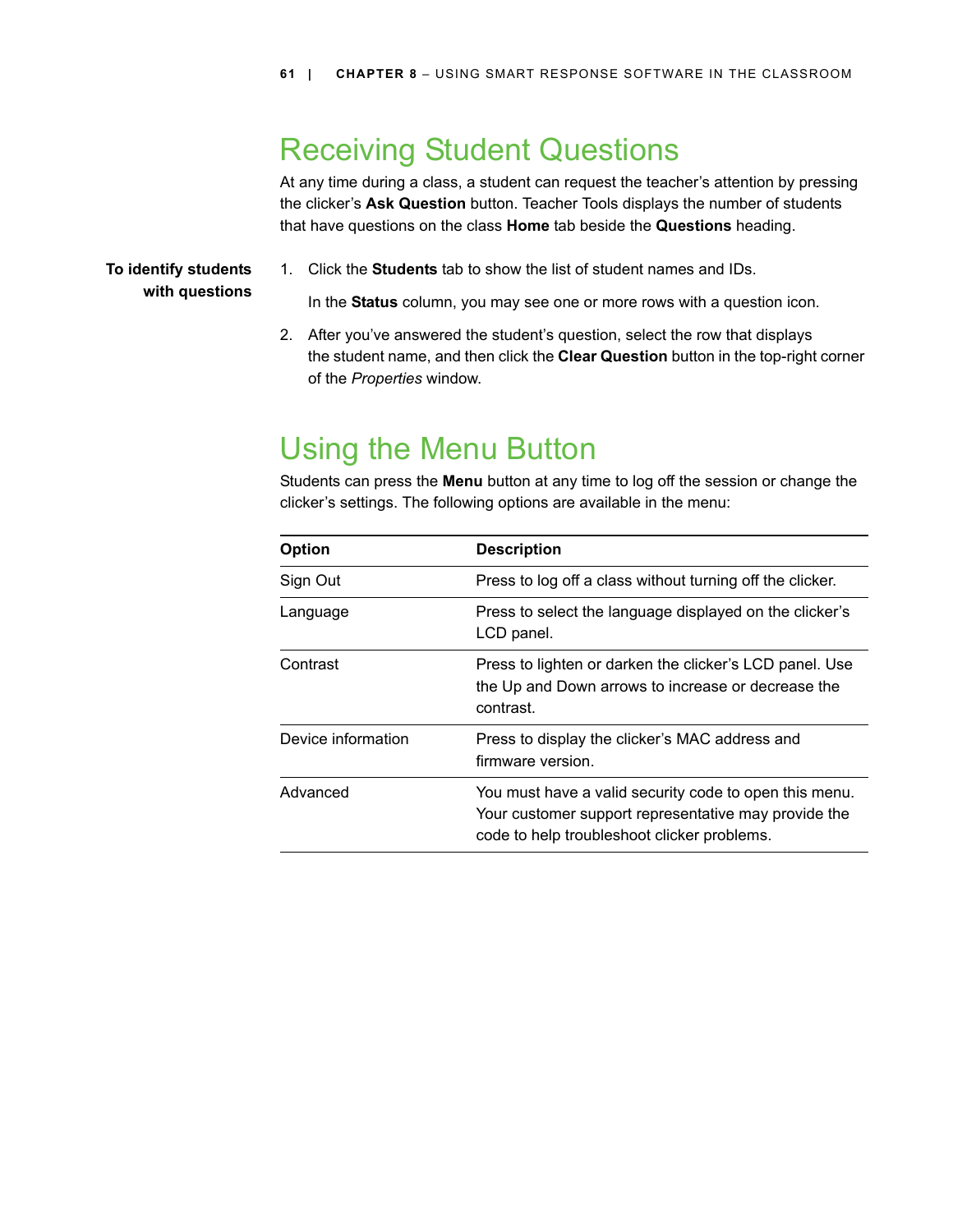# Viewing, Printing and Exporting Results

If you save your SMART Notebook file after asking questions, or after running a question set, you can re-open the file at any time to view the results. You can print a variety of information, including question results, using SMART Notebook software's **Response > Print** menu.

You can also export the results to a Microsoft Excel spreadsheet (Windows operating systems only) to an HTML page for viewing on a Web browser or to a comma separated value (CSV) file that you can import into many spreadsheet and database applications.

### **NOTE**

You can only print or export results after stopping the question or assessment. Clearing the results after stopping the question permanently deletes the information, so you're unable to print or export the results. After saving and closing the .notebook file, you can re-open the file and print or export the results.

- **To export results to a file** 1. Stop the question or question set, if it's still running. Don't clear the results.
	- 2. Select **Response > Export results to > Microsoft Excel** (Windows computers only).

OR

Select **Response > Export results to > Web Page (HTML)**.

OR

Select **Response > Export results to > Comma Separated Value (CSV)**.

The *Save As* dialog box appears.

3. Select a destination folder, type a file name, and then click **Save**.

Either Microsoft Excel or your default Web browser appears and displays the exported file.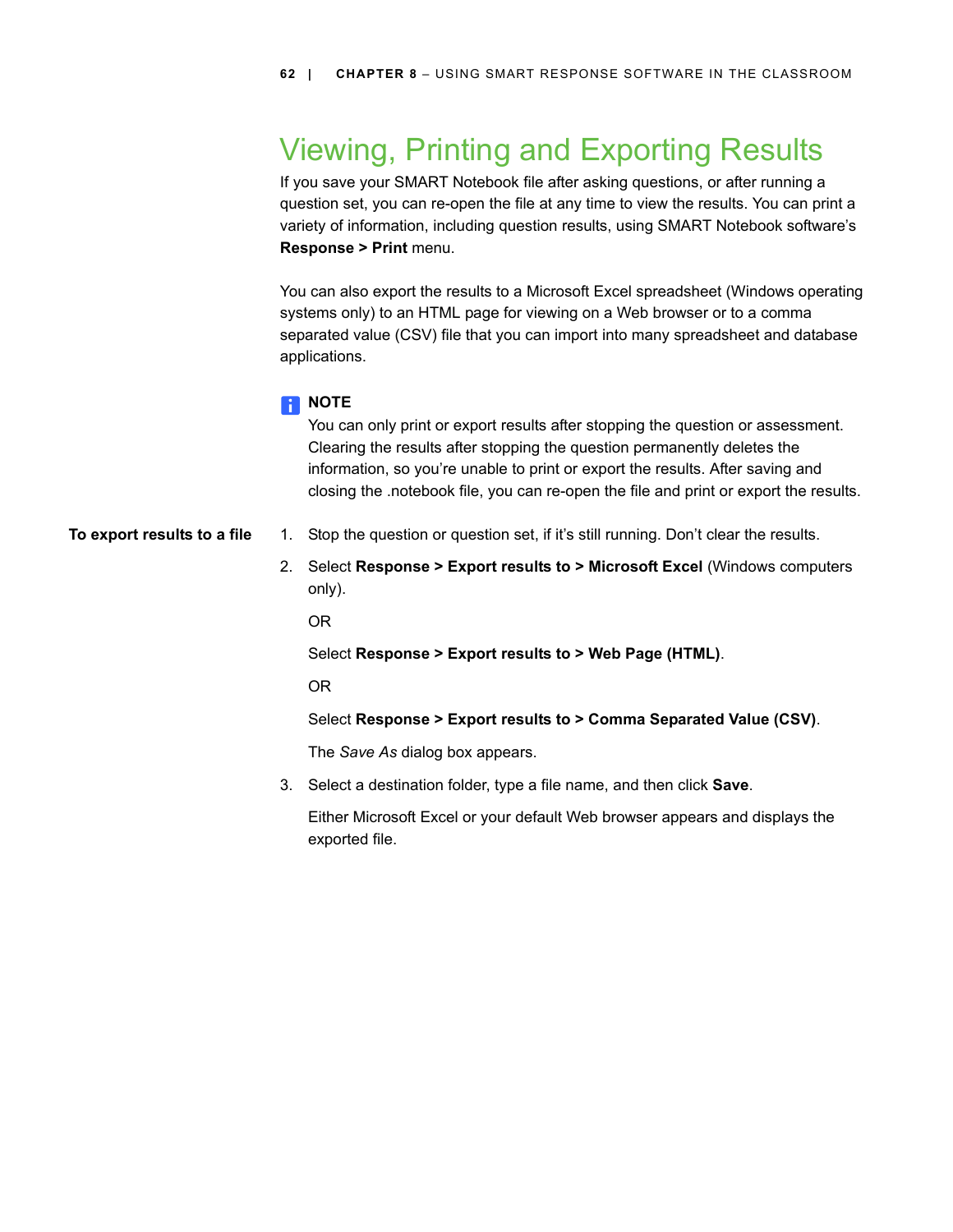### Reviewing Instant Results

You can use SMART Response to collect and display results instantly while you're running an assessment. You can use assessments as an interactive learning tool and a way to give students continuous feedback about what they're learning.

#### **To display instant class assessment results**

- 1. After all students have answered their questions, return to the assessment's title page.
- 2. Click the **Response** tab, if it isn't already open.
- 3. Click the **Progress** button, and then click **Stop this assessment**.

The **Progress** button changes to **Results**. A summary of the class's performance appears, including a chart showing the class response to each question.

#### **NOTE**

You can toggle the type of chart displayed by selecting **Show bar chart** or **Show pie chart**.

4. Press **Results**.

A summary of the class's performance appears, including a chart showing the class response to each question.

- 5. If you want to view more detailed class results, click **View detailed results in Teacher Tools**.
- 6. Click the class name in the *Gradebook* area, and then click the **Students** button or the **Assessments** button for detailed information.
- 7. To display the students' grades, return to the SMART Notebook title page, and then click **Show** beside the *Details* title.

#### **NOTE**

Use caution when displaying sensitive grade information to all class members.

#### **To display instant results for each question** 1. After all students have answered their questions, return to the assessment's title page.

- 2. Click SMART Notebook's **Response** tab, if it isn't already open.
- 3. Click the **Progress** button, and then click **Stop this assessment**.

The **Progress** button changes to **Results**. A chart representing the class's performance appears.

4. Press **Results**.

A summary of the class's performance appears.

5. Click the **Page Sorter** tab, and then select a question.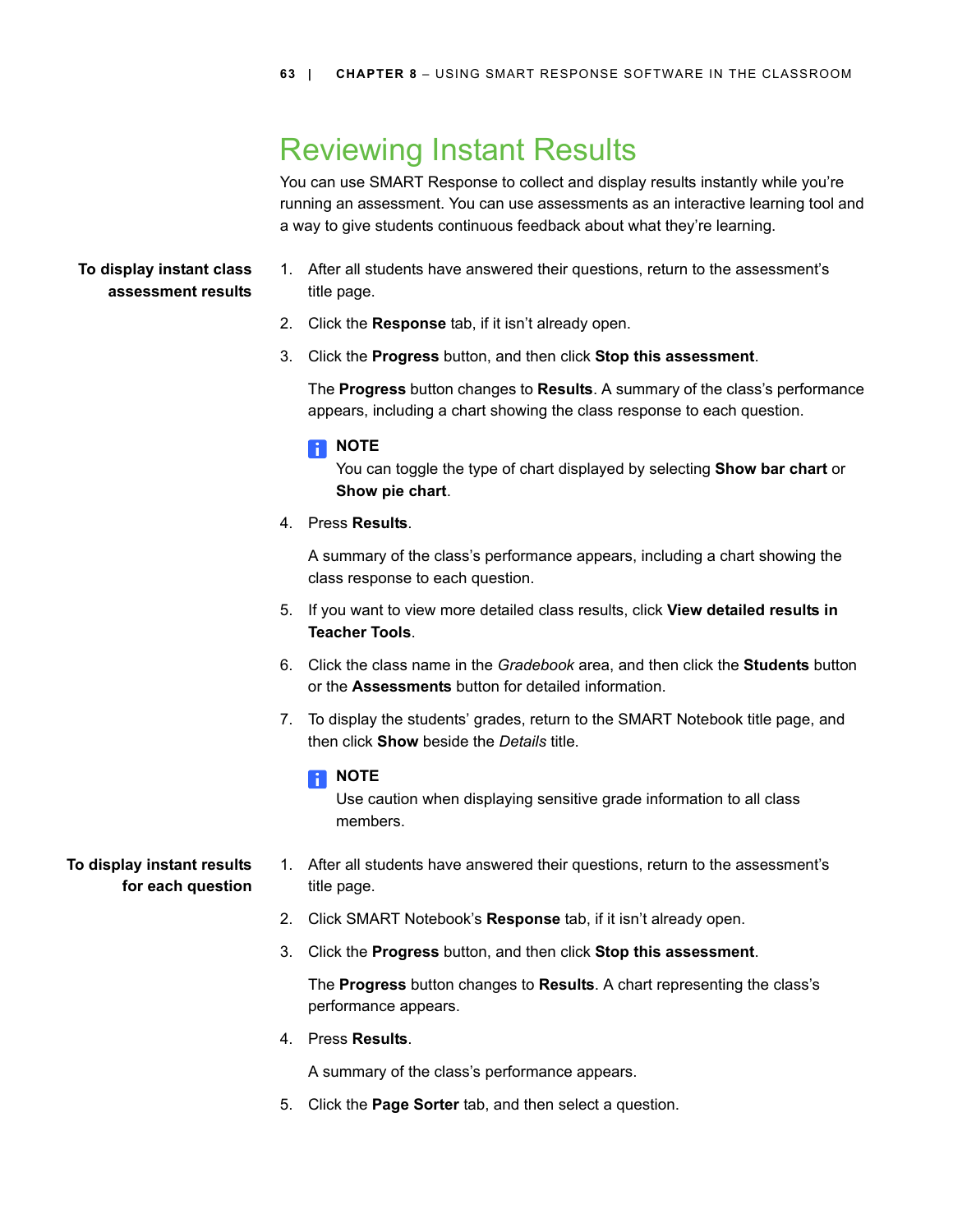6. Click the **Response** tab.

A summary of the class's response to the question appears, including a chart showing the number of responses to each possible answer.

**NOTE** 

You can toggle the type of chart displayed by selecting **Show bar chart** or **Show pie chart**.

```
D TIP
```
You can insert the chart into the question page by clicking **Insert chart into Notebook**.

7. Click **Show** beside the *Details* title.

A list showing each student's response appears, including the time it took the student to respond.

#### **NOTE**

Use caution when displaying sensitive grade information to all class members.

### Evaluating Assessment Results

After you run and stop an assessment, Teacher Tools records the class results and each student's results. At any time after you run an assessment, review the student, question or assessment results and performance.

#### **NOTE**

Use caution when displaying sensitive information to all class members. To hide sensitive information, click the **Privacy** button before you display student or assessment results.

- **To display student results** 1. If a class is currently running, stop the class.
	- 2. In Teacher Tools, click the class name in the *Gradebook* area.

The *Teacher Tools* window appears with the **Home** tab selected.

3. Click the **Students** tab.

After a short delay, a table of results appears. If you previously turned on Privacy mode, the student IDs and statistics appears as gray shapes in the table.

4. If Privacy mode is on, click **Privacy**.

The first columns of the table of class results show the student name, ID and average score for all the assessments the student has participated in. The following columns show each student's results for every assessment the class has taken.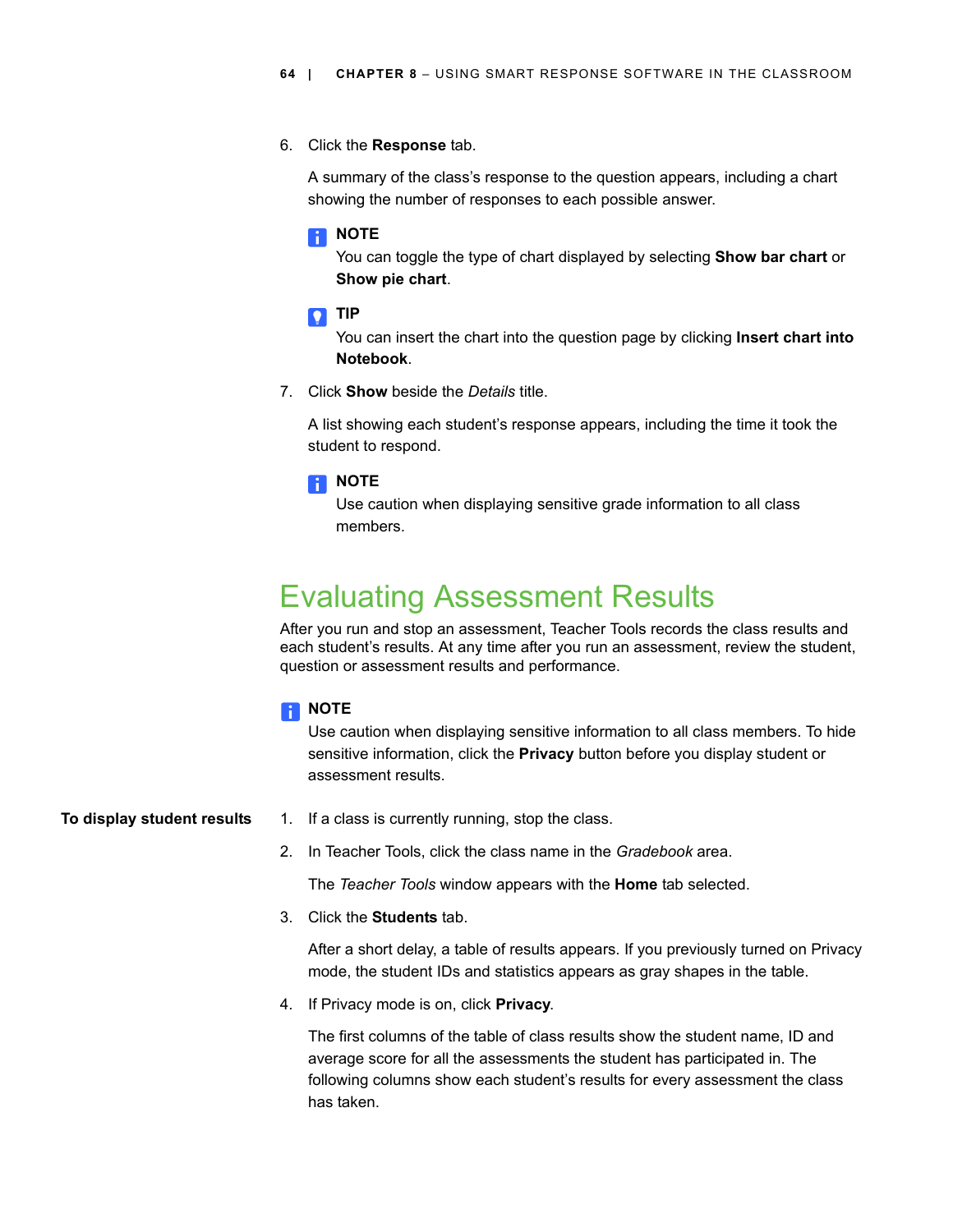**To display detailed results for each student**

1. Complete the above procedure, and then select the student's row.

The lower pane of the window displays the student properties.

2. Click the **Performance** tab.

An *Assessment Results over Time* chart appears showing the student's results compared to the class average for all assessments since the first assessment was run.

#### **NOTE**

The chart is hidden while Teacher Tools is in Privacy mode.

- 3. Place your pointer over the chart coordinates to display details about the specific assessment.
- 4. Click the **Results** tab.

A table appears showing detailed information about each assessment the student has completed, including the date and the score the student achieved. If the student's score fell below the passing grade you defined when you created the assessment, the score appears in red.

#### **NOTE**

The student marks are hidden while Teacher Tools is in Privacy mode.

- **To display class assessment results**
- 1. If a class is currently running, stop the class.
	- 2. In Teacher Tools, click the class name in the *Gradebook* area.

The *Teacher Tools* window appears with the **Home** tab selected.

3. Click the **Assessments** tab.

After a short delay, a table of results appears listing all assessments that the class has participated in, including the class average score for each assessment. If the class average score fell below the passing grade you defined when you created the assessment, the score appears in red.

**To display detailed results for each assessment** 1. Complete the above procedure, and then select the assessment's row.

The lower pane of the window displays the assessment's properties.

2. Click the **Performance** tab.

A *Student Achievement per Question* chart appears showing the student responses to each question.

#### **NOTE**

The chart is hidden while Teacher Tools is in Privacy mode.

3. Place your pointer over the chart bars to display details about the specific questions.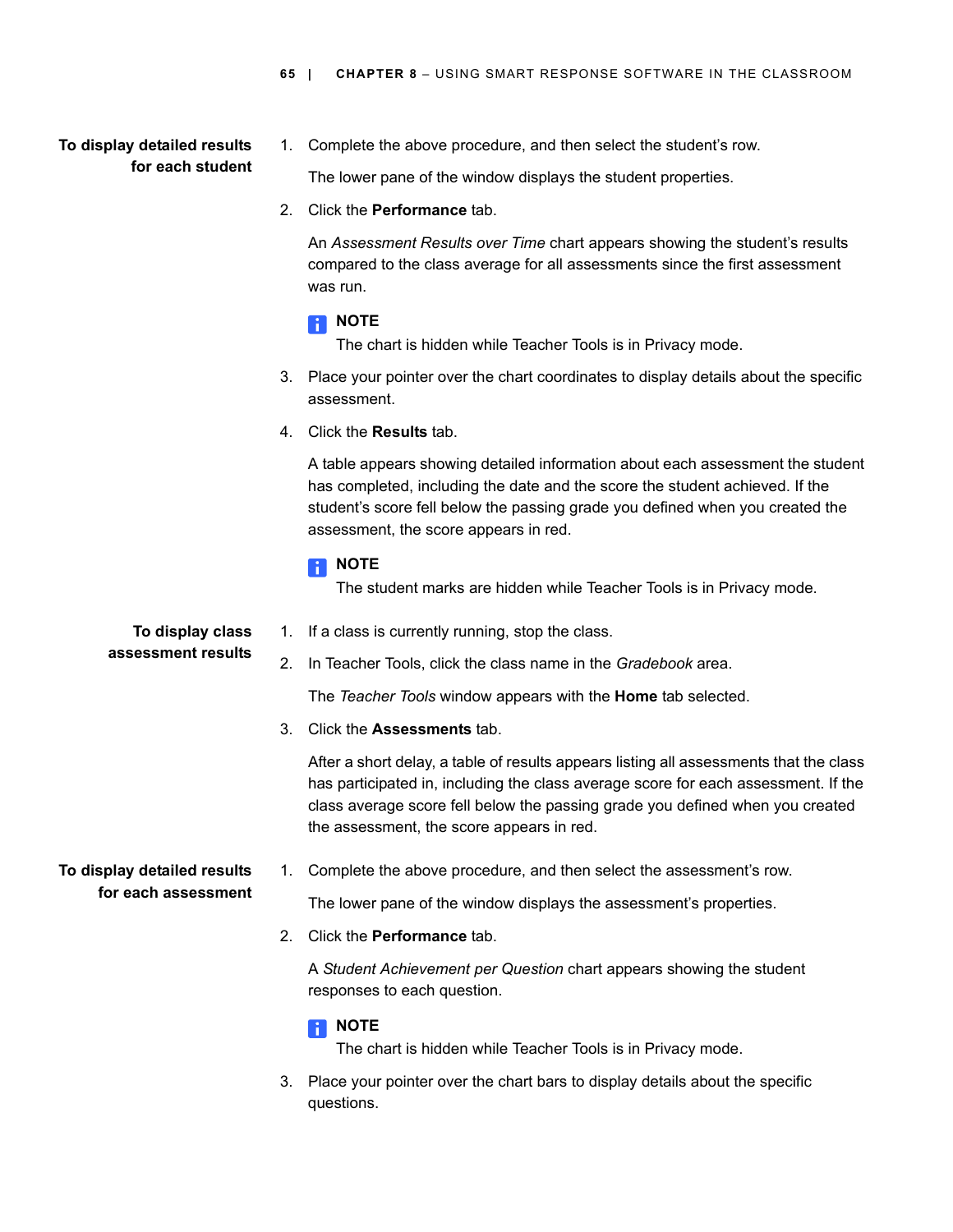4. Click the **Results** tab.

A table appears showing the mark each student received for the assessment. If the student's score fell below the passing grade you defined when you created the assessment, the mark appears in red.

#### **NOTE**

The student IDs and marks are hidden while Teacher Tools is in Privacy mode.

### Generating Student Performance Reports

You can generate student performance reports at any time after your assessments are complete. You can tailor the reports to include all classes or select classes. You can also create reports for individual students or for all students in the selected classes at one time.

- **To generate a student performance report** 1. Click the **SMART Response** icon in the Windows notification area or Mac menu bar, and then select **Teacher Tools**.
	- 2. Click **...switch to Gradebook view** if you aren't already in *Gradebook* view.
	- 3. In the **Reports** area, click **Student Performance**.

The *Student Performance Report* window appears.

4. In the **Class** drop-down list, select the class that you want to report on.

OR

Select **All Classes** to report on all classes.

5. In the **Student** drop-down list, select the class you want to report on.

OR

Select **All Students**.

- 6. Select the **Report Period**, if you only want to report information for a range of dates.
- 7. In the **Include** drop-down list, select **Selected assessment types** or **All assessment types**.
- 8. If you chose **Selected assessment types**, select the types you want to report on from the checklist that appears.
- 9. Browse to a location on your computer's file system where you want to save the report file, and then click **Create**.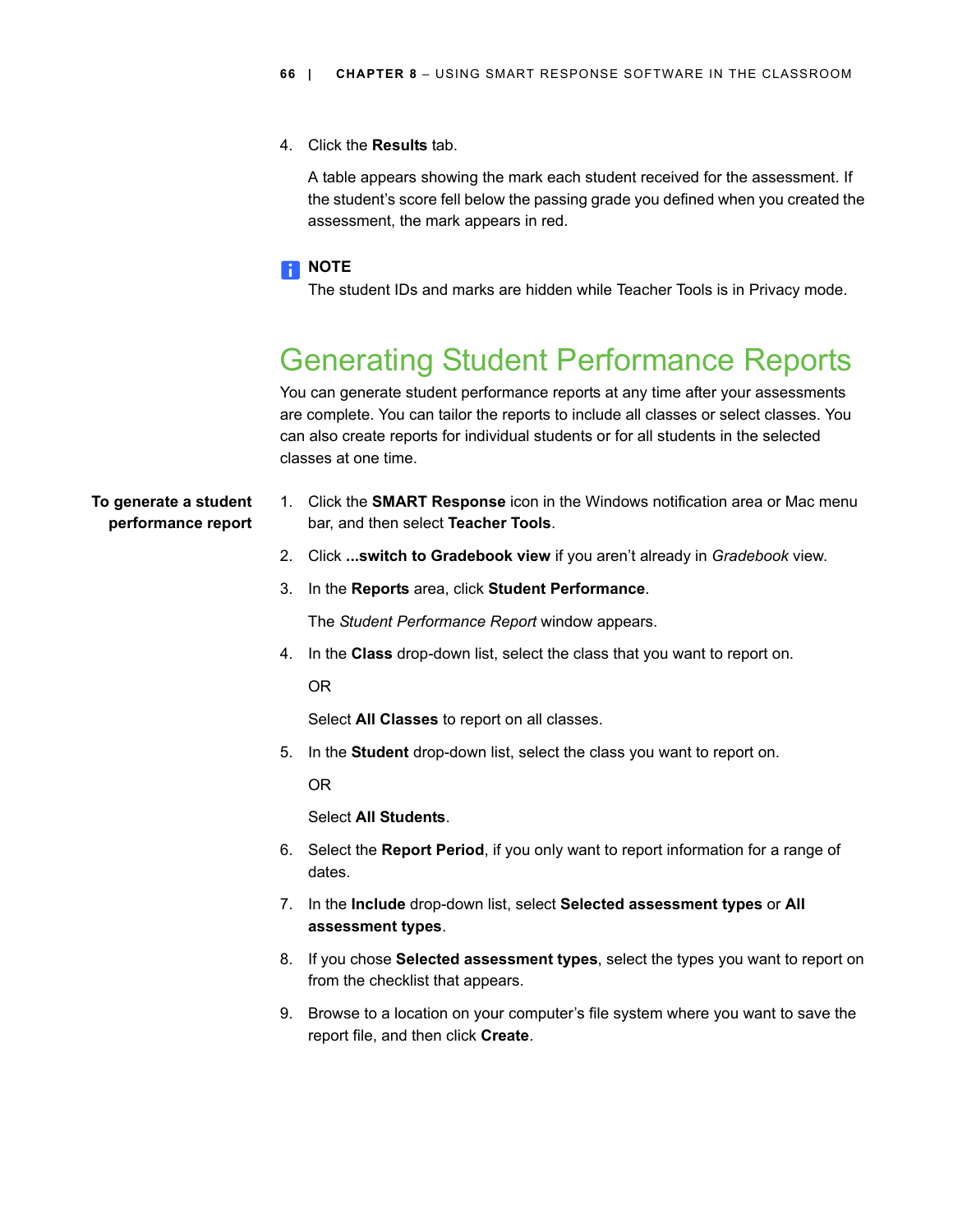SMART Response software creates one or more reports as PDF files that appear in your default PDF viewer. The files are named using the student name and ID, and the date they're created.

If you generated one report, the report opens automatically. If you generated multiple reports, the reports' folder location appears in Windows Explorer or Mac OS X Finder.

### Generating Class Performance Reports

You can generate class performance reports at any time after your assessments are complete. You can tailor the reports to include all classes or select classes, or you can also create reports on all assessment types or on specific types of your choice.

**To generate a class performance report** 1. Click the **SMART Response** icon in the Windows notification area or Mac menu bar, and then select **Teacher Tools**.

2. Click **...switch to Gradebook view** if you aren't already in *Gradebook* view.

The *Class Performance Report* window appears.

3. In the **Class** drop-down list, select the class you want to report on.

OR

Select **All Classes**.

- 4. Select the **Report Period** if you only want to report on information for a range of dates.
- 5. In the **Include** drop-down list, select **Selected assessment types** or **All assessment types**.
- 6. If you chose **Selected assessment types**, select the types you want to report on from the checklist that appears.
- 7. Browse to a location on your computer's file system where you want to save the report file, and then click **Create**.

SMART Response software creates one or more reports as PDF files that appear in your default PDF viewer. The files are named using the class name and the date they're created.

If you generated one report, the report opens automatically. If you generated multiple reports, the reports' folder location appears in Windows Explorer or Mac Finder.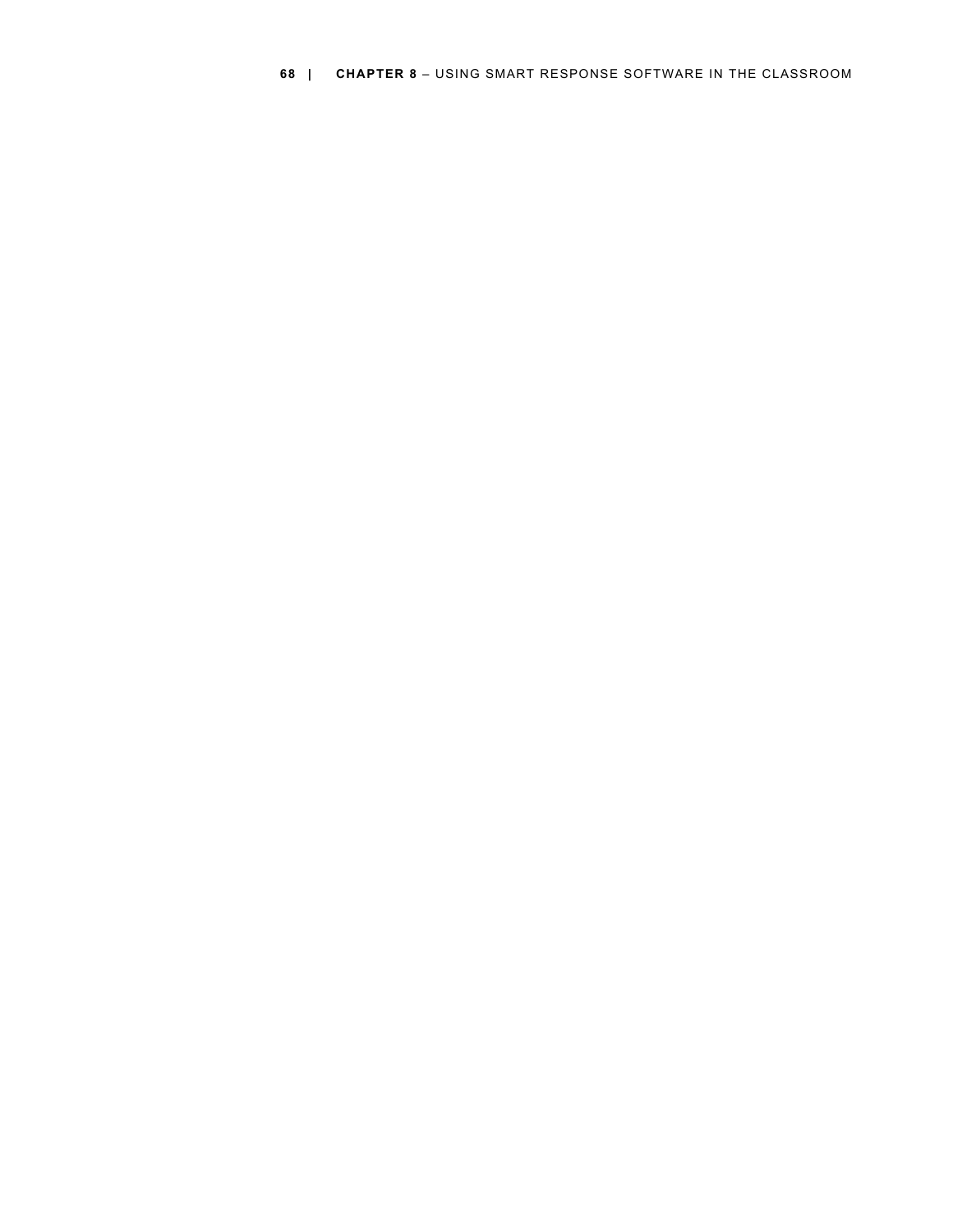## Chapter 9 Maintaining SMART Response

### Preventing Component Damage

#### **N** CAUTION

- Do not use sharp or pointed objects, such as ballpoint pens or pointers, to press the clicker buttons.
- Never use abrasive erasers or harsh chemicals while cleaning the receiver or clickers.
- Avoid setting up and using your system in an area with excessive levels of dust, humidity or smoke.

#### Cleaning the Receiver and Clickers

With proper care, your SMART Response hardware will provide years of trouble-free service. Follow these cleaning tips to maintain your SMART Response system:

- Remove dust with a damp cloth before using a cleaner.
- Clean the unit's surface with a household glass cleaner, such as Windex®, daily, weekly or as required.
- *Do not* spray cleaner directly onto the clicker. Instead, spray a light amount of cleaner on a cloth and then wipe gently.

### Changing Clicker Batteries

Under normal operating conditions, the clicker batteries can operate for up to 200 days. When replacing them, use fresh batteries of the same type and quality, and change both at the same time.

#### **N** CAUTION

- Do not install batteries with the polarity  $(+ / -)$  reversed.
- Do not attempt to recharge the batteries.
- Do not dispose of batteries in a fire or incinerator.
- Dispose of batteries according to your region's laws and regulations. If you don't know the applicable rules for your region, consult your battery manufacturer.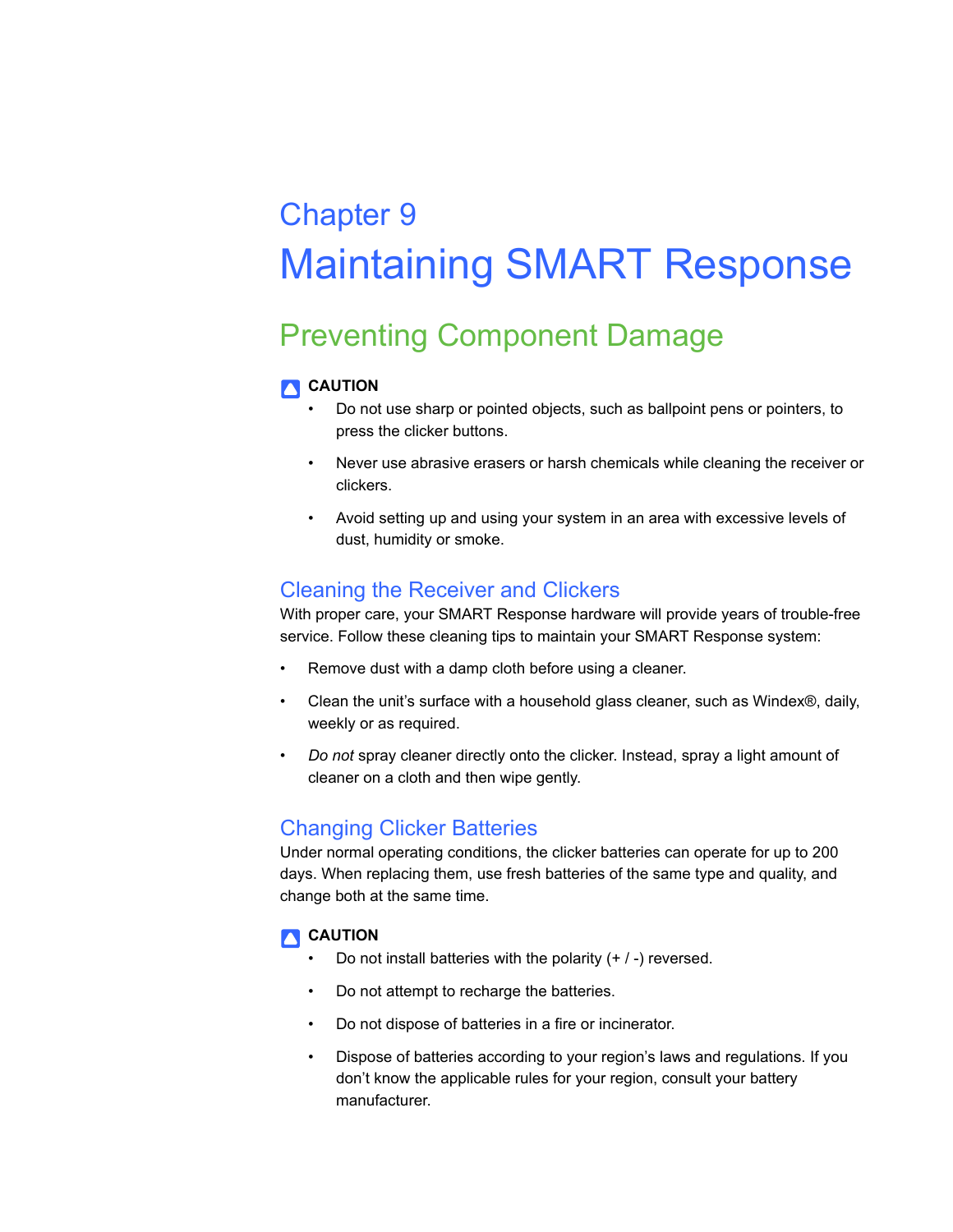**To change the clicker batteries** 1. Using the included Phillips® screwdriver, remove the screw from the back of the clicker, and then remove the cover.

- 2. Remove the exhausted batteries, and dispose of them according to local regulations.
- 3. Insert new AA batteries.

The clicker turns on.

- 4. Replace the cover and screw.
- 5. Verify that the start-up menu appears.
- 6. Press **Power** for one to two seconds to turn the clicker off.

### The Receiver Indicators

Receivers have the following indicators:

- The Ready light
- The Transmit light
- The Receive light

The Ready light LED is in the upper-right corner of the receiver's enclosure. The Ready light indicates the operational states of the receiver module. You can see the Transmit and Receive lights in the lower-right part of the receiver's enclosure. The lights flash green, indicating transmit and receive activity between the receiver and the clickers.

#### **NOTE**

The following table shows the Ready light's *normal* states. If the light's behavior doesn't match a state listed here, refer to the *Troubleshooting the Receiver*  section.

| <b>Ready Light State</b> | <b>Meaning</b>                                                                                                                     |
|--------------------------|------------------------------------------------------------------------------------------------------------------------------------|
| Off                      | The receiver is disconnected from the computer, or<br>SMART Response Manager has placed the<br>receiver into Off (PowerSave) mode. |
| Solid red                | The receiver has power, but it's not communicating<br>with the computer.                                                           |
| Solid green              | The receiver is receiving power and communicating<br>successfully with SMART Response.                                             |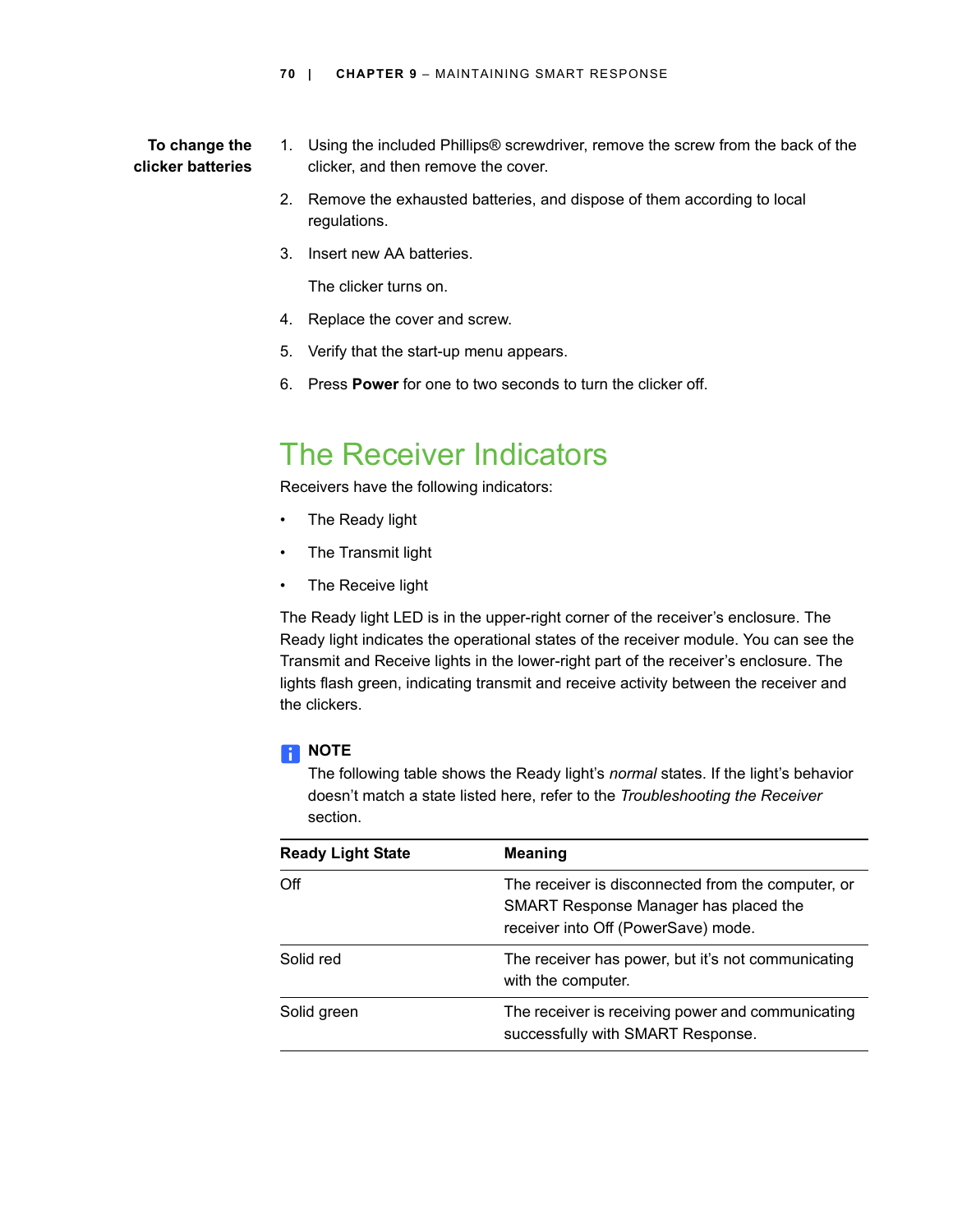### Troubleshooting the Receiver

#### **CAUTION**

Do not open the receiver or the clicker units to attempt repairs. Refer all service inquiries to authorized SMART service personnel.

#### Resetting the Receiver

If your SMART Response software behaves erratically (possibly because of a static discharge or power fade), you may be able to restore normal operation by resetting the receiver.

Reset the receiver completely by disconnecting and then reconnecting the USB cable.

### Troubleshooting Using the Receiver Lights

Should you experience a problem with your receiver, you can use the receiver lights to troubleshoot it.

| <b>Ready Light</b>       | <b>Transmit</b><br>Light                      |                                                   | <b>Receive Light Receiver State</b>                                                            |  |
|--------------------------|-----------------------------------------------|---------------------------------------------------|------------------------------------------------------------------------------------------------|--|
| Red, green<br>yellow     | Green                                         | Green                                             | Receiver is starting up. Lights flash<br>in sequence.                                          |  |
| Flashing green Off       |                                               | Off                                               | Receiver is scanning radio<br>channels.                                                        |  |
| Blinking green Any state |                                               | Any state                                         | Receiver is accepting commands<br>from the computer.                                           |  |
| Green                    | Constant<br>flashing<br>(approx. $250$<br>ms) | Blinks when it<br>receives data<br>from a clicker | Receiver has power and is<br>communicating with the computer,<br>but isn't receiving commands. |  |
| Yellow                   | Off                                           | Off                                               | Receiver has power, but<br>communication circuits have failed.                                 |  |
| Flashing red             | Flashing                                      | Flashing                                          | Manufacturing tests running, and<br>receiver isn't operational. All lights<br>flash together.  |  |
| Flashing<br>yellow       | Any state                                     | Any state                                         | Receiver software checksum failed.                                                             |  |
| Flashing<br>yellow       | Flashing                                      | Flashing                                          | Receiver software failure.                                                                     |  |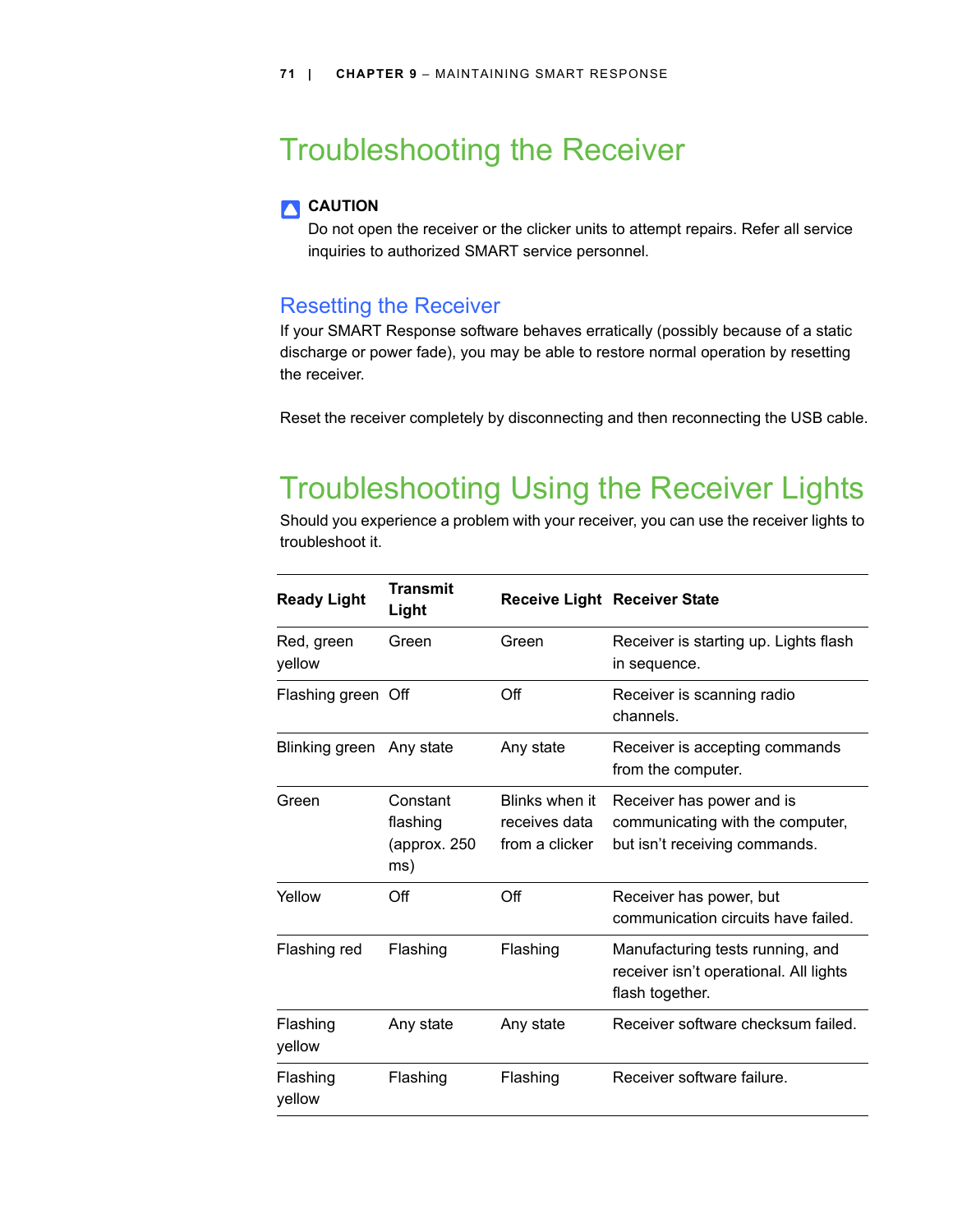|  | <b>Other Troubleshooting Tips.</b> |  |
|--|------------------------------------|--|
|  |                                    |  |

| <b>Symptom/Observation</b>                                                                                                                                                        | <b>Action/Remedy</b>                                                                                                                                                                                                                                |  |
|-----------------------------------------------------------------------------------------------------------------------------------------------------------------------------------|-----------------------------------------------------------------------------------------------------------------------------------------------------------------------------------------------------------------------------------------------------|--|
| When you export SMART Response<br>question set results from a SMART<br>Notebook file using the comma<br>separated values (CSV) command,<br>fractions change to dates.             | In your exported results convert the<br>exported dates to fractions, add a space<br>before each fraction and convert the<br>month to its numerical value. The<br>converted month is the fraction's<br>numerator, and the day is the<br>denominator. |  |
| Your computer doesn't recognize<br>SMART Response, and the receiver's<br>status light remains solid red.                                                                          | Remove the SMART Response hardware<br>drivers on your computer, and then<br>reconnect the receiver following the<br>instructions in document 115401.                                                                                                |  |
| Responses from SMART Response<br>clickers don't appear in SMART<br>Notebook software reports.                                                                                     | Wait at least 10 seconds after the last<br>student responds before you stop a<br>question set.                                                                                                                                                      |  |
| Additional SMART Response receivers<br>don't connect to the network when you<br>install more than one receiver on your<br>computer.                                               | Disconnect the additional receiver's<br>USB plug to resume normal<br>operation.<br>Install only one receiver per<br>computer.                                                                                                                       |  |
|                                                                                                                                                                                   | Disconnect and reconnect the first<br>receiver's USB plug if it doesn't work,<br>or if the LED light turns red.                                                                                                                                     |  |
|                                                                                                                                                                                   | <b>NOTE</b><br>ĩ.<br>Installing more than one receiver<br>affects your computer's performance<br>and doesn't increase your reception.                                                                                                               |  |
| During the installation of a SMART<br>software product on the Windows XP<br>SP2 operating system, a dialog box<br>appears informing you that the<br>installation was interrupted. | To prevent interruptions, restart the<br>computer, and follow the procedure<br>outlined in document 77681.                                                                                                                                          |  |

### Transporting SMART Response

If you need to ship your SMART Response hardware, repack it with as much of the original packaging as possible. If you prefer to use your own packaging materials, make sure you adequately protect the product.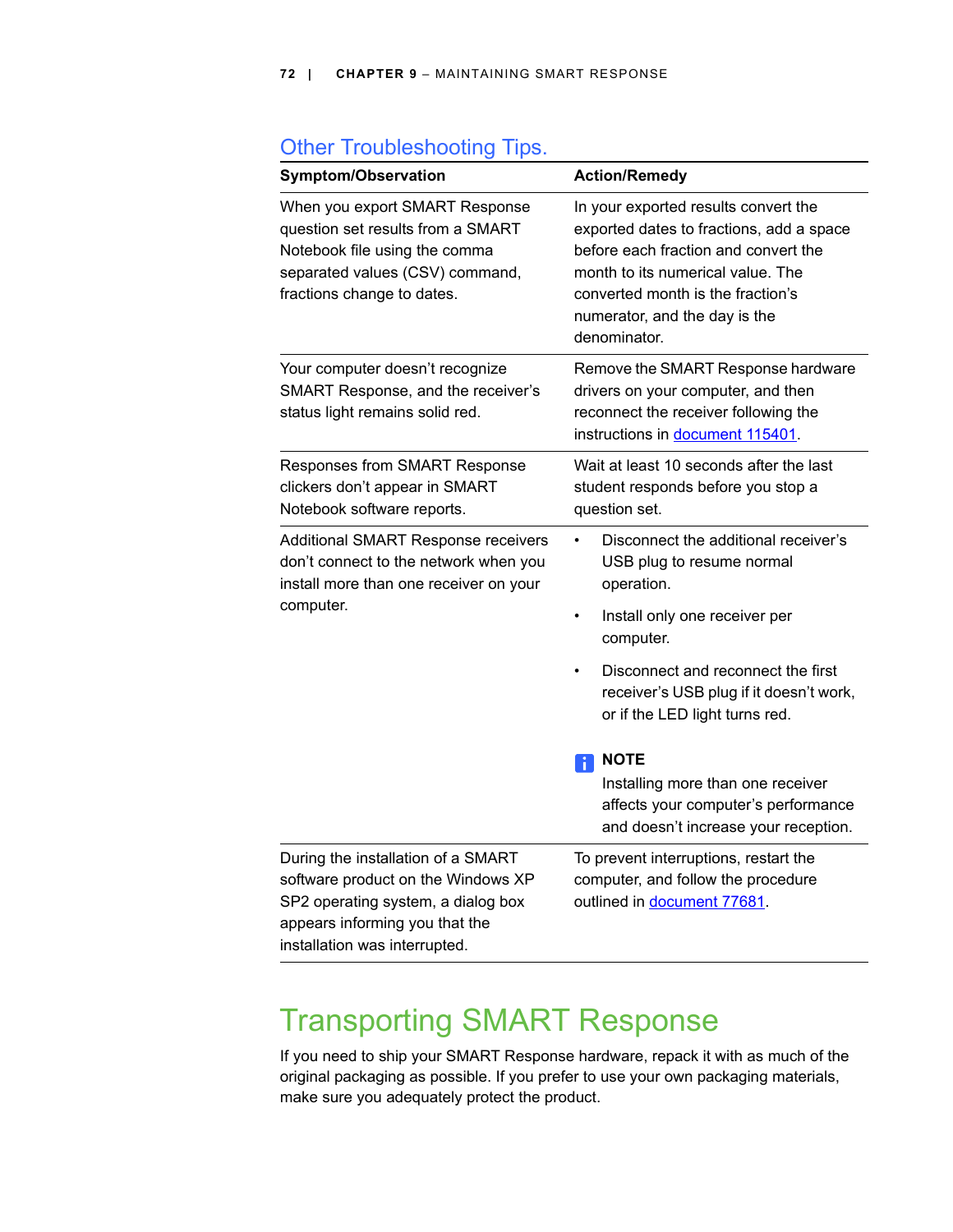# Appendix A Hardware Environmental **Compliance**

SMART Technologies supports global efforts to ensure that electronic equipment is manufactured, sold and disposed of in a safe and environmentally friendly manner.

### Waste Electrical and Electronic Equipment Regulations (WEEE Directive)

Waste Electrical and Electronic Equipment regulations apply to all electrical and electronic equipment sold within the European Union.

When you dispose of any electrical or electronic equipment, including SMART Technologies products, we strongly encourage you to properly recycle the electronic product when it has reached end of its life. If you require further information, please contact your reseller or SMART Technologies for information on which recycling agency to contact.

### Restriction of Certain Chemicals (REACH Directive)

The European Union has enacted the EU REACH Directive which restricts the use of certain chemicals in products. SMART Technologies is committed to complying with this initiative.

### Restriction of Certain Hazardous Substances (RoHS Directive)

This product meets the requirements of the European Union's Restriction of Certain Hazardous Substances (RoHS) Directive 2002/95/EC.

Consequently, this product also complies with other regulations that have arisen in various geographical areas, and that reference the European Union's RoHS directive.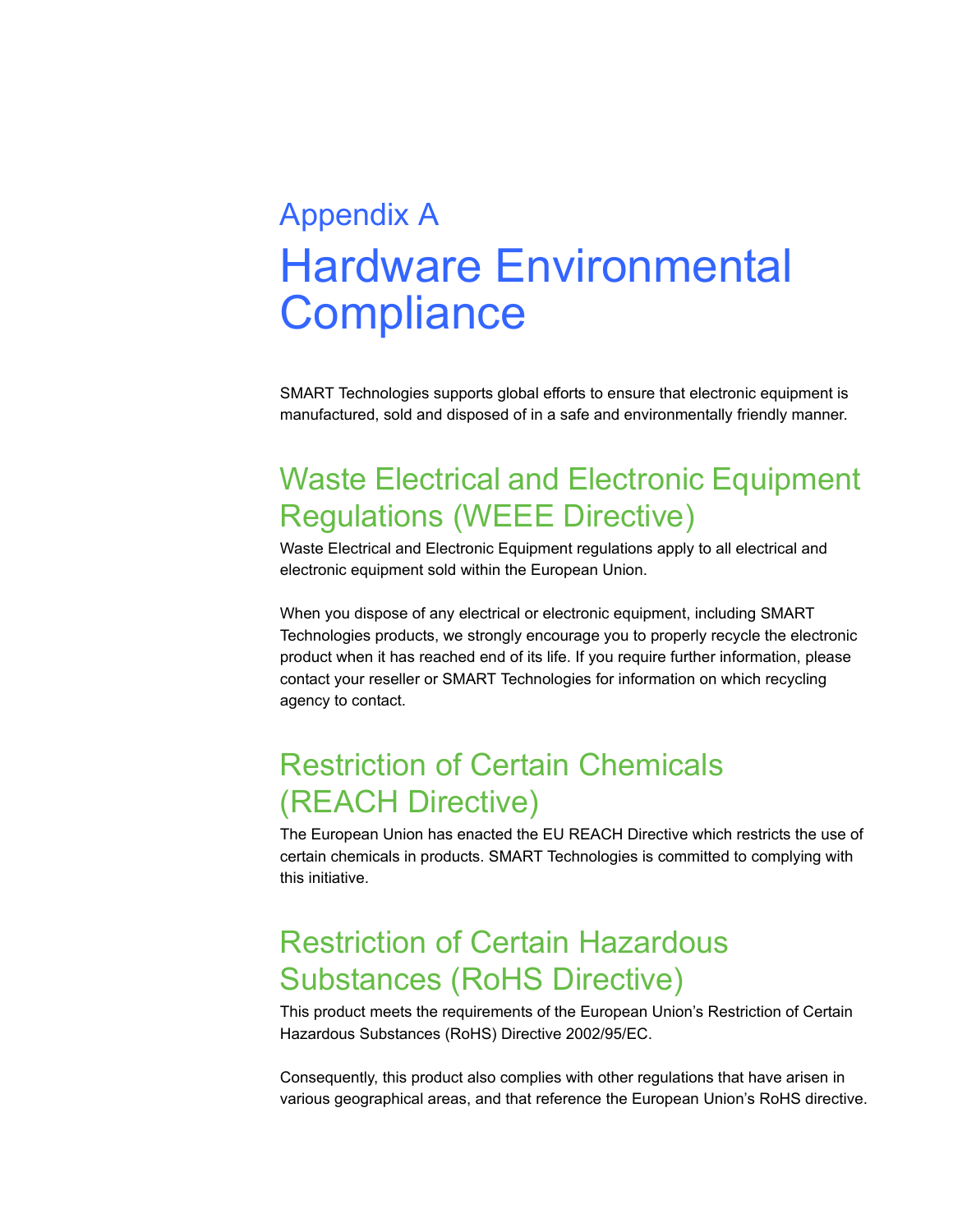### **Batteries**

Batteries are regulated in many countries. Check with your reseller to find out how to recycle used batteries.

### **Packaging**

Many countries have regulations restricting the use of certain heavy metals in product packaging. The packaging used by SMART Technologies to ship products complies with applicable packaging laws.

### Covered Electronics Devices

Many U.S. states classify monitors as Covered Electronic Devices and regulate their disposal. Applicable SMART Technologies products meet the requirements of the Covered Electronic Devices regulations.

### China's Electronic Information Products Regulations

China regulates products that are classified as EIP (Electronic Information Products). SMART Technologies products fall under this classification and meet the requirements for China's EIP regulations.

### U.S. *Consumer Product Safety Improvement Act*

The United States has enacted the *Consumer Product Safety Improvement Act* which limits the lead (Pb) content in products. SMART Technologies is committed to complying with this initiative.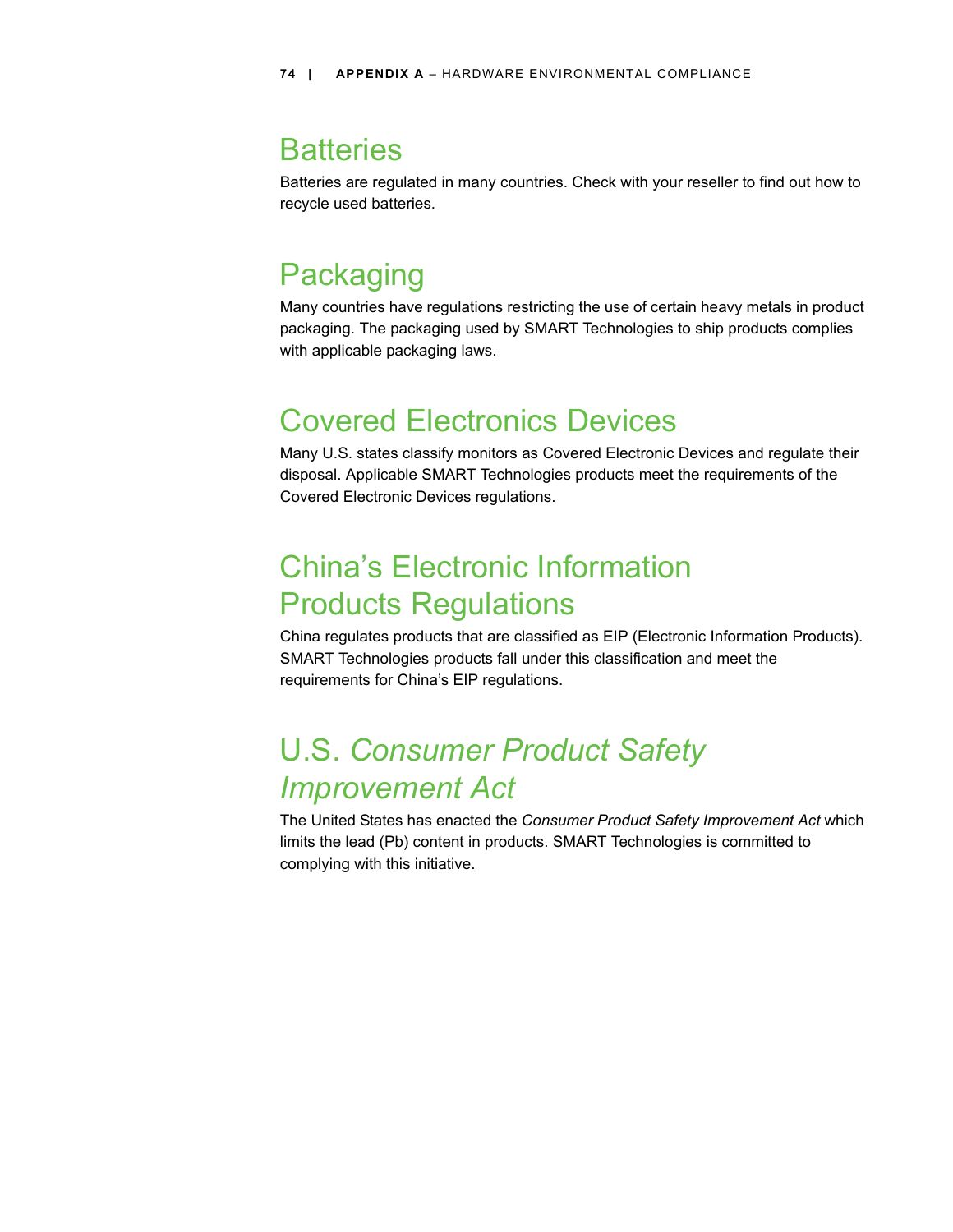## Appendix B Customer Support

### Online Information and Support

Visit [www.smarttech.com/support](http://www.smarttech.com/support) to view and download user's guides, how-to and troubleshooting articles, software and more.

### **Training**

Visit [www.smarttech.com/trainingcenter](http://www.smarttech.com/trainingcenter) for training materials and information about our training services.

### Technical Support

If you experience difficulty with your SMART product, please contact your local reseller before contacting SMART Technical Support. Your local reseller can resolve most issues without delay.



To locate your local reseller, visit [www2.smarttech.com/st/en-US/Where+to+Buy.](http://www2.smarttech.com/st/en-US/Where+to+Buy/)

All SMART products include online, telephone, fax and e-mail support:

| Online    | www.smarttech.com/contactsupport                  |
|-----------|---------------------------------------------------|
| Telephone | +1.403.228.5940 or                                |
|           | Toll Free 1.866.518.6791 (U.S./Canada)            |
|           | (Monday to Friday, 5 a.m. - 6 p.m. Mountain Time) |
| Fax       | +1.403.806.1256                                   |
| E-mail    | support@smarttech.com                             |

### Shipping and Repair Status

Contact SMART's Return of Merchandise Authorization (RMA) group, Option 5, +1.866.518.6791, for shipping damage, missing part and repair status issues.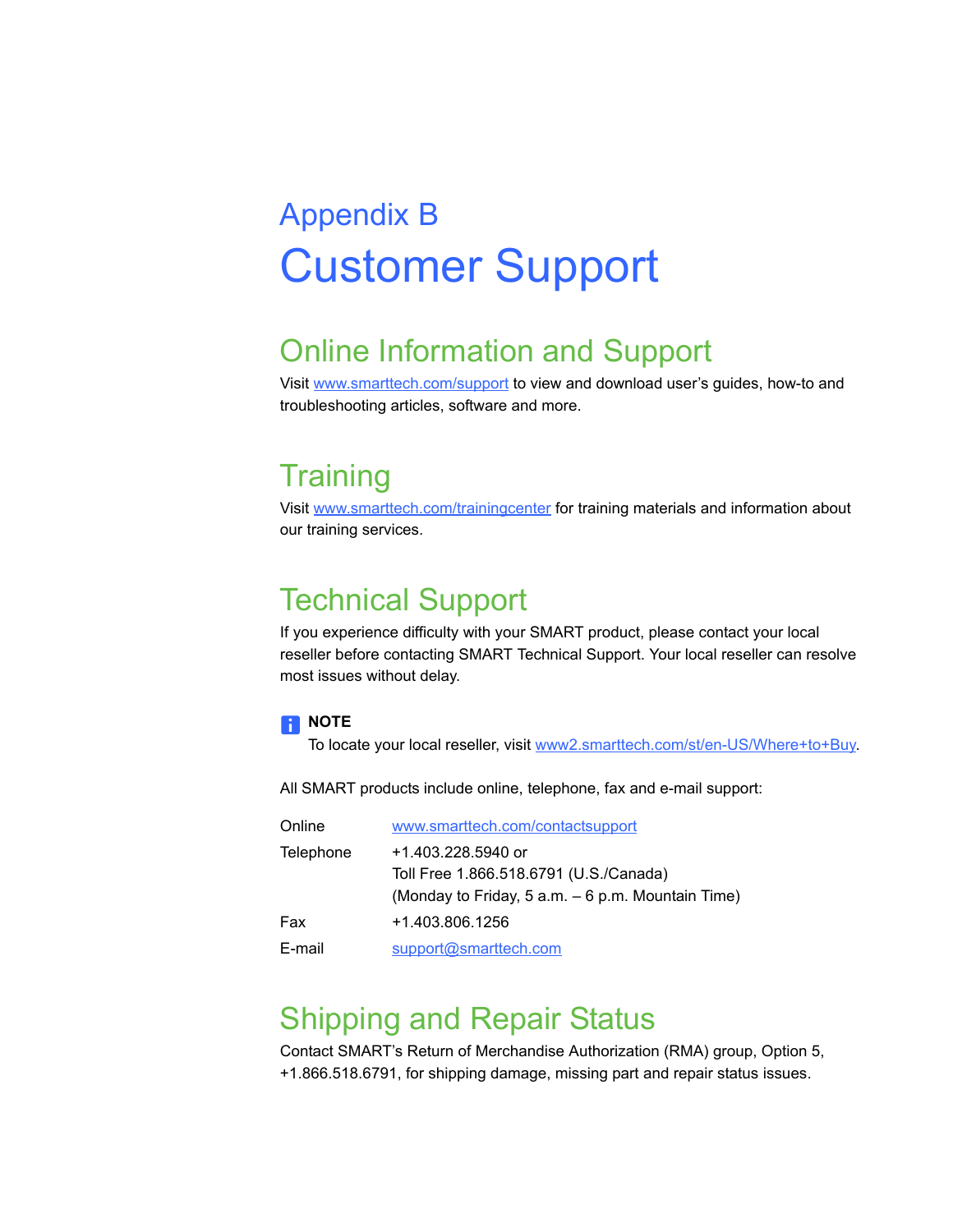### General Inquiries

| Address     | <b>SMART Technologies</b>              |
|-------------|----------------------------------------|
|             | 3636 Research Road NW                  |
|             | Calgary, AB T2L 1Y1                    |
|             | CANADA                                 |
| Switchboard | +1.403.245.0333 or                     |
|             | Toll Free 1.888.42.SMART (U.S./Canada) |
| Fax         | +1.403.228.2500                        |
| E-mail      | info@smarttech.com                     |

### **Warranty**

Product warranty is governed by the terms and conditions of SMART's "Limited Equipment Warranty" that shipped with the SMART product at the time of purchase.

## **Registration**

To help us serve you, register online at [www.smarttech.com/registration](http://www.smarttech.com/registration).